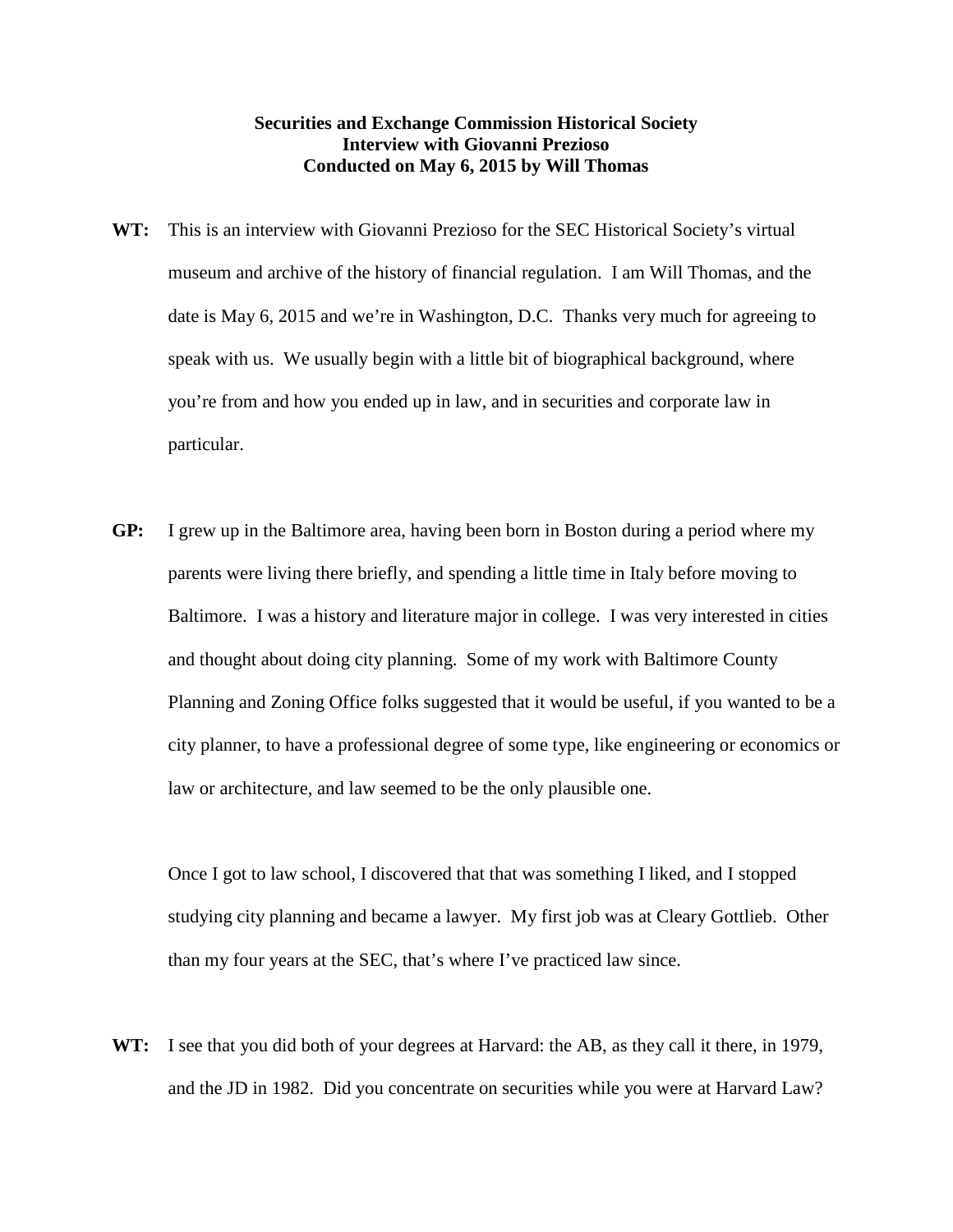- **GP:** No, not at all. I did take securities law my third year, with Professor Louis Loss, who was still teaching at the time. My interest during law school had started to focus mostly on tax issues, and I gave a lot of thought to doing tax work. But I ultimately felt that I wanted to have a broader remit than being just involved in tax. When I came to Cleary, I didn't have any particular focus that I was trying to prioritize. In those days it was still possible, particularly at Cleary, to practice in almost any area.
- **WT: S**o I guess you had twenty years of experience here, at Cleary Gottlieb. Was that always in Washington, D.C.?
- **GP:** Yes, I have always worked in this office.
- **WT:** Maybe you can give us a little bit of background on your experiences there, since that's obviously been very influential in how you would eventually have gotten to the SEC.
- **GP:** I had a great deal of good fortune when I came to the firm in working in a lot of areas, many of them non-securities: everything from government contracts litigation, to trade disputes, to matters that were really bank mergers and acquisitions. Early on, though, one of the first projects I was involved in was working with a trade association in relation to amendments to the bankruptcy code to protect the closeout of repurchase agreements, which essentially were transactions involving government securities and money market instruments, treasuries. That work led to continuing work for that group and for people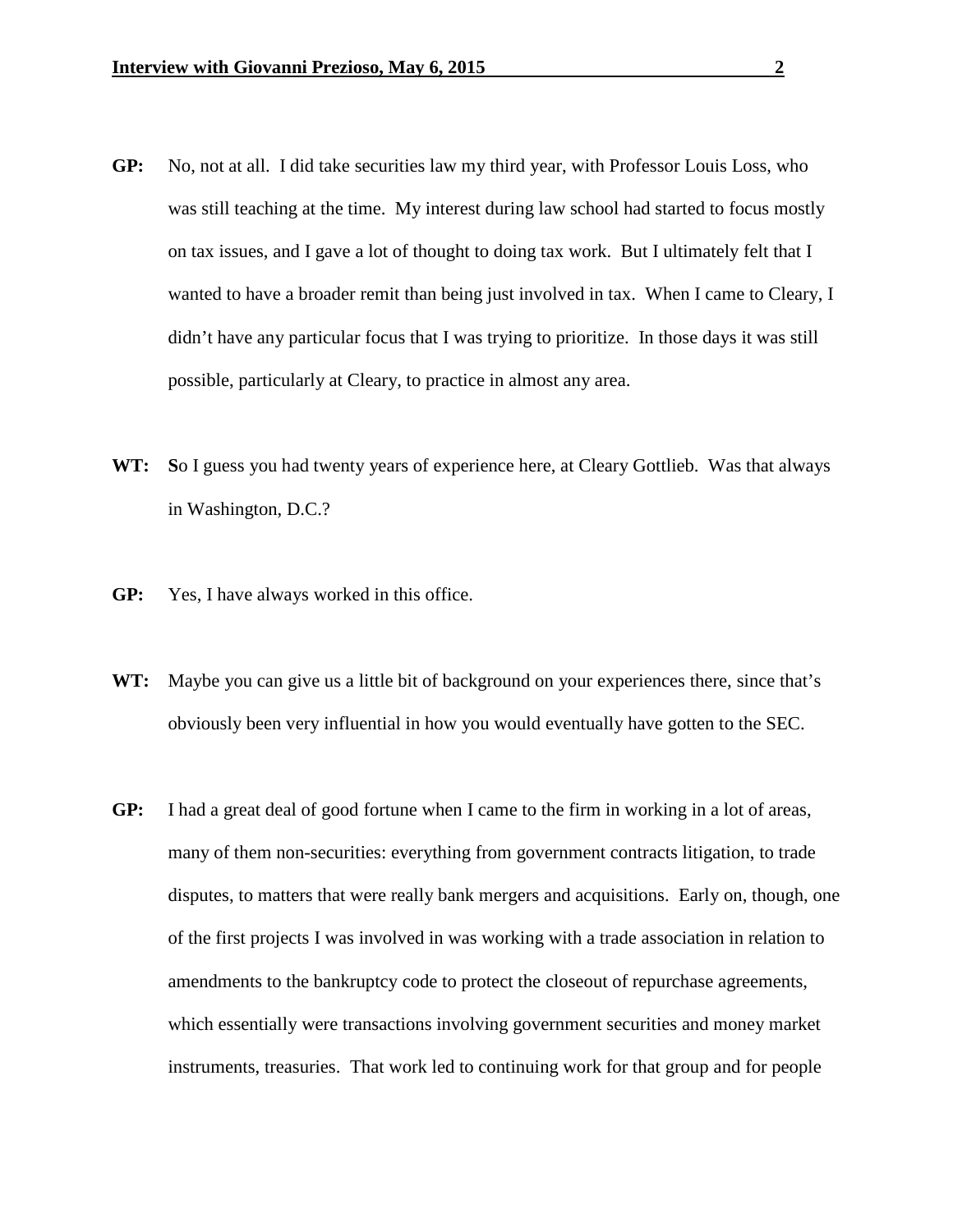in that community. In the '80s I became involved in the standard agreements for repurchase agreements that were developed for the first time.

And then, in the mid to late-'80s, there were a series of crises in the government securities market, the failure of an organization called E.S.M. Securities, and another one called Bevill Bresler, which led to collateral effects including the collapse of the Ohio State insurance savings and loans, the Maryland State insurance savings and loans, from each of these failures, respectively. I became more involved in the regulatory side as that government securities act came into effect.

I became more broadly interested in securities work, focusing first on the fixed income markets. But then in the '90s, the markets were evolving, and by the way, in that period that included a lot of structured finance in the fixed income side as well. The markets started to move, also to expand to cover derivatives, first from the fixed income side and then also the equities side. As that happened my practice was shifted, or became broader to encompass a lot of the issues around that.

By the late-'90s, the work was really spanning all sort of securities regulatory work, and some of it, I would say the heaviest proportion, was oriented towards intermediaries like broker-dealers, but it also included work on the investment advisor side, mutual fund side. I had some no action letters, actually, about mutual fund assets overseas. A lot of the work was international, because Cleary Gottlieb has always been an international firm, and so a lot of the work involved cross-border activities of broker-dealers.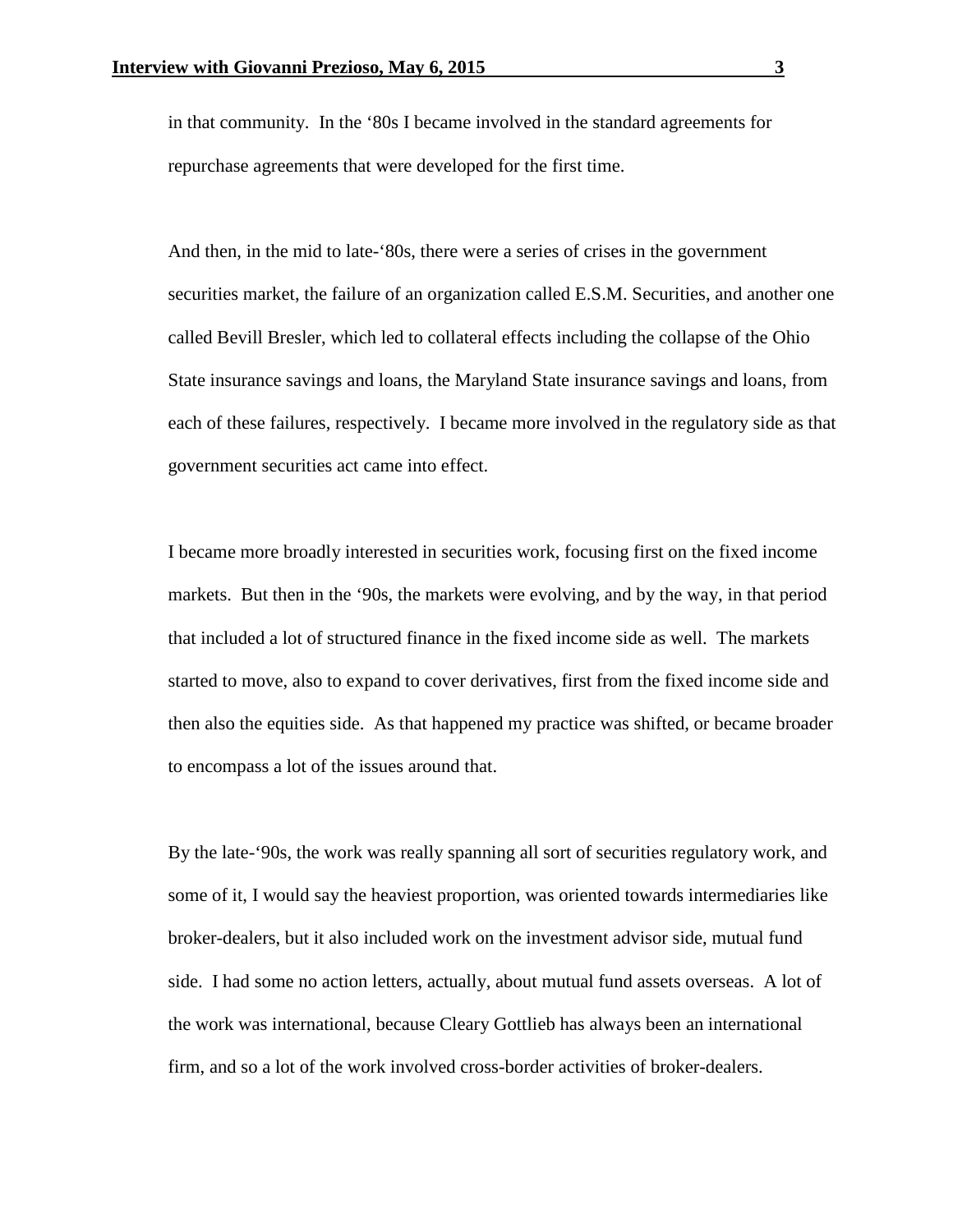But also, by the end of the '90s, electronic trading was becoming increasingly important part of the marketplace, not the way we know it today, but really the creation of electronic communication that works: the increased ability to post bids and asks, or bids and offers in an electronic order book, and the overall elimination of trading floors as the only place where you could trade. By around 2000 the New York Stock Exchange was really the last place that had that. As we were doing that, a lot of issues were coming up in terms of what ultimately became the Order-Handling Rules for ECNs, and then Regulation ATS by the early 2000s.

- **WT:** Had you had any service, say, with the American Bar Association as well?
- **GP:** I was active in the American Bar Association for many years, and still am active in it in varying degrees and different times. Probably the first significant responsibilities I had within the ABA were probably, I'd say '93, when I was asked to be chair of the—there's a Securities Law Committee in the Business Law section, and there was a Subcommittee on Municipal and Governmental Obligations, and I was asked to take the chairmanship of that at that time. And in part that was because I had had a great deal of experience on the Treasury, the federal government securities side, as distinct from the municipal side, and there weren't so many people doing that and they asked me to come into that role.

That was when I first met Sy Lorne, who came to the first meeting I chaired, a subcommittee. He had recently become General Counsel of the SEC, and Chairman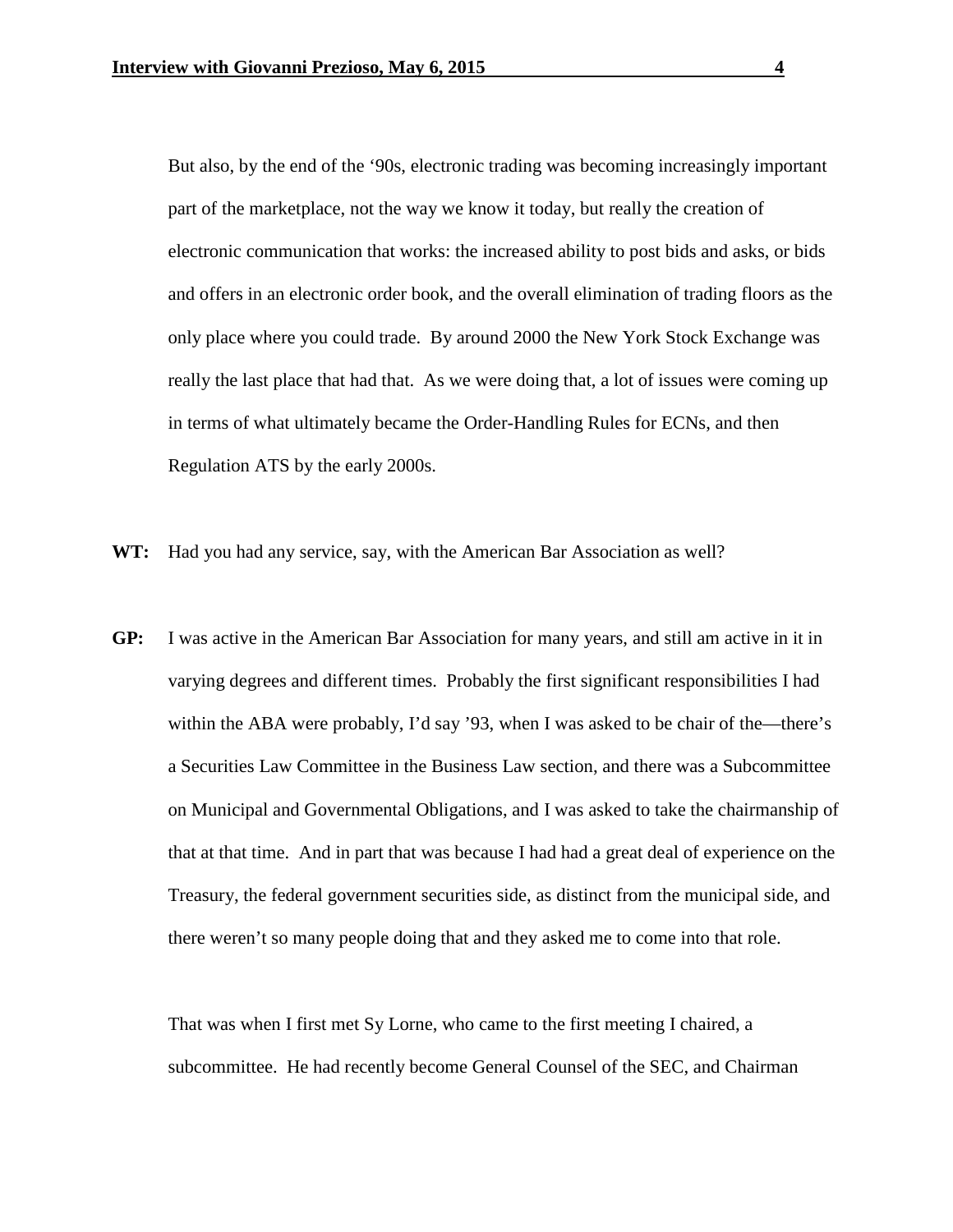Levitt was interested in municipal securities issues, so Sy came to the meeting. And of course municipal securities became very important right at the time when they asked someone whose real experience was on the federal side to take over the committee, but I learned a bit about municipal securities as a result.

- **WT:** This is something that the Historical Society has been looking at. We're putting together a gallery right now on municipal securities. I'd be interested if you had a few more words about your experience, and in particular what the focus was, from the ABA side of things.
- **GP:** Well, I mean from the ABA side, we were being asked to look at the same kinds of questions you would expect today, a lot about disclosure, but also pay-to-play type issues. As you'll recall, in the mid-'90s, the Commission made an effort to increase the disclosure around municipal securities, as well as to put some restrictions via the MSRB on pay-to-play type activities. Indeed, some of those were challenged in court in the Blount case, and the Commission—and the MSRB as well—prevailed in that.

So that was the focus at the time. The ABA's role, I would say, was consultative in bringing together parts of the bar that might not ordinarily think about municipal securities issues, because it had a window into that. Because in the municipal area, there's another bar group, NABL, National Association of Bond Lawyers, which is very expert in matters of the issuance of municipal bonds and how that process works. But the ABA group has folks with a more wide ranging set of experiences with securities law, so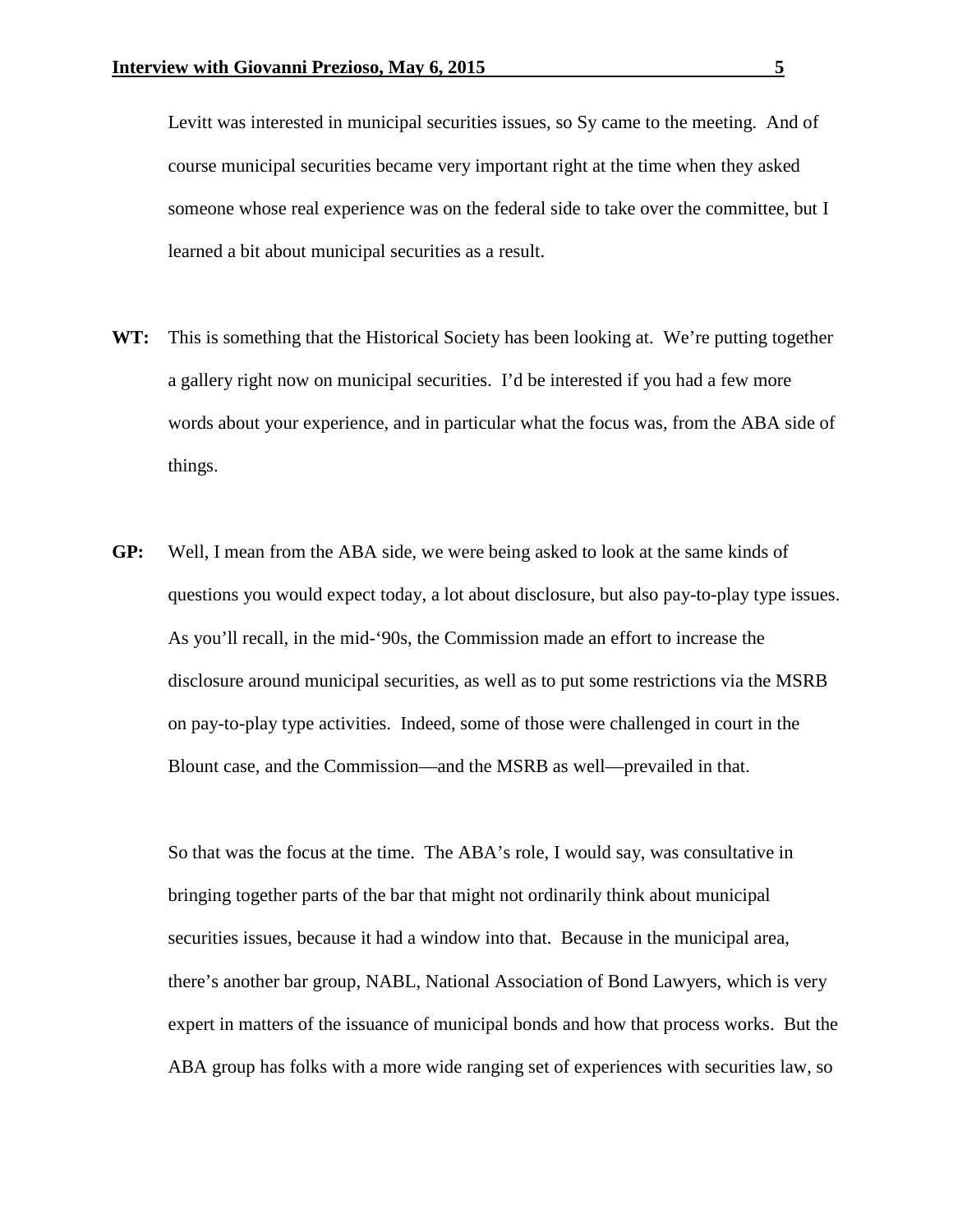I'd say that was the best way to describe that.

- WT: And there's also that division between the issuers, who are lightly regulated, except under the fraud provisions, and then the regulation on the broker-dealer side.
- **GP:** Exactly. One of the issues that continues to be there is the Commission's authority over municipal issuers is highly circumscribed, and so regulation in that area has had to proceed principally through the regulation of intermediaries, or the application of the anti-fraud provisions to the issuers.
- **WT:** Let's talk a little bit about how you got into the General Counsel's office at the SEC. How did that come about?
- **GP:** It came about in that I got a telephone message one day—and I was actually out to lunch, literally, and I came back to the office and was told that I'd got a call from the Chairman of the SEC, could I please call back? And I said, "Sure. Who in the Chairman's office called?" because I worked from time to time with people in the Chairman's office, and my secretary said, "The Chairman. Call the Chairman."

So I called back and I spoke to the Chairman, and after some preliminaries he said that he was considering—his then-GC was leaving, could I please keep that confidential—and he was considering whether or not a partner at my law firm might be a potential replacement to consider, and he wanted to get my views. I said, okay.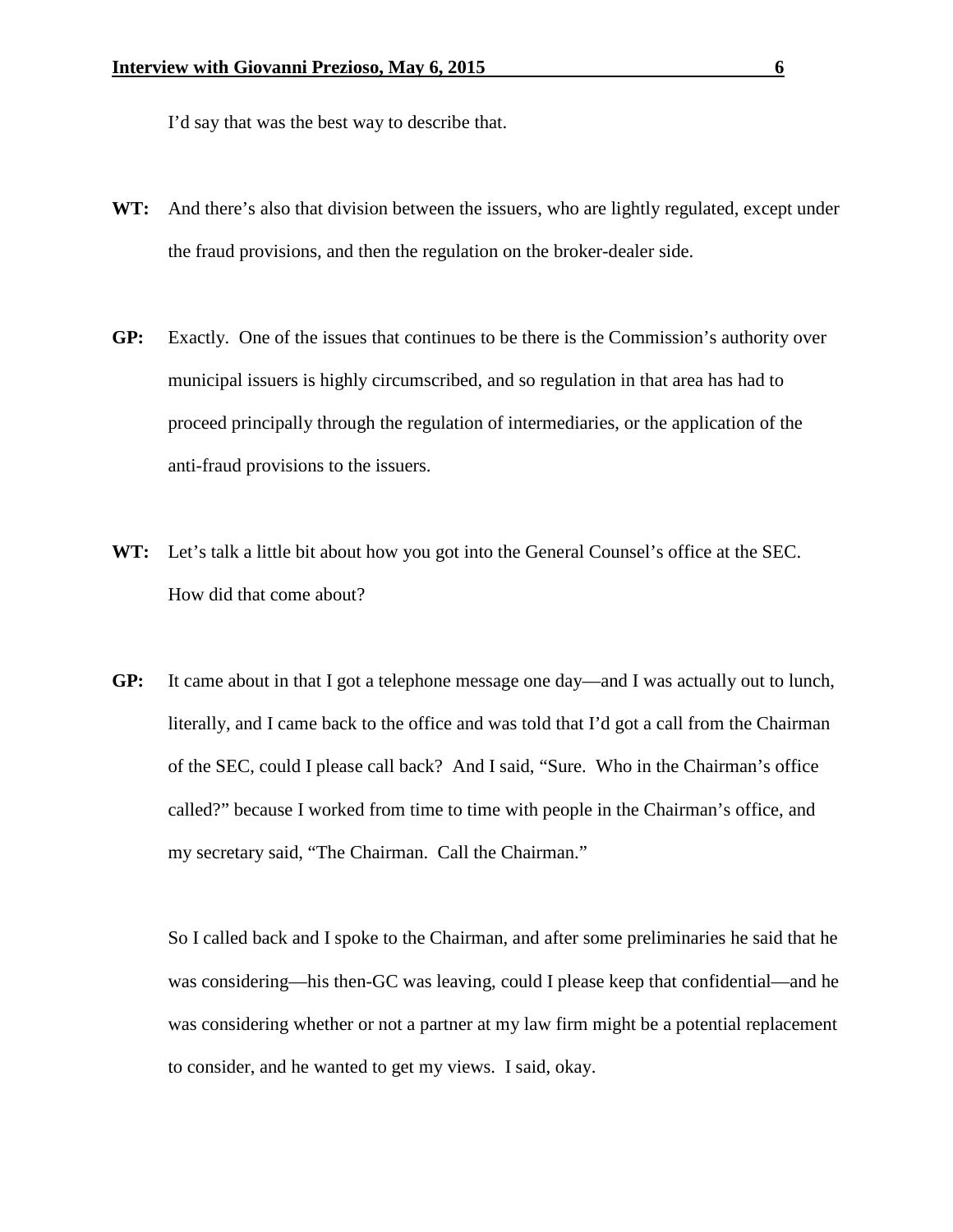## **WT:** This is Harvey Pitt, now?

- **GP:** Yes, this was Chairman Pitt. I said, okay. He said, "Do you know who the partner is that I'm thinking of?" I said I didn't, because Alan Beller, who would've been a natural person, had recently agreed to go work for the SEC. He said, "You." So I said immediately that I'd be very interested. For a securities lawyer doing what I was doing, the opportunity to be General Counsel was just one of those really rare, interesting things. I think if you don't want the job and you're a securities lawyer, you might want to reconsider what you do for a living.
- **WT:** And of course it's a particularly, shall we say, interesting time at the SEC. So, I don't know where you'd like to begin.
- **GP:** Well, let me begin when I got there. I arrived in May, I think it was May 6, 2002, and at that time the situation in the markets was very challenged. There was a lot of concern that had risen out of Enron and Arthur Andersen, and there were some real questions about the oversight of the accounting profession and of the reliability of financial statements of U.S. public companies. It was generating much more media and political interest than some of the activities of the SEC traditionally would have, so the SEC was becoming very much front page news. At the time I arrived, I think the view was that Congress probably wasn't going to act, and the Commission was probably going to have to take the lead in identifying regulatory steps that could be taken to address these issues.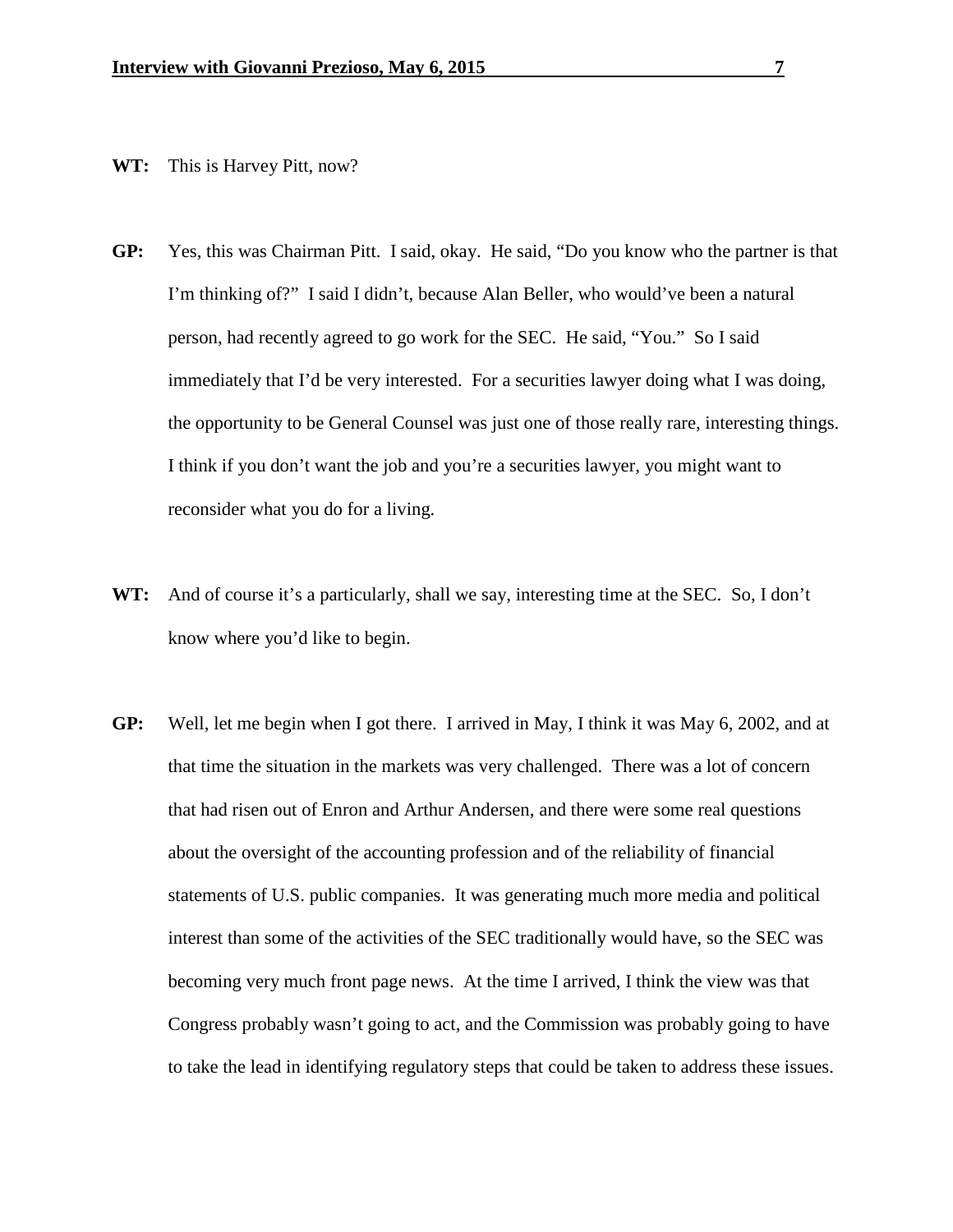Indeed, in the very early weeks of when I was there, the Commission began to consider a regulatory proposal that might look something like what ultimately was the Public Company Accounting Oversight Board, began to raise issues about having CEOs certify financial statements, and a number of other things that ultimately we saw in the Sarbanes-Oxley Act. But it was still perceived that this was probably going to have to be done by regulation, and, I have to say, the chief generator of the ideas, which were quite creative and very constructive, was in fact Chairman Pitt.

And what then happened was—and I won't remember the dates exactly but it was very soon after I got there—if you figure I arrived May 6th, in mid or early June, WorldCom happened. In addition to some of these other accounting problems that have been identified, I think that it really changed the dynamic. The magnitude of the misstatements there, the lack of almost creativity in the nature of the misstatements because you may recall there were sort of top of the line adjustments that were made after the numbers had rolled up—led to just a very high degree of concern and a sense that, if these financials are this bad, do we have a problem more generally in the marketplace?

Chairman Pitt took a number of very prompt steps to deal with that. One included bringing action against WorldCom, I believe the next day. I'm not sure it was the exact next day. But also, that was when, because there hadn't been a rulemaking yet on certification, the idea that the Commission had was to have the CEOs and the CFOs of what were roughly the thousand largest public companies in the United States certify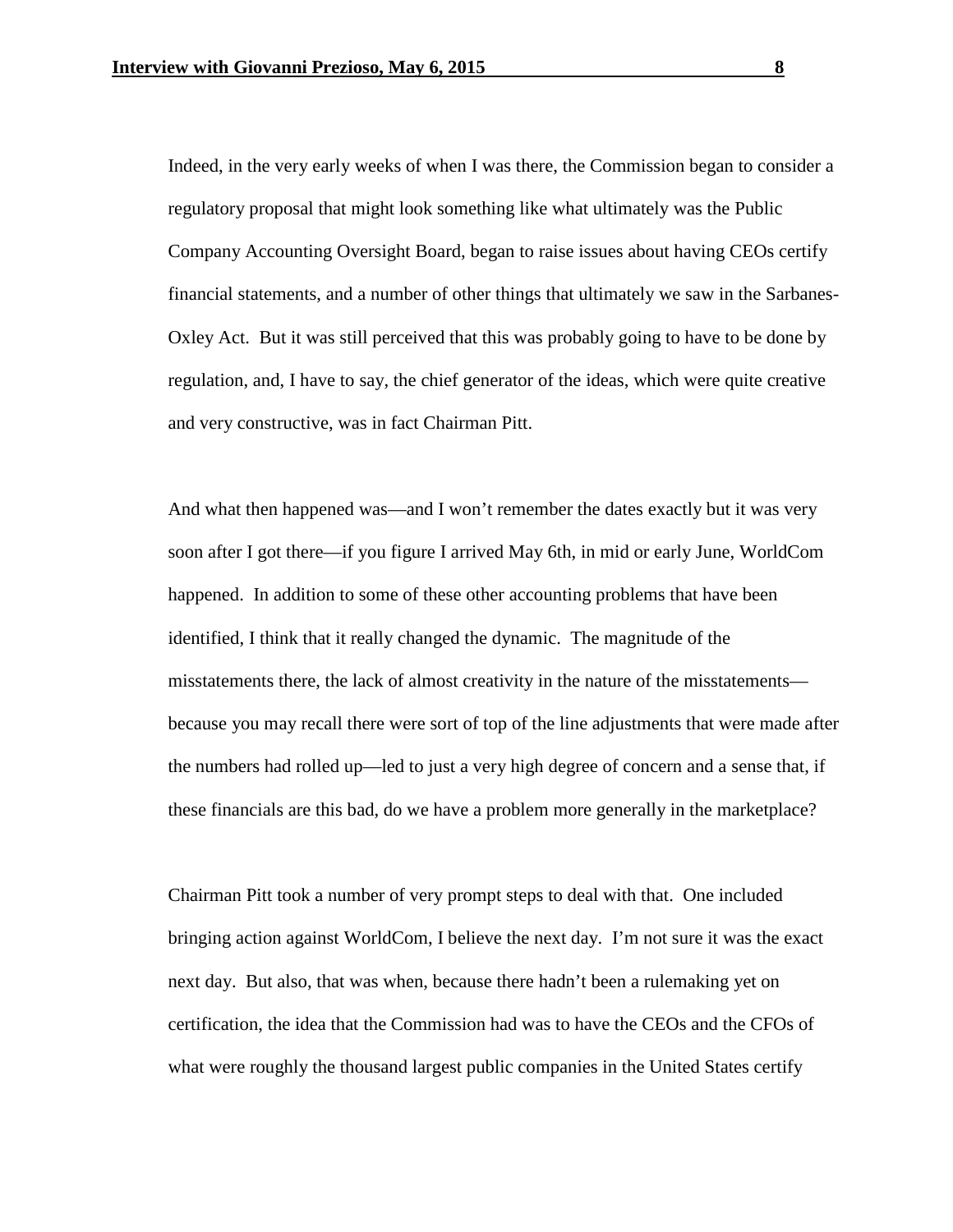when they made their next filings, under the penalty of perjury, essentially, that their financials were accurate in all material respects.

Now at one level those officers were doing that already, under the prior law. But the view was that by having people certify, put their names on it—and the way the certification had to be structured, which you may know, was it said you have a choice. You either certify that you believe they're accurate in all material respects, with the wording very carefully done, or you have to submit a statement explaining why not.

**WT:** That was the existing legal structure?

**GP:** No, that was what was done on a one-time basis. It was done by an order under 21(a) of the Exchange Act. That order came out—probably it was two days before that came out, because it was somewhat novel and had to be worked through, what the process was going to be, because it wasn't rule making. We couldn't just require people to certify something, the way you would a rule. We had to come up with a structure that said, "Either say they're accurate or explain to us why they're not," because we had to focus on the existing authority.

So we got that out very quickly, but what also happened, and was actually more important, is at that point the view of legislation changed in a matter of really days, I would say. The assessment became that it was going to be necessary and useful to have legislation, on the Hill and the administration. I'm not talking about at the Commission.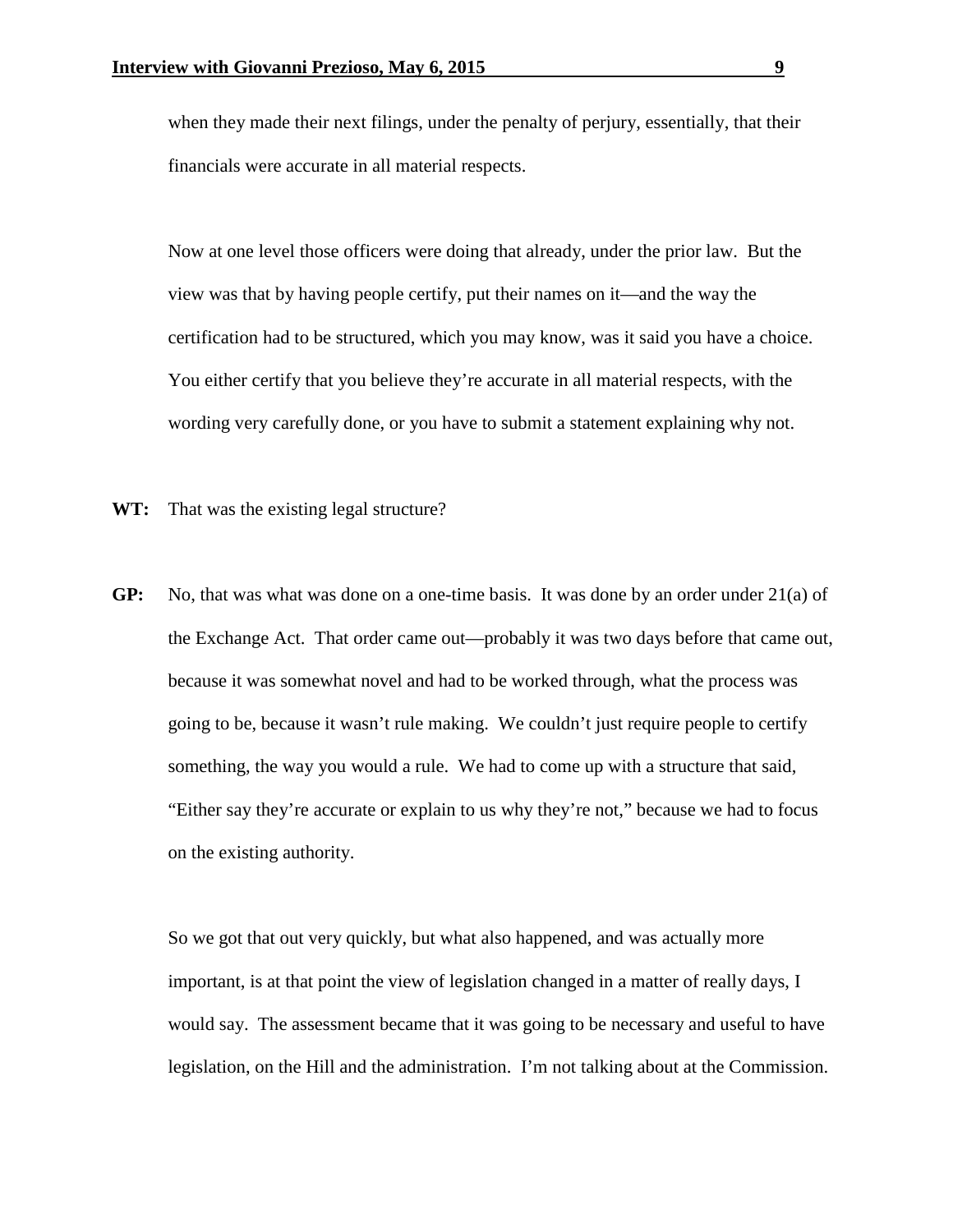At this point, this was outside the Commission's control.

I believe Sarbanes-Oxley was passed and signed by July 30th, if I'm remembering the dates, the dates may be a little off, and so many of the things that we had been thinking about doing in a rulemaking context, in terms of oversight certification, became part of that, as well as a number of other things. Some of that legislation had been very thought through, because Senator Sarbanes had been doing work for some time on oversight of the auditing profession, and I'd say those provisions were the ones that had the most time to have hearings, to be reflected upon.

There were other provisions that were pretty plainly immediate kinds of reactions to things that had happened at Enron and WorldCom. For example, there's a targeted provision in there, sort of a 48-hour blackout pension period provision that reflected something that happened in the Enron case that's not likely ever to repeat itself again, but is actually in the legislation.

But the legislation did take—I think in part because of all the thoughtful work that had been done by some members of Congress before, and the work done at the agency before—an approach of not prescribing so much specific rigid limits (though there are a few of those things there, no loans to officers and so forth), but rather enhanced oversight of the accounting profession through the PCAOB, enhanced information to senior officers. Because a lot of times in cases where people identify fraud the senior officers were essentially taking a position that they didn't know about the underlying information.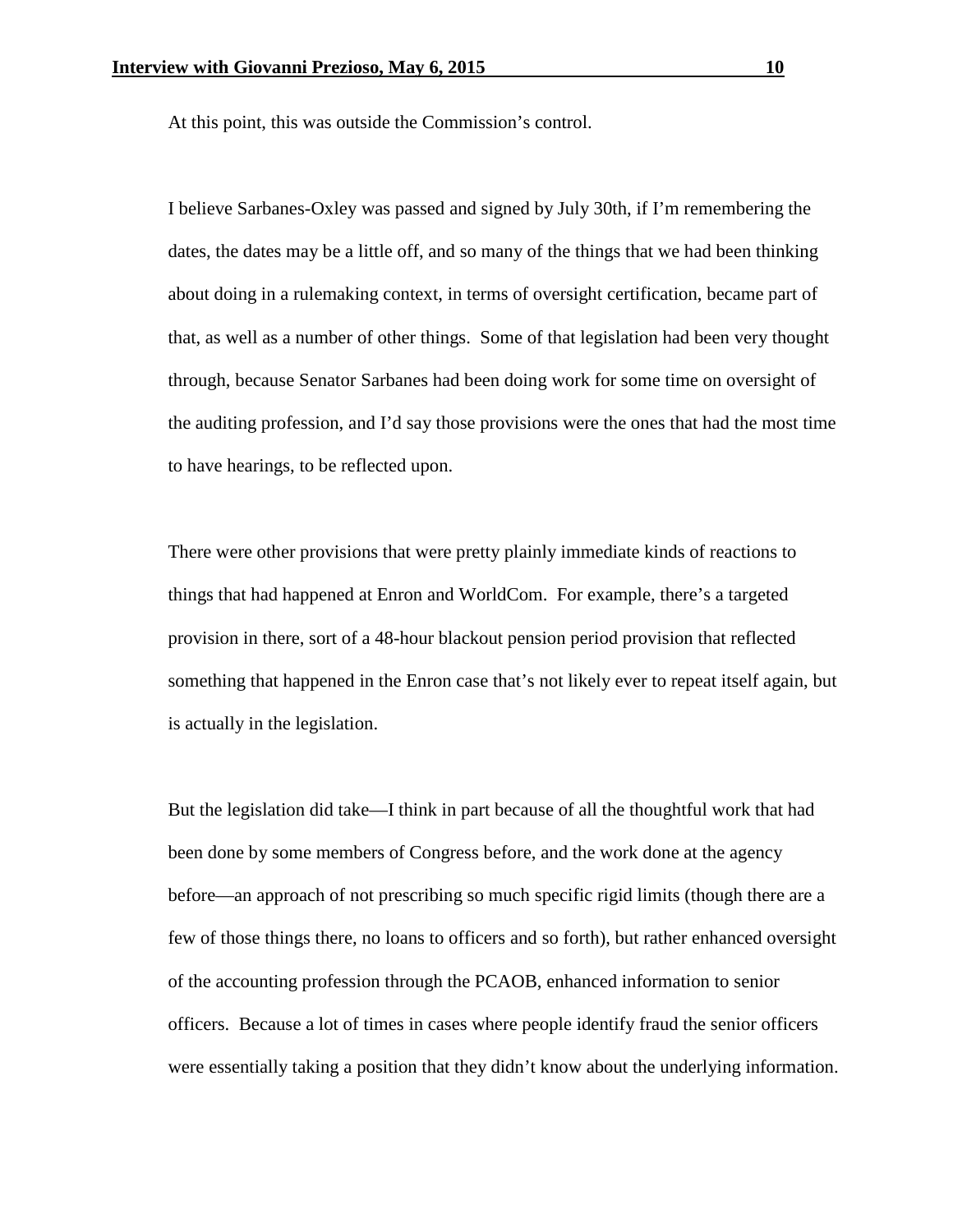So part of the effort was to get that up to the senior officers, getting that information to of course the directors as well, and enhancing their ability to act on that in various ways, through audit the committees, and obviously through the enhancement of independence of different committees; and also, other focus on people like lawyers, where the up-theladder reporting rules were required under the statute and as a particular provision focused on lawyers.

So you see this effort to try to enhance the quality of financial statements reporting, and associated governance of course, through making the various, what some people would call gatekeepers but others might just call agents, senior fiduciaries, whatever you want to call them, involved having better information, better tools, and being more accountable.

- WT: I know a lot of—well, let's say under Chairman Levitt's time at the Commission, they had been working along certain channels to do reforms in the accounting area, how many of those were carried over and how much of that had to come de novo in this period?
- **GP:** A great deal of what was in Sarbanes-Oxley relating to the provision of non-audit services by auditing firms really did grow out of the debate that had occurred when Chairman Levitt was there. Of course, there had been a resolution of some of those things by rule during the time when Chairman Levitt was there. Sarbanes-Oxley took a much more restrictive approach to that. It also created a framework where there was going to be, on an ongoing basis now, an oversight body, the Public Company Accounting Oversight Board, that would have both leadership that was independent of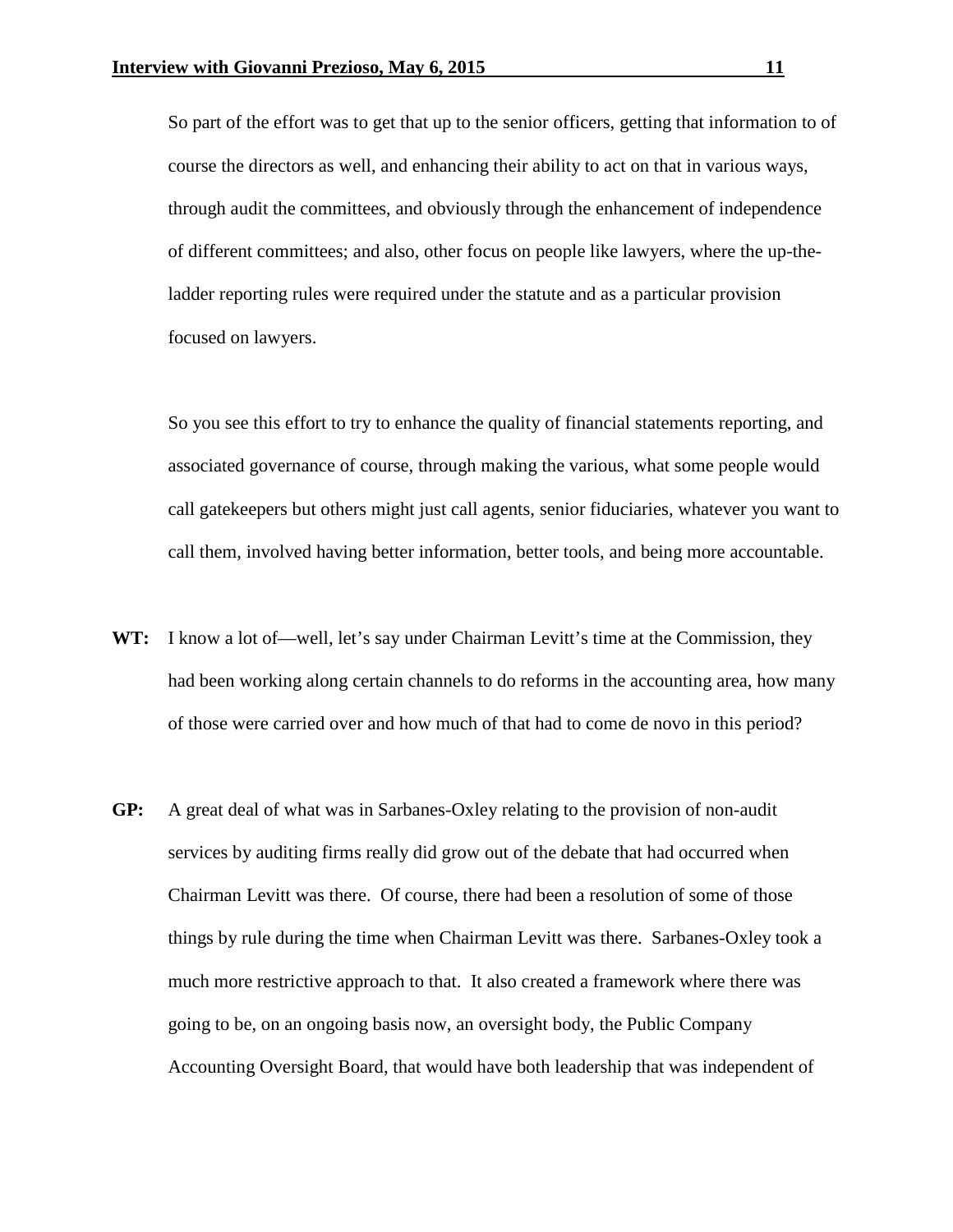the profession for the most part, not entirely, but also funding that was independent of the profession, which had been perceived to be a weakness in the prior oversight structures that had existed.

Some of Sarbanes-Oxley was self-effectuating, in terms of the limits it imposed. But a great deal of it required rulemaking, and it required action further by the PCAOB once it was created. So, when I mentioned that on July 30th, which I believe is the correct date, Sarbanes-Oxley was signed by the President, there was a rulemaking timetable and a set of assignments given to the SEC to help get the PCAOB up and running, for example, and do some other things, some studies, and it was quite a tight leash that was imposed on the agency.

Almost all of what had to be done had to be done within six months. There were a few things that went out a year, but most of what had to be done had to happen within six months. A number of things had the lines of only thirty or ninety days to be hit, so the day after the statute was enacted, we had already prepared and had ready to go a kind of time and responsibilities schedule, for want of a better term, that had all the deadlines one column, and had all of the responsible divisions listed, action steps, and the names of the individuals. We started a series of weekly—bi-weekly at the beginning—meetings to make sure we were going to hit all those deadlines that were established by Congress. In fact we were able to meet every one of those deadlines.

**WT:** Now, right out of the gate you hit this fiasco with the appointment of the chairman. What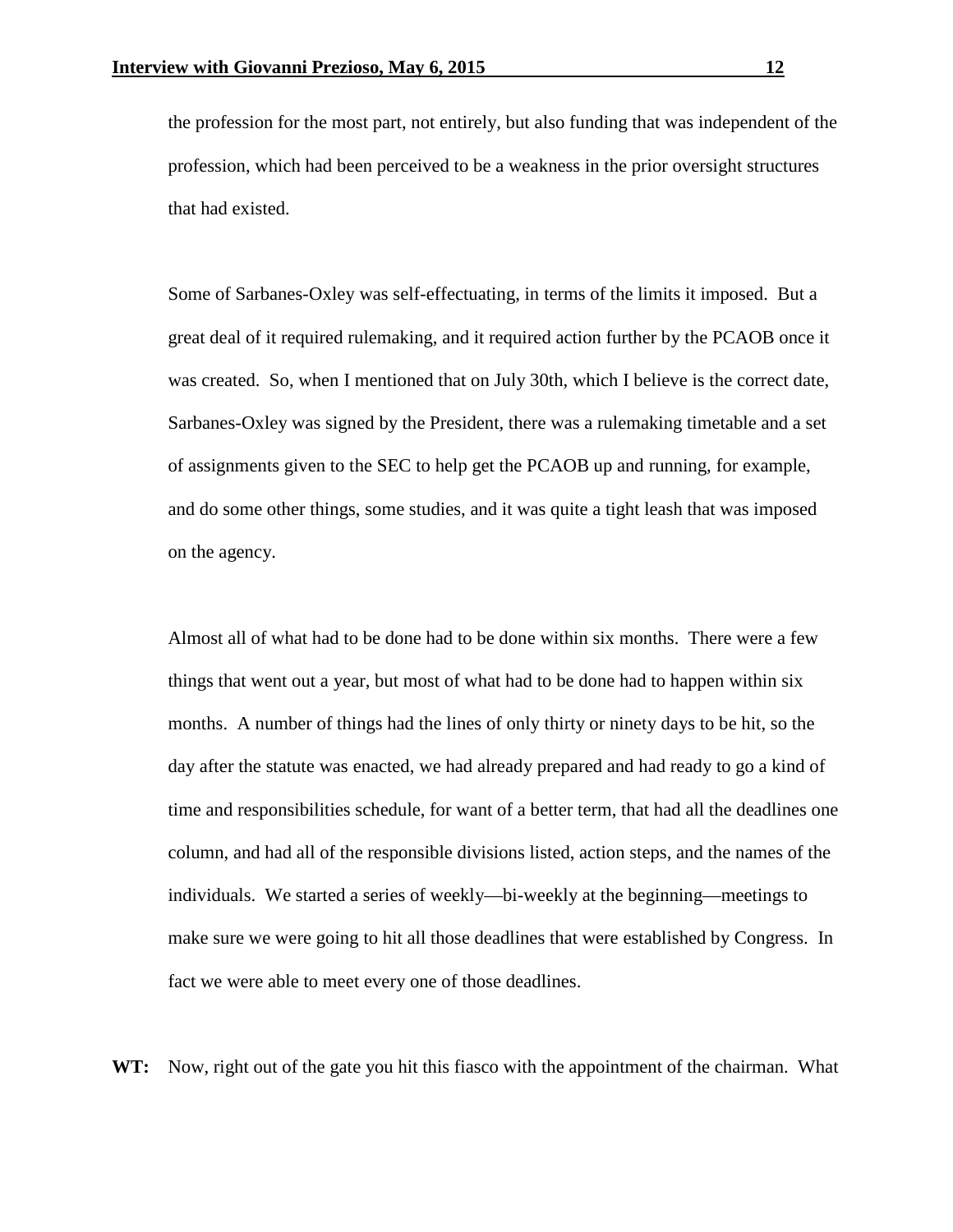perspective are you able to offer on what went on there with that situation?

**GP:** There was a GAO report written on this subject, and probably one can turn to that to give the perspective. What I would say is it was a very new task that was given to the SEC, the idea of appointing these members of the PCAOB. The very limited precedent that existed was the original MSRB appointments for which there had actually been no formal process adopted, as far as I can tell.

While I think that there was a good faith and responsible effort by the Commission, the Chairman and the other Commissioners to try to make that process work, the absence of a precedent and pre-existing set of approaches to this, combined with the political environment that we were dealing in, which was one of intense scrutiny. As you'll recall, it was an election year, these issues were part of the election campaign. I think that as a result, the process did not produce a consensus among the Commissioners, and there are probably some individual decisions that people made along the way that affected that.

The curious thing is that if you ask people what the problem was, in the end, the person who was appointed—the initial chair of the PCAOB was William Webster, a man known for his integrity, not only before but after this, and indeed, who's been the recipient of many lifetime integrity awards since that time, near ten years ago now I guess, or over ten years ago when this all happened. So, I think that's probably the most I can offer, in terms of context.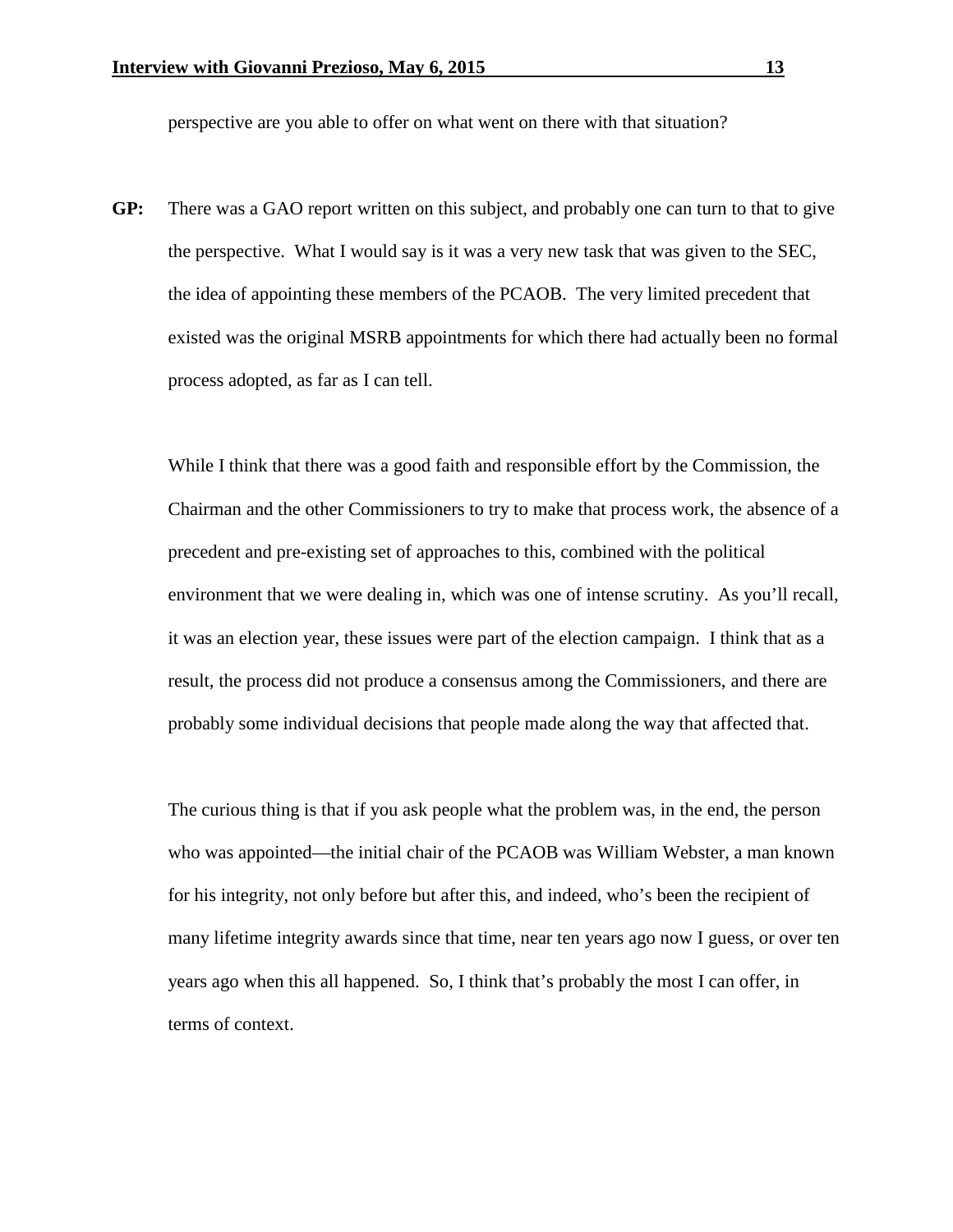As you know, after election night in November, Chairman Pitt announced his resignation, and not long thereafter Mr. Webster decided to withdraw from being in that chairman slot. Chairman Pitt remained until we finished the main batch of Sarbanes-Oxley rulemakings in the end of January, thereabouts, early February. It's sort of a real tribute to him and the other Commissioners that I believe all of the Sarbanes-Oxley rulemakings—not all of the rulemakings we did in that time, but all of the Sarbanes-Oxley rulemakings—were approved unanimously by the Commission in that period.

- **WT:** In terms of the internal communication, and the fact that not everybody was privy to William Webster's service on this one audit committee, would you attribute that to the novelty of the task and the fact that the Commission wasn't really set up to make these kinds of appointments?
- **GP:** If you read the GAO report, I think that's the source of the recommendation that they have there, that there should've been a better process for this. In the absence of a process, the appointment of individuals is a complicated task. And indeed, the novelty of this assignment, in a way, is confirmed by the constitutional challenge that ultimately was made to the way the PCAOB members are appointed that was successful, in fact, in which it was held that the double for-cause removal was not allowed. I think the fact that there was a successful constitutional decision didn't go to the specifics of this, but it just shows you how novel the task was for a multi-member agency like the SEC to take on a function that ordinarily would be handled by a kind of unitary executive.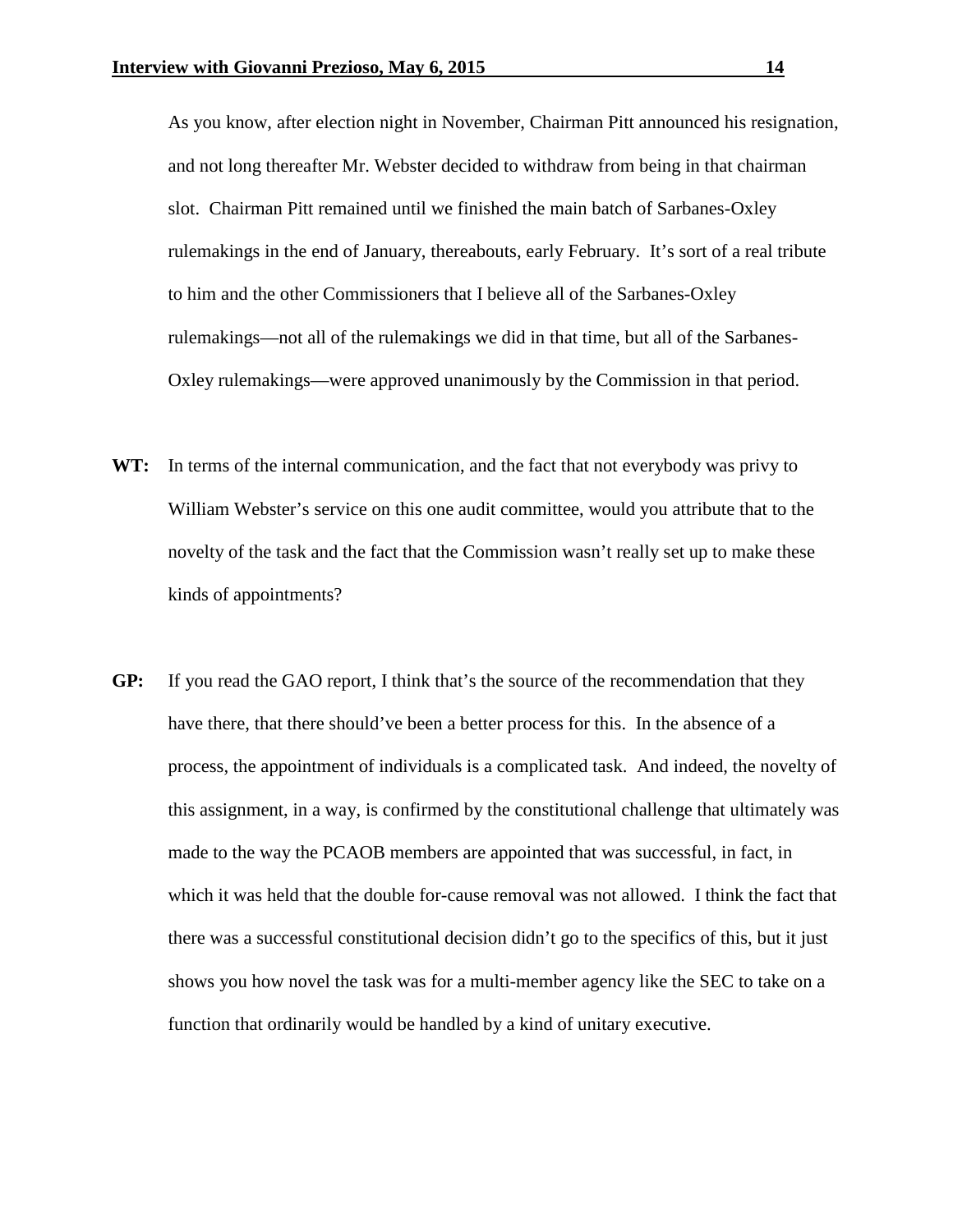- **WT:** So in terms of the actual rulemaking surrounding Sarbanes-Oxley, could you tell me a little bit more about that and if there were particular areas—404(b) is the famous one, but I don't want to restrict your comments to that particular area.
- **GP:** No, it's a very interesting thing to go back and look at the rulemaking files, because 404(b) ultimately became the most controversial part of Sarbanes-Oxley, I think it's safe to say, in the aftermath of its adoption and in the years that followed. But, if you look at the rulemaking files and the ones that generated the most controversy, 404(b) generated a very limited number of comments. I'm pretty confident that it was a mere fraction of the comment letters that the Commission got on the expert members of the board of directors, because a lot of people were worried that being designated as experts financial experts was really kind of a form of accounting expert—on the board would be putting a target on their backs, and so we got a lot of comments on that particular rulemaking, many fewer on 404(b).

I think most people believed, and still believe, that the notion of 404 itself, of internal controls, is a good idea. What people maybe didn't fully envision at the time—they didn't fully envision, they had some inkling of it but nothing like the magnitude—was that by requiring the auditing firm under 404(b) to attest, that that was going to put the auditors in a position where they were at risk for missing something. The costs were borne by the company, and the impact of that was going to be larger than people perhaps perceived when they thought about the notion of what it meant to have good internal controls.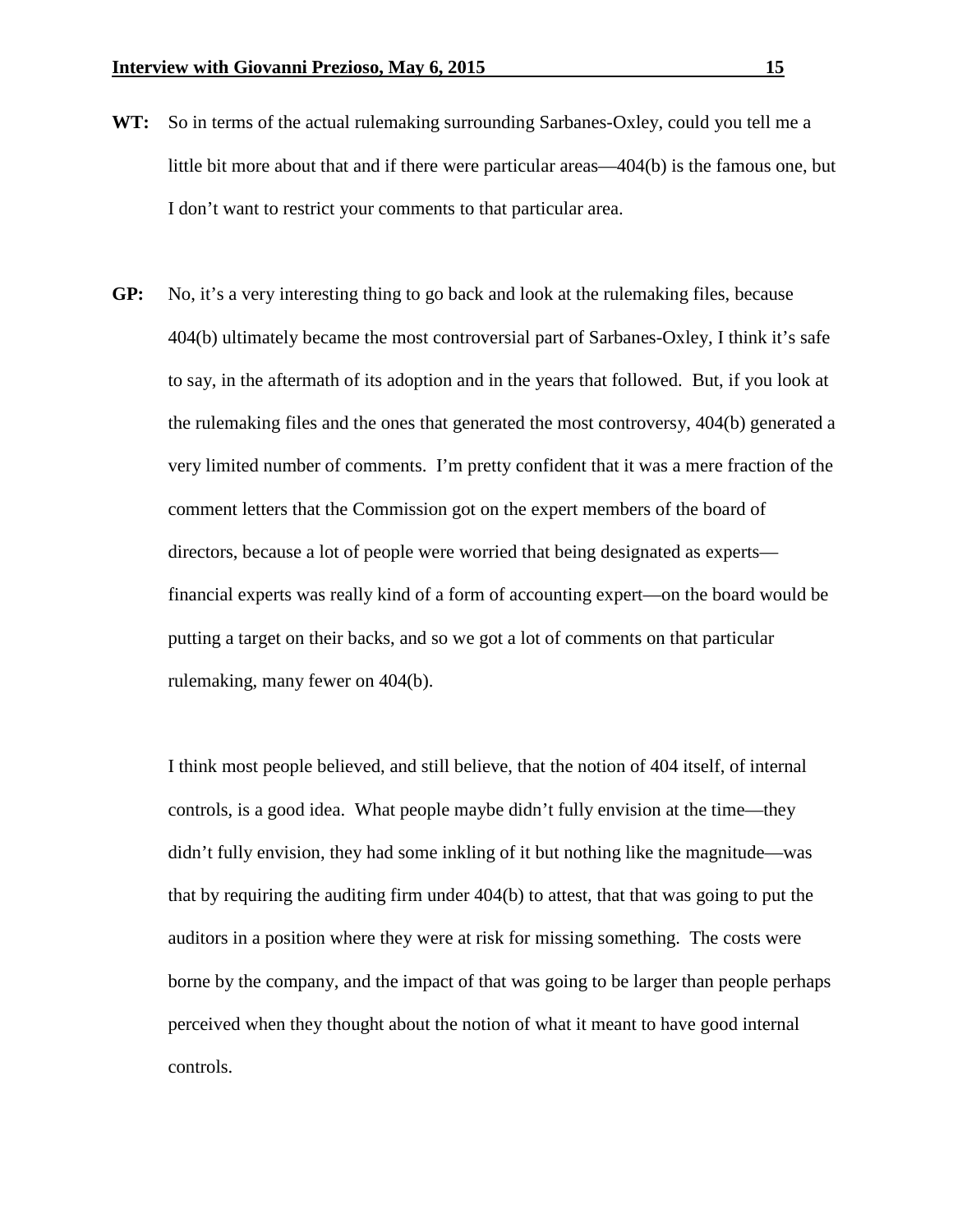I think one of the notable things is that the real issues around 404(b) that you start to see, in terms of criticism of it, mostly don't happen until people begin to implement it and start to see this dynamic and start to see the challenges that it presents from an implementation perspective.

- **WT:** So against the background of all this, you also have the enforcement actions against Enron, WorldCom, other people who are entangled in these scandals. Could you tell me about if there was debate surrounding the strategies of how to do these cases?
- **GP:** I would say that there was a lot of focus and this little echo theme that you probably would hear across any era. There was a lot of focus on making sure the Commission moved swiftly to bring its actions, because there was a sense that public confidence depended on seeing the enforcers act quickly to do what needed to be done, and there was still a set of confidence issues in the marketplace.

I think there was a focus on trying to identify where there were individuals who could be held accountable and make sure they were held accountable. I think there was an emphasis on, where appropriate, trying to identify penalties that could be imposed. As you know, the use of penalties was still very much evolving. Other than a limited way in the '80s for insider trading, the Commission didn't have any real penalties authority until the Remedies Act in the early-mid-'90s. In fact before, roughly at the beginning of this cycle, there was a lot of attention paid to what was then the largest penalty, I believe, ever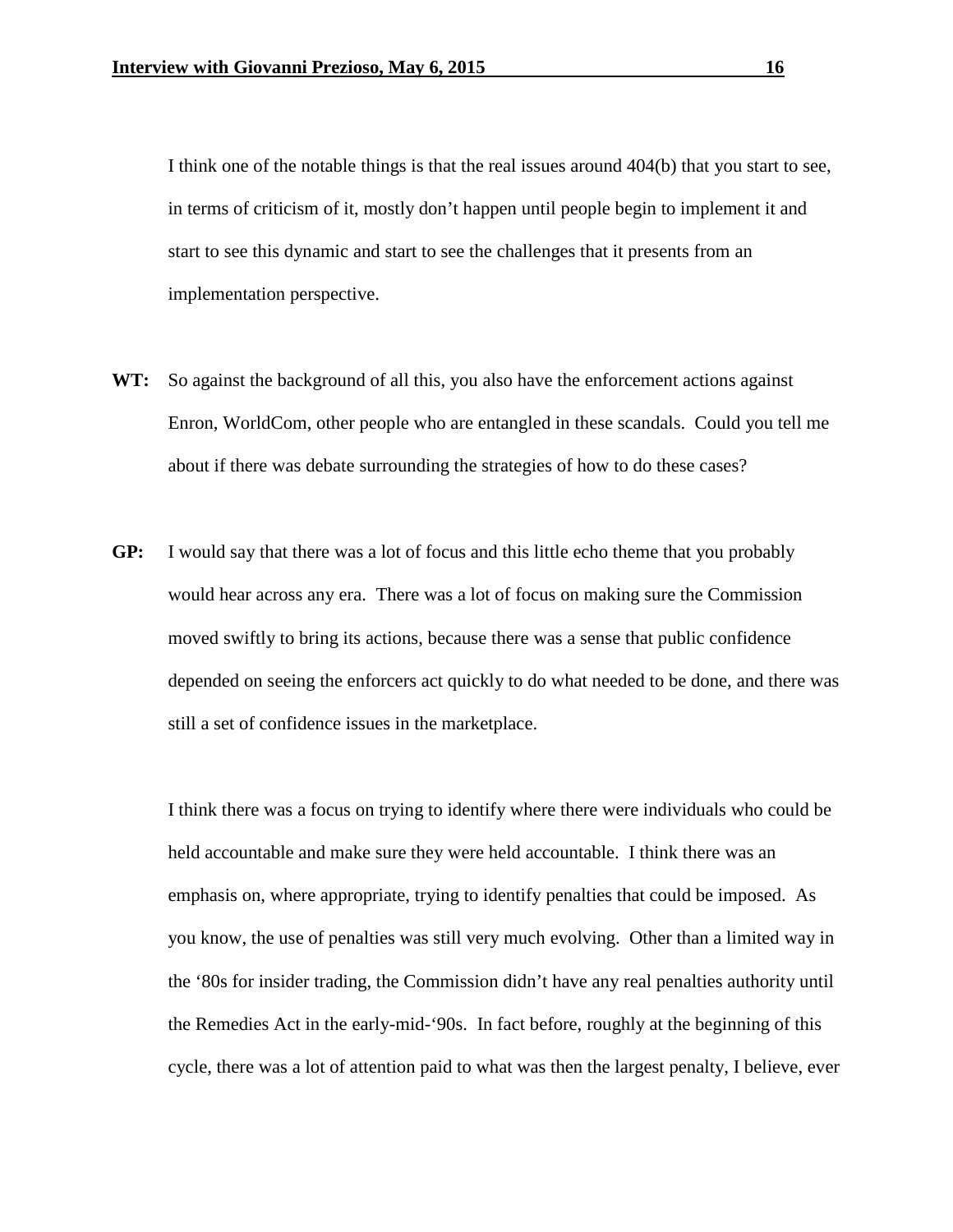imposed against Xerox, which was \$10 million, which, compared to today's types of penalties, seems like a very small penalty. But that was considered quite large at the time.

So, those were the kinds of things that people were focusing on. I don't want to get too far ahead of where we are in terms of the timeline, but what you're also seeing at this time is a highly active New York attorney general, probably beginning in late '01 or early '02, but continuing after that and inspiring further actions by not only New York state AGs, but other state AGs in the years thereafter, and that surely had some impact on the degree to which the enforcement staff at the SEC and the Commission perceived it necessary to act quickly and progressively where there were problems.

- **WT:** To what degree is there an attempt to establish a Commission policy surrounding enforcement and how far to extend cases? I know it's divisive among the Commission members themselves, so I'm curious to what extent you can act coherently from a legal standpoint.
- **GP:** There ultimately was a policy adopted on penalties by the Commission in the context of entities that was done in early 2006. I think it might have been finalized after I left, so it's at the tail-end of my experience. But what was going on then was a very active and engaged Commission, from essentially summer of 2002 when there was a full slate of Commissioners—because when I first arrived we actually had a limited slate of Commissioners; we had five, certainly by late August, I think it was—once we had those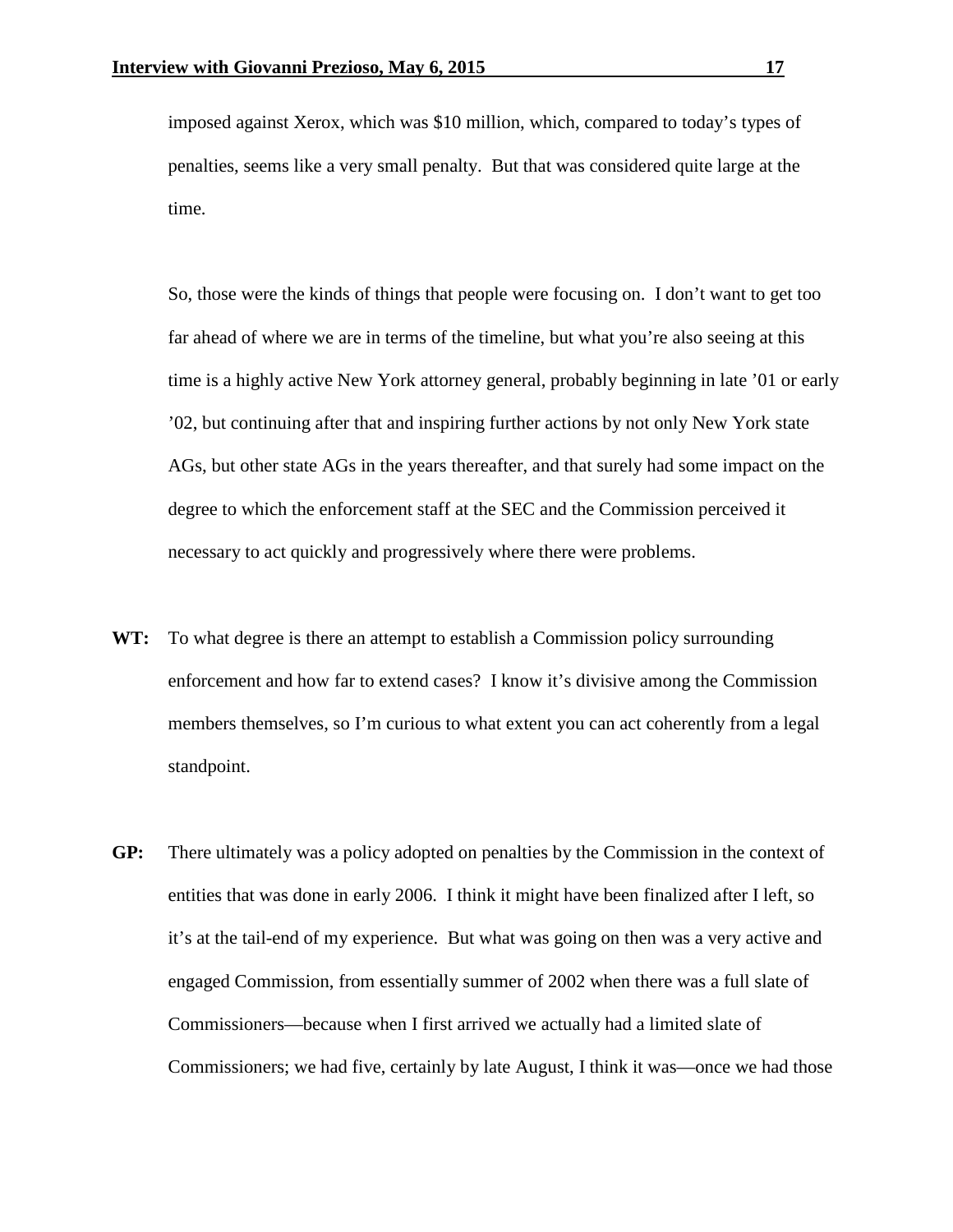Commissioners, they were all very engaged Commissioners.

From my perspective—I wasn't there for other periods, but I think was a good period in terms of engaged, active Commission debate on enforcement matters. Chairman Pitt had wanted to make sure that the Commission was active from the beginning to the end, including on formal orders. That was not to slow them down. That was to make sure the process was moving quickly, so the Commission knew when formal orders were authorized, could keep track of how long it was taking to get cases done.

And these topics all were actively discussed at the table, in terms of the extent of the potential defendants' respondents that should be named in cases, issues around where penalties were imposed what those penalties should be. I would say, while there were cycles and periods when this ebbed and flowed, that much of the time the Commission was—various Commissioners at different times and different cases—was very active in engaging the staff about whether they were being sufficiently aggressive, whether they were thinking about these issues in the right way.

Over that four year period that I was there, roughly four year period, there was an ebb and flow to that. I think some policy was emerging from the, what I'll call common law style of development of these cases, but there were regular, almost weekly Commission meetings on closed meeting basis where there were very full agendas and there was a lot of discussion and debate of all the significant cases.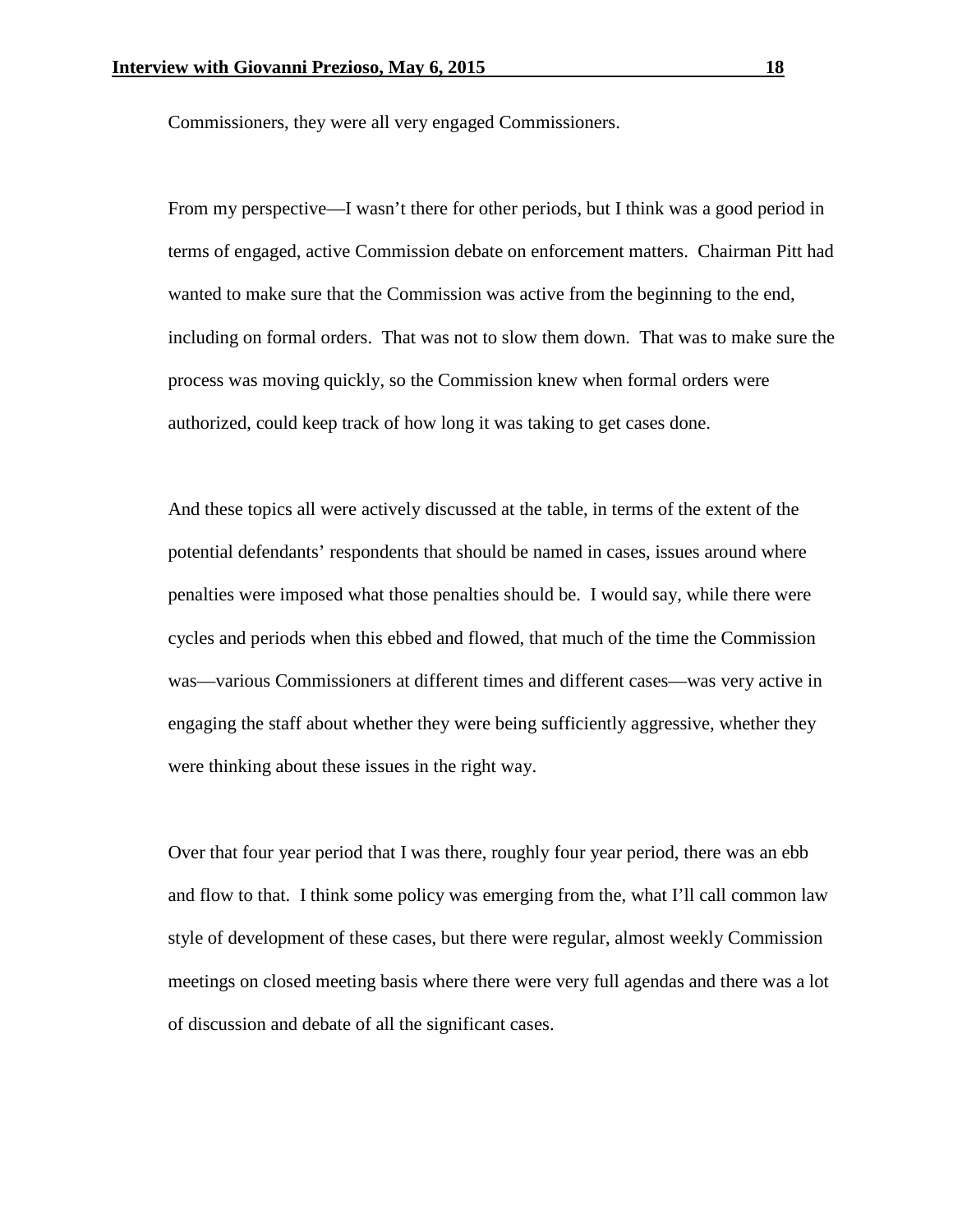- **WT:** You mentioned Eliot Spitzer. And there's of course the broker-analysts cases, and in this case there's the much more specific case of Dick Grasso's pay, which I don't believe was any sort of rules violation or anything like that, but there was a letter from Chairman Donaldson. I'm wondering what kinds of discussions came up surrounding the pressures that were coming from the state authorities that you mentioned earlier.
- **GP:** I don't think that the Grasso situation grew out of so much of was going on with the states. There was definitely an awareness of what was happening at the states. But I think that's an interesting example when you come at this from the lawyer's perspective, the General Counsel's perspective, obviously: what's the Commission's legal authority, and there's a tendency often to think of coercive authority, examination, investigation authority.

There are a lot of things that the Commission can do that have mostly to do with getting information. I gave you the example of the one-time certification that was required right after WorldCom. In the Grasso situation, you mentioned the letter that Chairman Donaldson sent, I think the letter in a way reflects what was happening, which is that there was news about this, there was a great deal of concern about what it would mean, and there was a limited amount of information in terms of facts. Chairman Donaldson's letter really just asked for the facts. It asked for them quickly. Back to this theme of moving quickly, I can't remember how long, but it was probably about a week, if I'm recollecting it.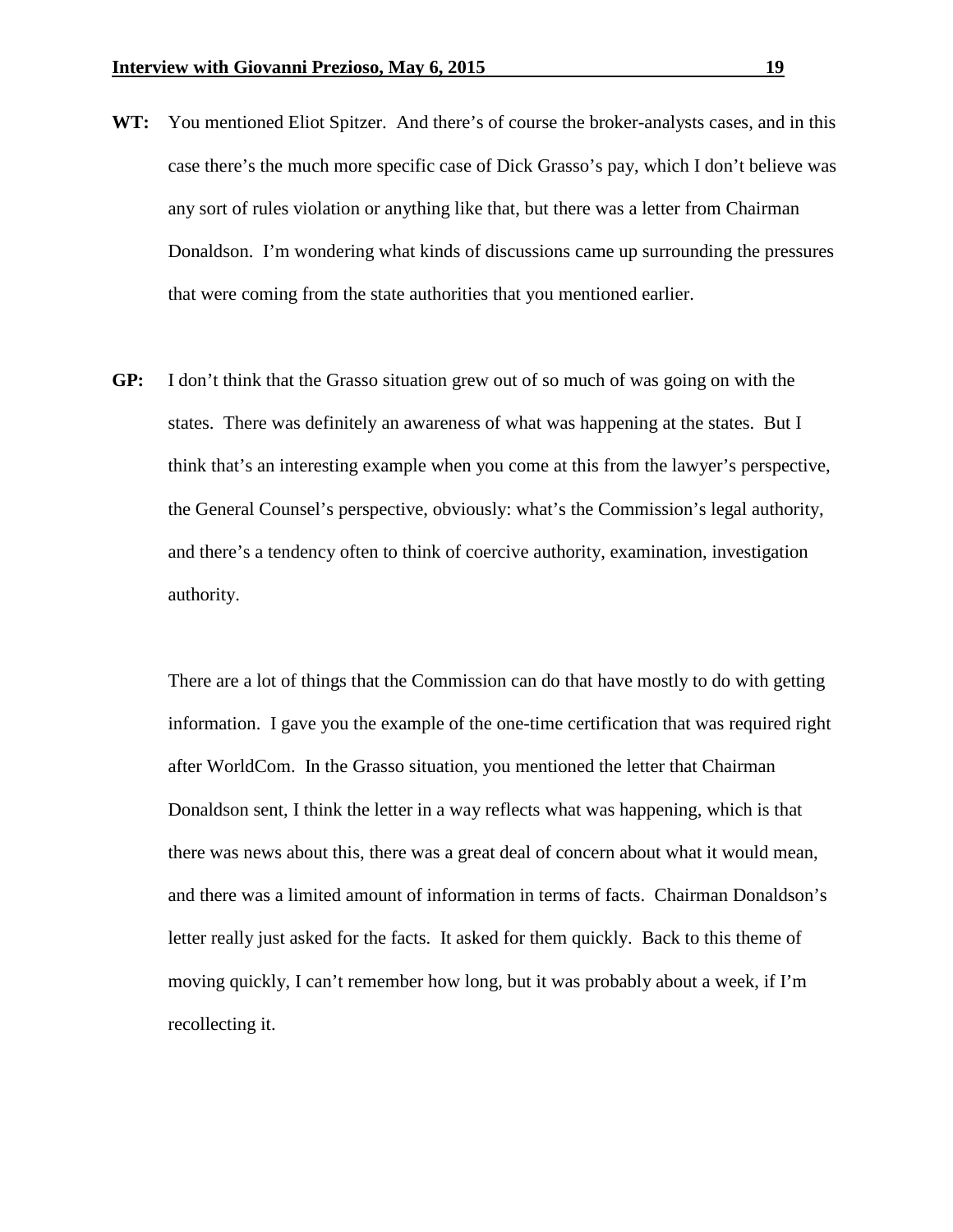And that information, which the Commission made clear in the letter I believe was going to be made public when it was received by the Commission, ultimately led to a series of events that were precipitated by other people acting. There was, ultimately, the New York attorney general's action. I think that reflected both a different perspective that a state AG will bring in any event, but also a different authority, because, essentially, that grew out of the fact that that the New York Stock Exchange was not a for-profit corporation. As you know, the state AGs have a certain amount of authority when you're looking at not-for-profit corporations to protect sort of the public from officers, directors, employees from taking assets of those entities for their own benefit, which is not SEC authority, obviously.

So I would say, in that case, I feel that the Commission really was active and had a real leadership role and that Chairman Donaldson acting, I believe, with full consensus from the Commission was able, using essentially a letter to get information out, and sunlight has its consequences.

- **WT:** A I mentioned the broker-analyst conflicts. That ultimately concluded, to my knowledge, with the global settlement. How did that come about?
- **GP:** That particular matter is one that, for reasons I won't give you the specifics of, I was not able to participate in. So I don't have anything to say about that other than what you might glean from the public, other than it naturally did shape the public perception of the Commission and the state authorities.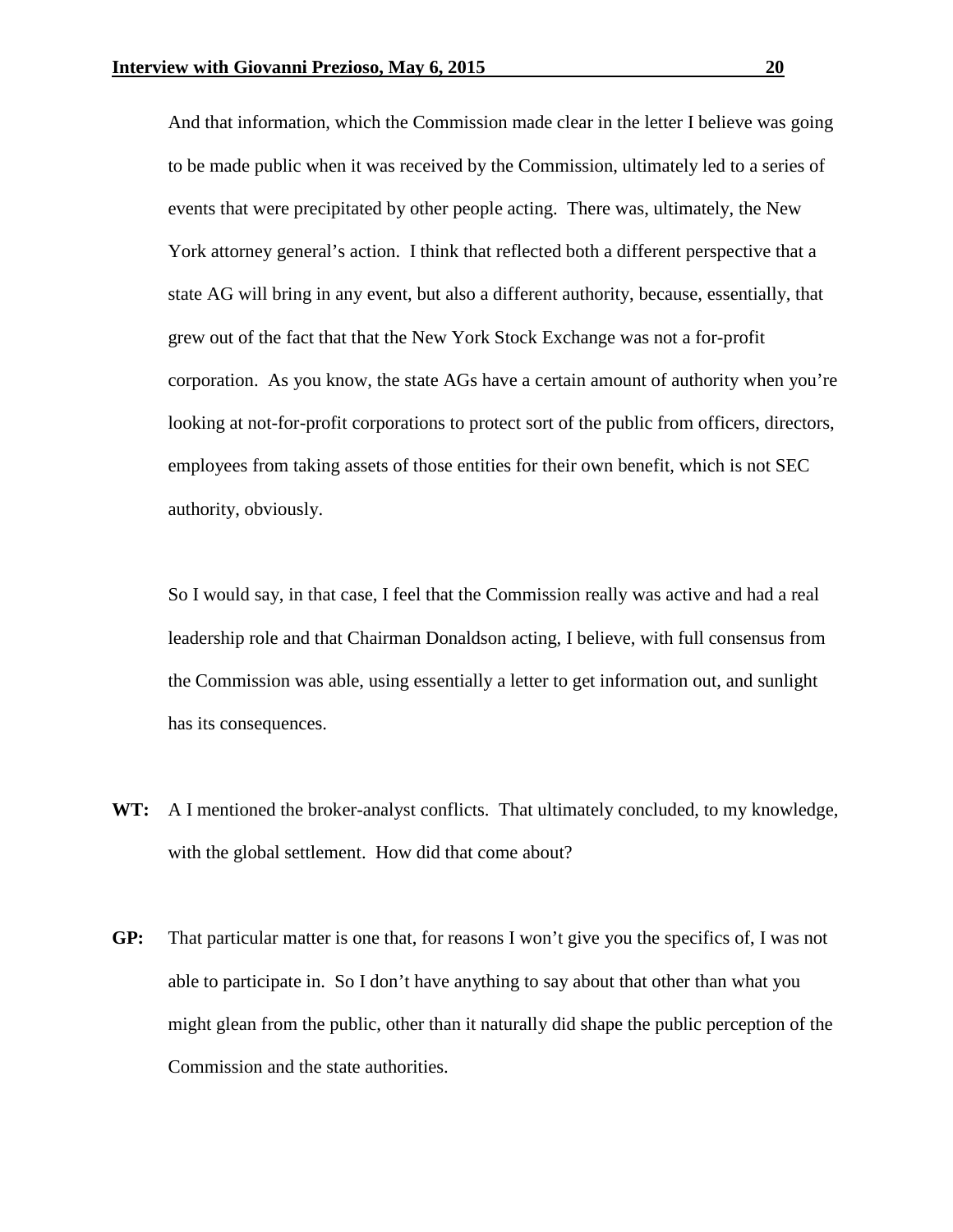- **WT:** Extending onto the theme of the SROs, of course we've mentioned Grasso, the New York Stock Exchange, but of course they're in a period of substantial reorganization at this time, and NASD itself is a few years removed from the  $21(a)$  report. While you're there, NYSE Regulation comes about. Could you tell me a little bit about the issues involved with those developments?
- **GP:** There was a lot of focus on governance at the SROs, and there were significant changes that the Commission pushed to have happen. You could say some of those were related to the topic we were just talking about, because the New York Stock Exchange was in fact working on governance issues at around the time that these announcements came out about the compensation. I think that also was consistent with the theme of the way the Commission and others were thinking about regulation. In retrospect, I believe it was pretty thoughtful, which was very governance-oriented.

You know what I said about Sarbanes-Oxley, that people were not trying to necessarily write a bunch of prescriptive rules, not "this is how we're going to fix this," but "let's get the governance mechanisms right, let's get the senior people informed and empowered." I see this as building on that similar set of themes. Let's make sure that we've got governance structures that reflect the right interests and right level of independence at the appropriate levels for these things to work, because that's going to work more effectively over time than the Commission trying to micromanage every detail of it, which is not a viable approach anyway, certainly at that time it wasn't.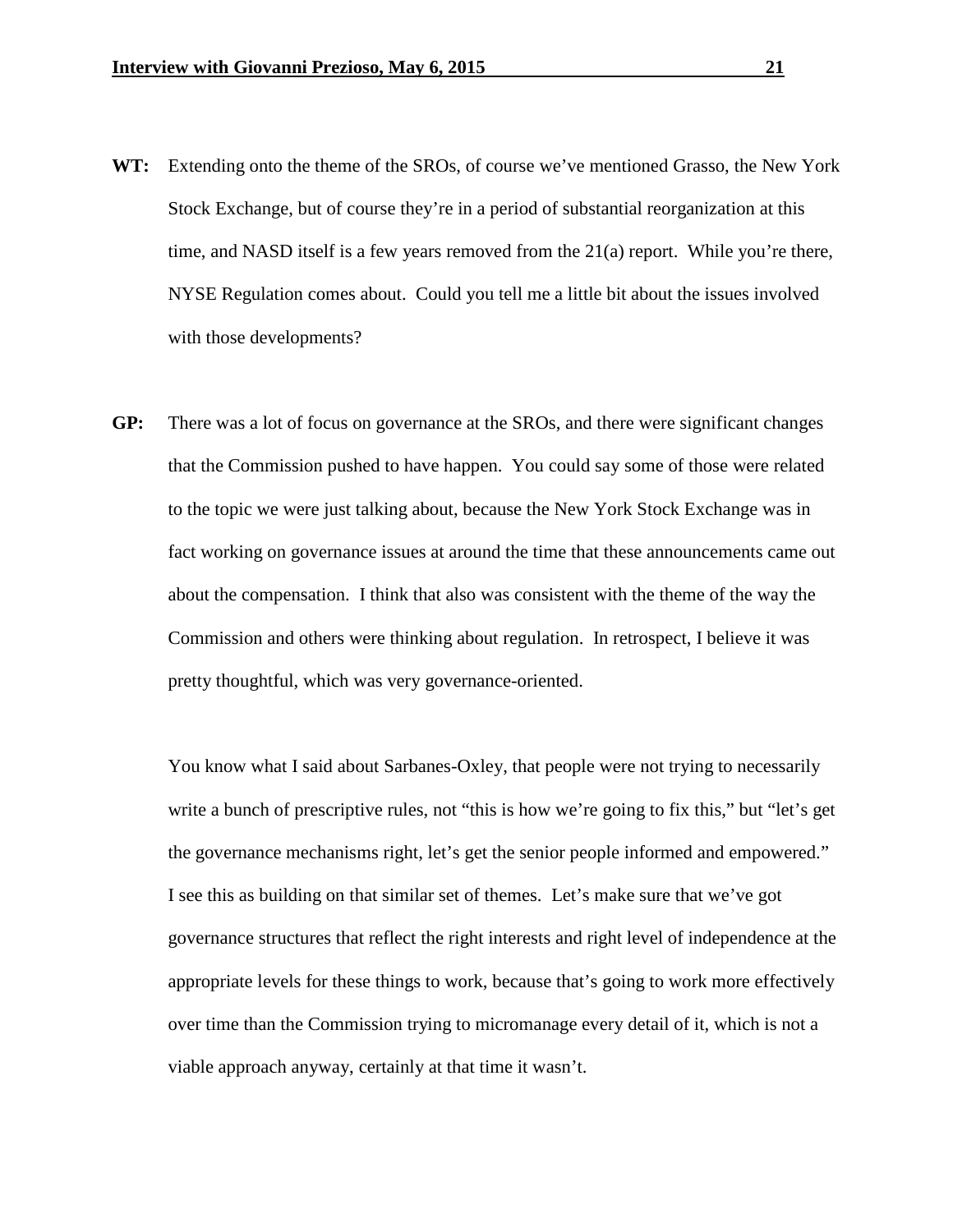- **WT:** I'm really glad that you brought this up on your own accord, because it's a theme that I've noticed. And of course with the accountants and broker-analysts, but also with the investment company rules that were put into effect later on, this was a strategy of focusing on governance. It was actively discussed beyond the individual issues. Did it come up as a theme at the time?
- **GP:** I would say it didn't come up in the abstract sense. I think it came up in the context of particular problems. When people looked at ways to address them, I think they were trying to take a sophisticated and far-reaching approach. You mentioned what happened in the mutual funds space; as you know, that was an outgrowth of a set of concerns mostly that came out of market timing activities that people identified. At that time, the Chairman and the Commissioners wanted to take an active—and by then that was Chairman Donaldson—wanted to take an active approach, really had a multi-part policy of how they were going to come at this problem. It was not limited to just one step, it was multiple steps. Many of them were governance-oriented, not 100 percent of them. I can't give you the whole checklist at this removed time.

But there was a kind of blueprint established, obviously with the staff from IM and the Commissioners all working together, to restore confidence and to do that on a basis that was sound, in terms of the underlying changes to the regulatory structure. Some of that proved to be more controversial than other parts of it. But I must say, one of the important things for the Commission is to have the public feel comfortable that people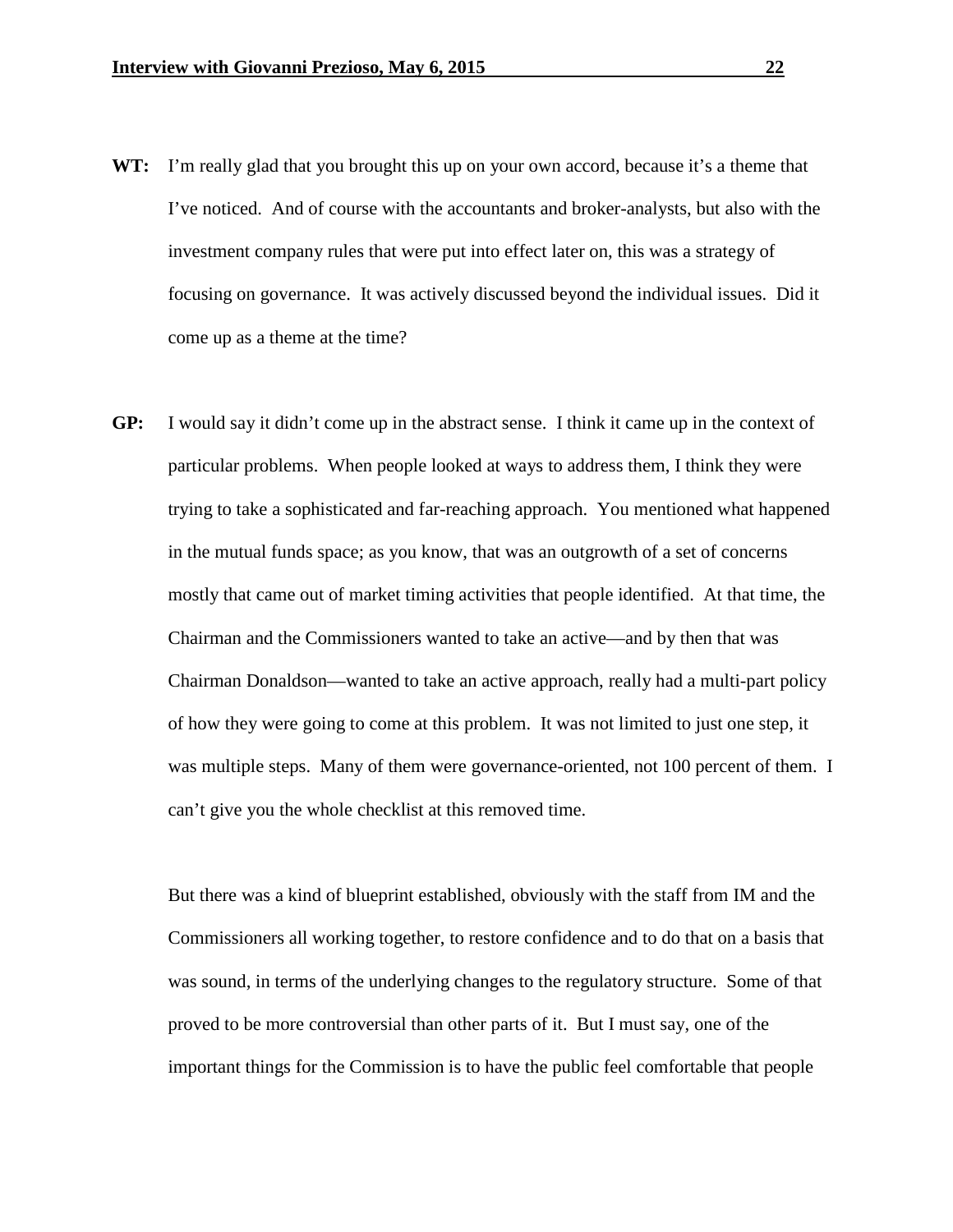are taking steps to address problems when they see them.

- **WT:** I wonder if you can talk a little bit about—and this is probably tangentially related thematically, but the need to move into the regulation of banks, or these consolidated supervised entities And everything that comes in the wake of Gramm-Leach-Bliley, of course before your time, but still rolling through that period.
- **GP:** This is one of the, I believe, most misunderstood rulemakings and events of the time period that I was at the Commission. At that time, one of the geneses of the Consolidated Supervised Entities rulemaking, the CSE rulemaking, was that European regulators were looking at the question of how to regulate on a cross-border basis, and believed that if U.S. broker-dealers were not regulated on a holding company basis—and remember, not like today, where so many are in commercial banks, there were many U.S. large brokerdealers that were not part of bank holding companies. As a result, they did not have holding company capital regulations, and Europeans were suggesting that without such regulation they would have to establish a regulatory structure to deal with that, or some kind of intermediate holding company. I'm not sure exactly what they would have done.

At the same time, what you're seeing at that time period—again, a different world than today—there were activities being done in broker-dealers, and of course everything done in a broker-dealer was subject to the net capital rule, which I don't think to this day anyone views as not rigorous in all respects. But activities that were not done in the broker-dealer were not subject to any capital regulation, because they involved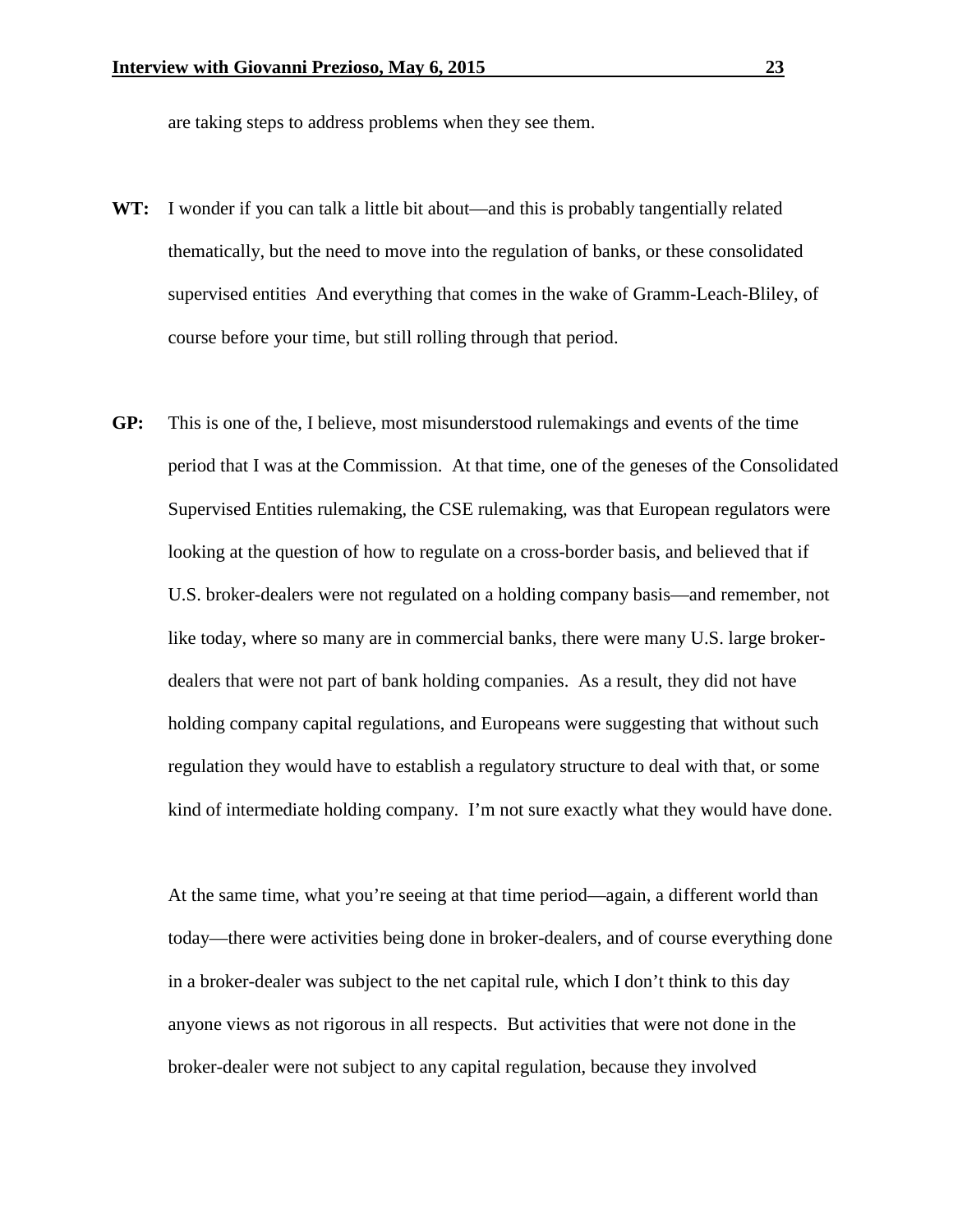transactions of a type that were, by definition, exempt from being done in a brokerdealer, so that would have included at that time swaps, all kinds of related derivatives, certain types of currency, et cetera.

So the CSE rules, in a sense, used the opportunity of the European regulators focusing on holding company-type capital to say, "Wouldn't it be a good idea, if we're going to go in the direction here of this, of figuring out how to get under the tent, to some extent, these activities in the unregulated entities and make them part of this capital universe, and also to update the net capital rule to reflect that?"

Ultimately, that expansion to pick up the entities that wouldn't have otherwise been covered—because the SEC didn't have that authority—which was also accompanied by certain types of modeling-type tests that you see in capital rule then, that some people would argue were liberalizations, but in fact the approach is still taken today by bank and other regulators, became viewed as somehow a liberalization that led to the downfall of these entities, I think is just a complete misreading of what happened.

I think this actually was an effort to modernize, and to some extent actually expand the scope of, the SEC's authority through this mechanism. Because any of these entities, if they had not been subject to any capital rules at all in their unregulated entities, obviously could've taken a huge amount of risk there, and that could've brought down the brokerdealer as well, not to mention have all the collateral consequences for the system.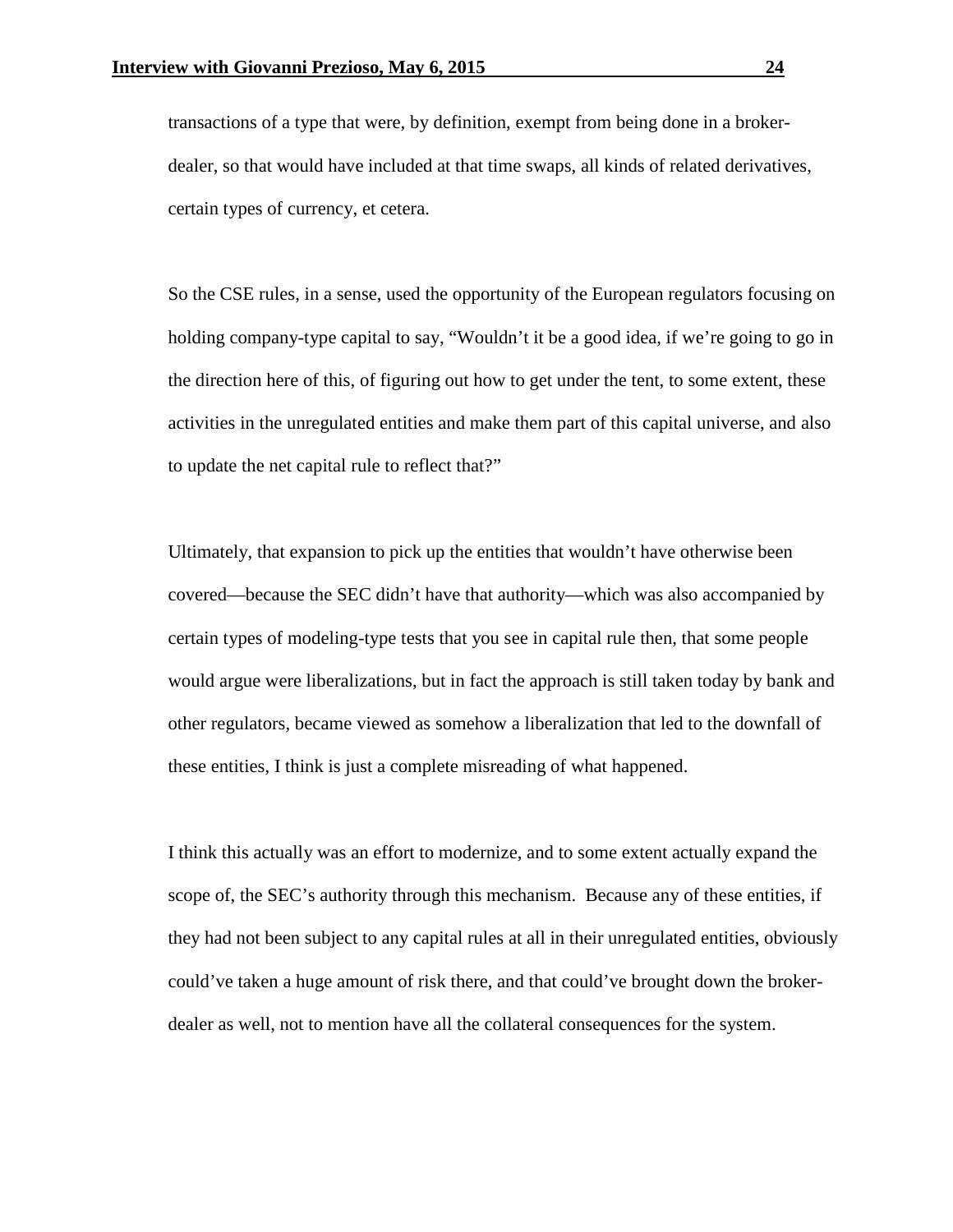I think that was the approach that was taken, and I think, unfortunately, after the financial crisis, there was a certain amount of misunderstanding because this is a somewhat more complicated story than sometimes makes it through the maw of the general public, which I understand.

- **WT:** I was still trying to work it out a little bit myself. I was talking to Erik Sirri last week or the week before, so of course we got into some of these issues. So, the adoption is on the Basel standards, correct, within the Consolidated Supervised Entities?
- **GP:** I don't think it's exactly the Basel standards.
- **WT:** An analog, perhaps?
- **GP:** Yes, there were some similarities. And now you're getting to a level of granularity where, a) I wasn't the head of then-Market Regulation, and b), it's a decade ago.
- **WT:** Well, it's always nice when I can push up as the outsider against those boundaries. It means I'm getting somewhere, at least.
- **GP:** The specific way that the capital was calculated at the time I can no longer recall.
- **WT:** So, you mentioned much earlier Reg NMS. Can you talk a little bit about that and what some of the issues there were?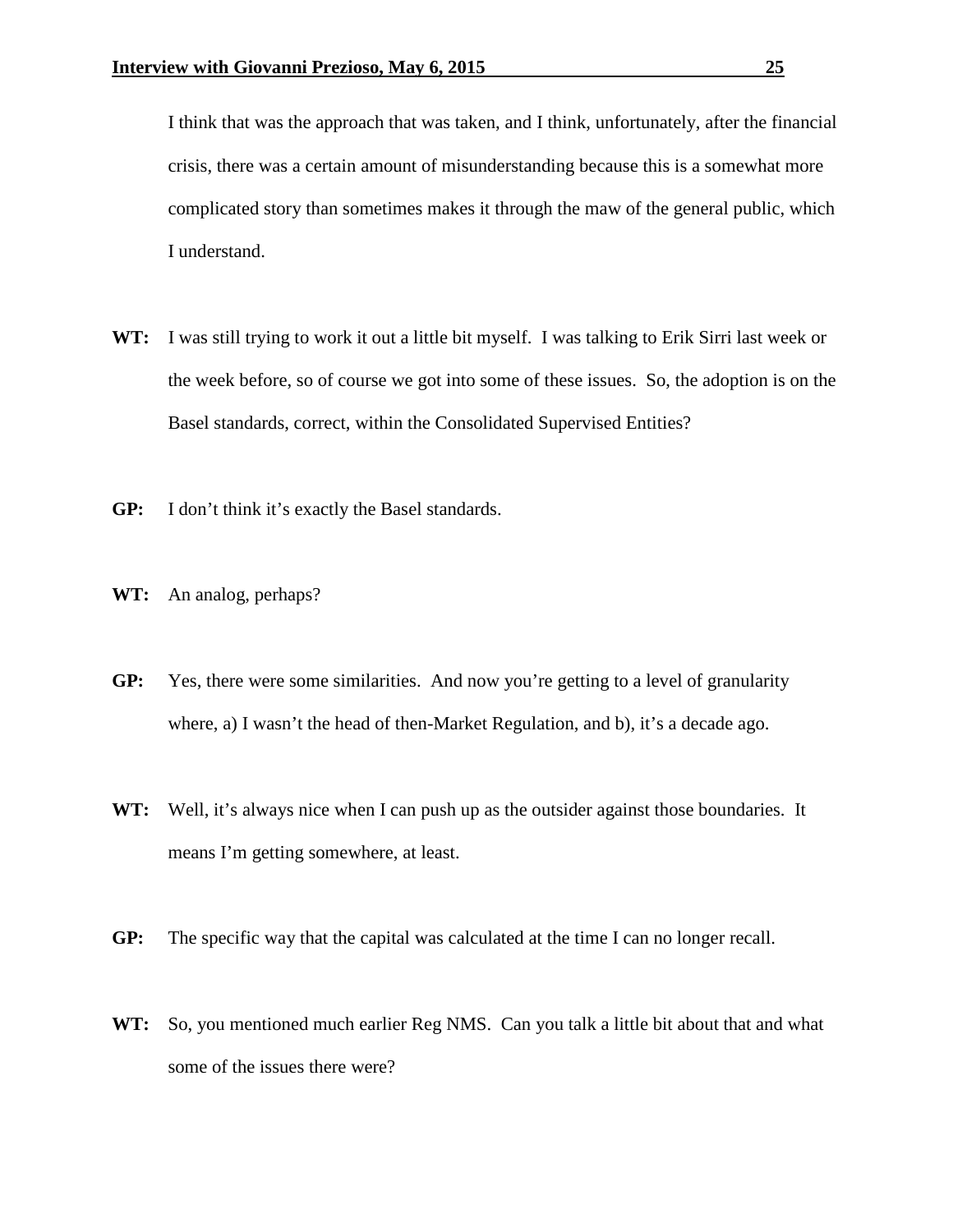**GP:** Absolutely. We were talking a little bit earlier about the experience I had in the '90s, as people were beginning to develop more and more of these mechanisms to enable electronic trading, and there were real changes in the way markets were functioning. And these were driven by forces that were affecting all of our economy, not just securities firms. The way any kind of commercial business was run in 1995 was probably radically different than 2005. The Internet barely existed in '95, right? It did exist, but it was not part of everyday life in every business in America.

And there was with that, also, increasing awareness that the traditional model for exchanges—with a trading floor, with the kind of specialists, or market makers I should say—that existed previously, was posing challenges, and indeed that some of the markets couldn't continue on that basis without slowing down, essentially, the rest of the markets.

So there was a need to bridge this gap between the traditional model of doing business and the evolving model. Which, by the way, if you think about trading floors, by 2000, 2001, in developed markets, developed securities markets, I think the only physical trading floors that remained were the New York Stock Exchange, Madrid and Bombay. The European markets had all essentially become totally done at screens.

I use the example: I happened to be in Milan once and I was going to see someone at the Milan, now Italian Stock Exchange, and I was waiting to go in. And there's this big glass wall, and it was dark inside, and I asked the guard, I said, "what's in there?" He says,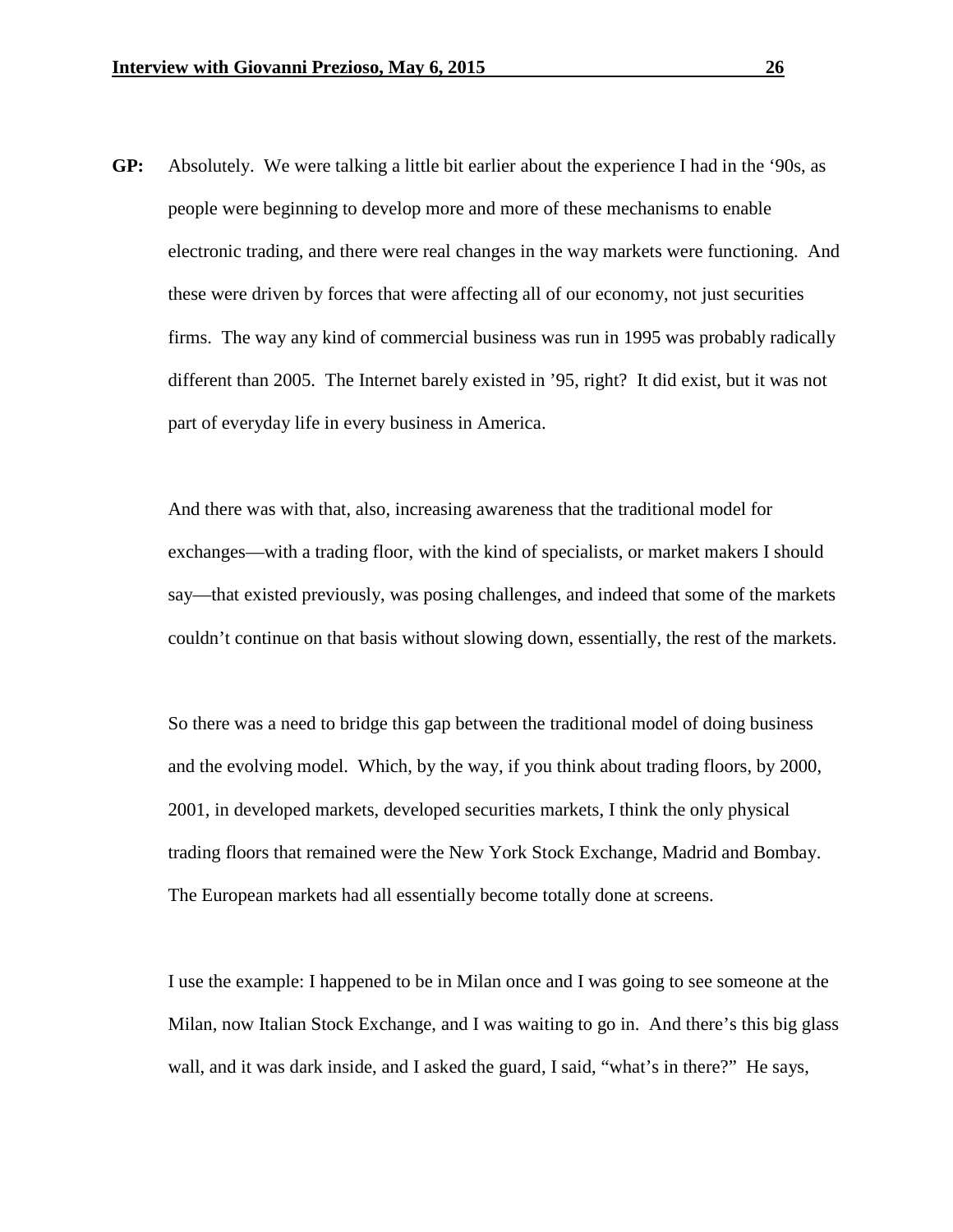"That's the trading floor. We use it for weddings now." So we were somewhat antiquated, in fact, by having those floors.

A big part of NMS was taking some of the regulatory pieces that had been done on an ad hoc basis—ad hoc's too strong, it makes it sound disorganized—had been done incrementally in the '90s, like ECNs being regulated, there were handling rules, and developing an approach (also because Reg ATS had happened right before I got there as well), and organizing that into a way that the whole system could try to be integrated, and also to allow a transition from this old world to the new world.

I think when you look back at that set of rules, it required a lot of work and I give a lot of credit to the people running the division, but also to the Chairman and the Commissioners. Particularly the Chairman because he had a vision about markets and he had good instincts, I would say, about how to structure some of these things, that set of changes worked pretty well in transitioning from the old system to the new.

Now remember, once we created this system, there was a lot that was unleashed that people really didn't totally anticipate, because once you have fully electronic markets, not limited to Reg NMSs around the world now, that's when it enables computers to now plug in and make decisions. You couldn't have algorithmic trading in a meaningful sense when you still had human beings involved in every transaction.

And so, I think Reg NMS is a key bridge from the old universe, and it happened in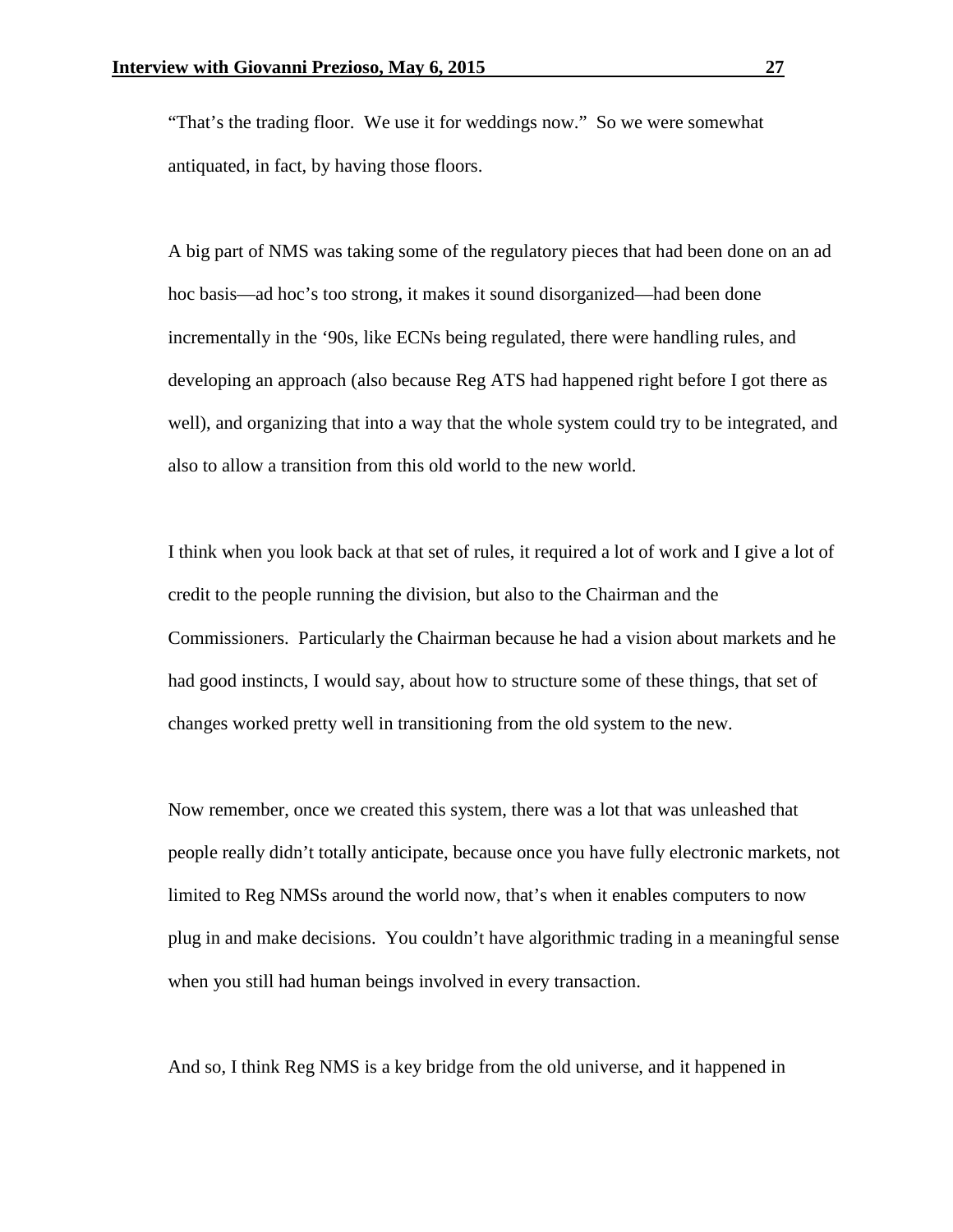stages, order handling, Reg ATS, Reg NMS, but really important. I think, while there were a lot of fights and disputes because there's a competitive angle to a lot of the aspects of these rules, everyone has a business model that they're trying to protect at any given moment when you're doing market structure discussions, I think it was broadly perceived as fair. I think, as one might expect, once the rules were clear, people adapted pretty quickly in the marketplace.

- **WT:** You've mentioned a couple of times in specific contexts the question of international markets. I'm wondering how much of a theme, how much that occupied your attention, being the general counsel during your time in the office. You mentioned you had some experience with it here at Cleary Gottlieb, ahead of time.
- **GP:** It came up in different ways. A lot of international questions arose in the context of Sarbanes-Oxley. In the period of implementing Sarbanes-Oxley, because it was an enhancement of regulation in a number of areas, there was a pretty active set of lines of communications open between both the U.S. regulators and non-U.S. regulators, and various trade groups and associations outside the U.S. communicating ideas back into the United States. Some of those related to, for example, some really straightforward governance questions that were quite technical.

We had audit committee independence requirements. For example, in the list of requirements adopted under Sarbanes-Oxley, in some countries—Germany and Italy are examples of this—there were already certain statutory schemes that required the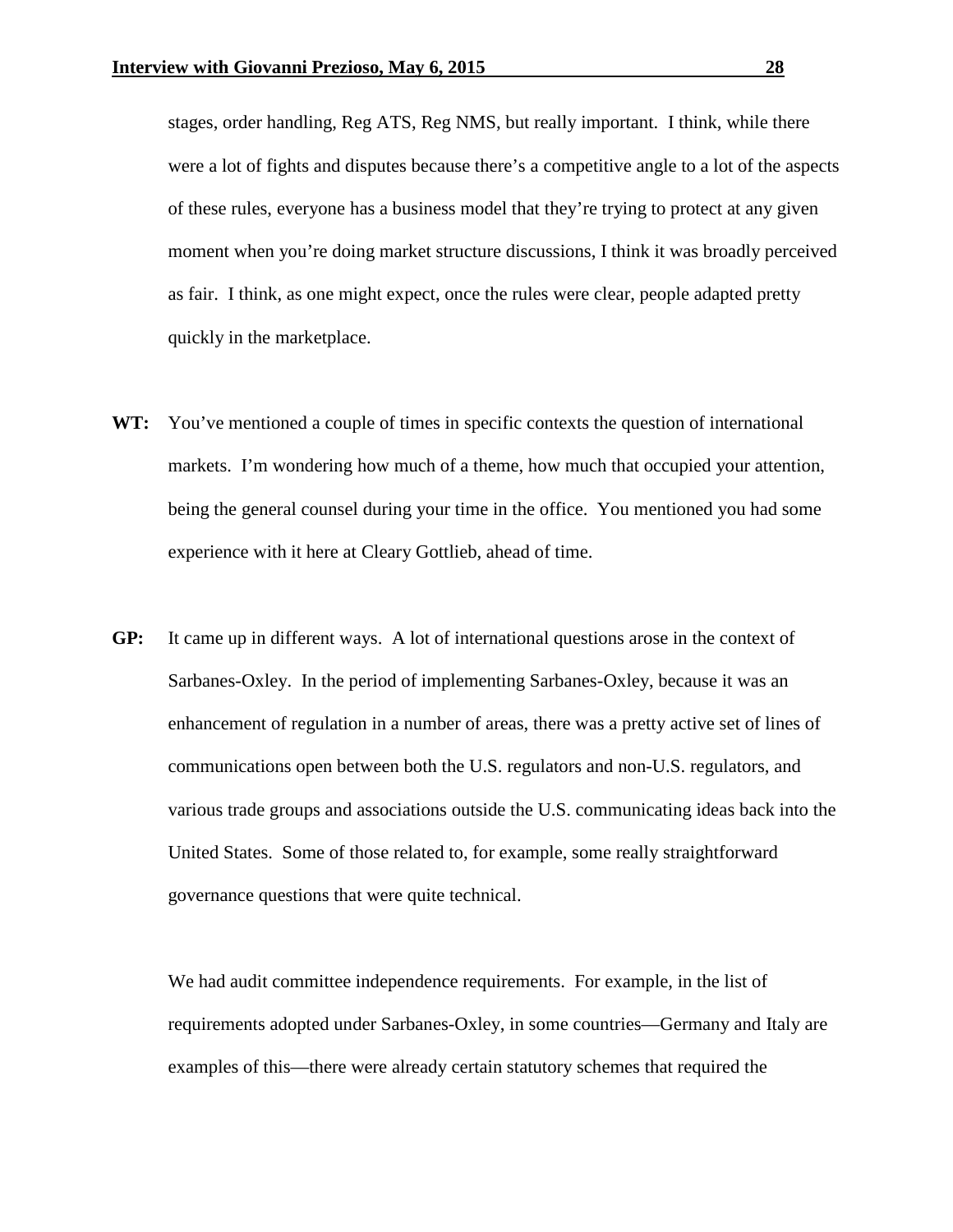appointment of auditors through an independent mechanism or through a supervisory board that achieved essentially the same function, and so there was a need to accommodate that.

To give you a very specific example, I worked on the attorney conduct rules that were required by Sarbanes-Oxley, under Section 307, the up-the-ladder reporting and related issues, and a lot of non-U.S. lawyers had questions about how that was going to apply to them and whether we were regulating non-U.S. lawyers, so we heard a lot from that.

The other side of that, though, is I think a growing view within the SEC that it was important to engage with non-U.S. regulators on a basis that didn't always presume superiority of the U.S. system. One of the areas where a fair number of steps were taken was on accounting standards. There was an effort to see what the U.S. could do to move towards international accounting standards. Ultimately, before I left, there was actually a timeframe established, but there were specific changes made to the rules to eliminate some other reconciliation requirements that existed before.

Another related point on this is that we got a lot of feedback from the non-U.S. community, and this is a broader theme for the U.S. markets, that the changes in regulation here simply were making it not viable to raise capital in the United States anymore, and that they couldn't leave the United States once they were registered, because of some complexity in the process of how you count shareholders and so forth for purposes of de-registering your securities. This became a bit of an ongoing theme at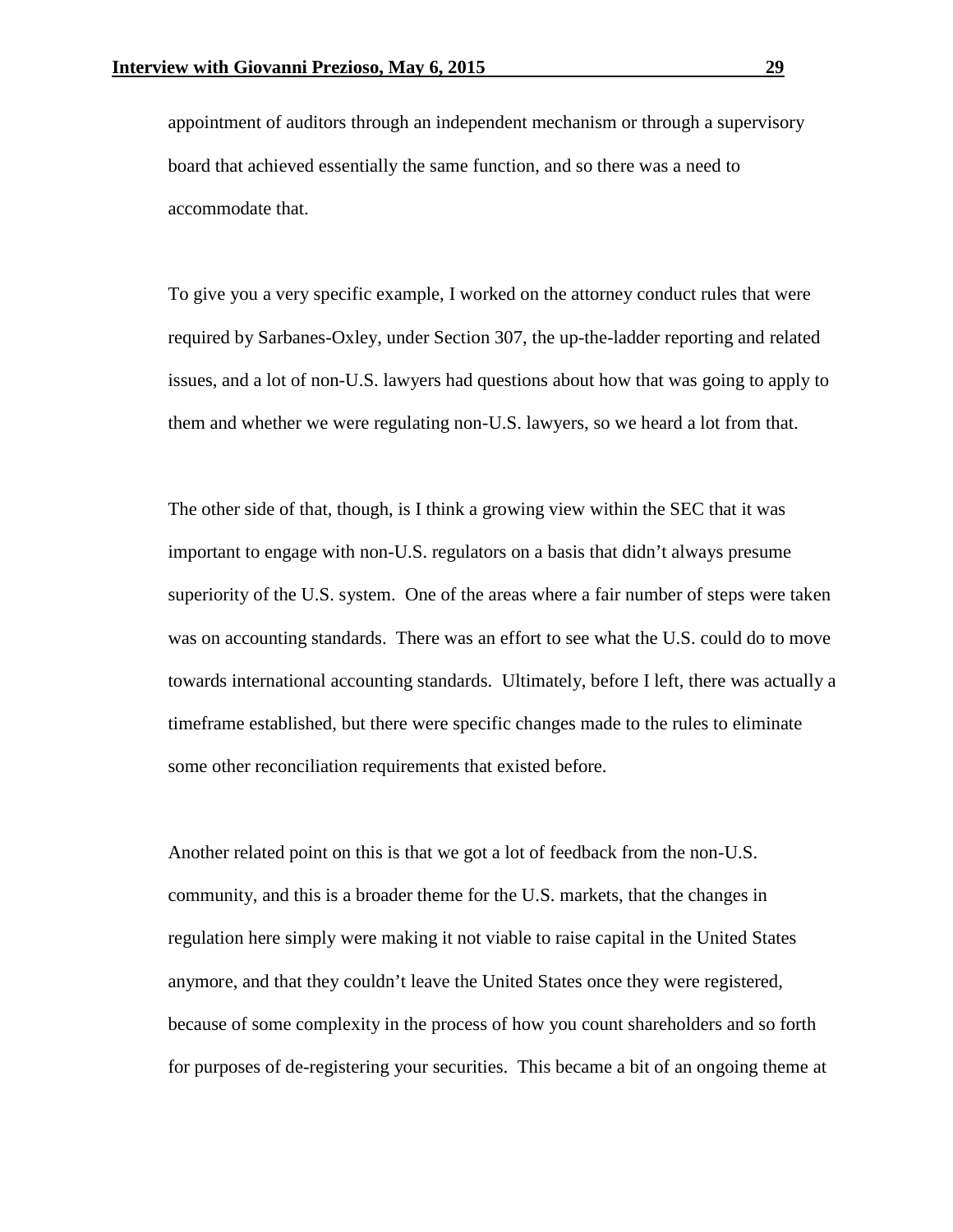the various international bodies, but also in the marketplaces in the U.S. The Europeans tend to call it the "Hotel California" problem, you can check out but you can never leave, and ultimately, some rules were adopted to help alleviate that concern.

So drawing that balance of, you know, make sure you're protecting U.S. investors, making the markets attractive, but doing it in a way that says, "Look, we'll welcome your capital here, we think we have a great system, but we're not going to keep you here by force," because in part that will have collateral negative impact, because nobody's going to come into a capital market—they're going to be less inclined to come in if they think they can never leave. So there was an ongoing theme there, and it was a pretty active area and a pretty active dialogue through the whole time I was there.

- **WT:** There are a couple of things that I wanted to ask about that feature I think on your present bio that I haven't heard about anywhere else. One of them is the question of professional standards for attorneys representing public companies, I guess that was something that you would have done while you were there.
- **GP:** Yes, that was the Sarbanes-Oxley, Section 307 rules, which ultimately became the Part 205 rules of the Commission. Under Sarbanes-Oxley, Section 307 required that the Commission, within a certain time period, adopt rules that would require attorneys appearing and practicing before the Commission on behalf of public companies to report up the ladder within the organization evidence of material violation of securities laws or breach of fiduciary duty. The Commission was tasked with writing those rules,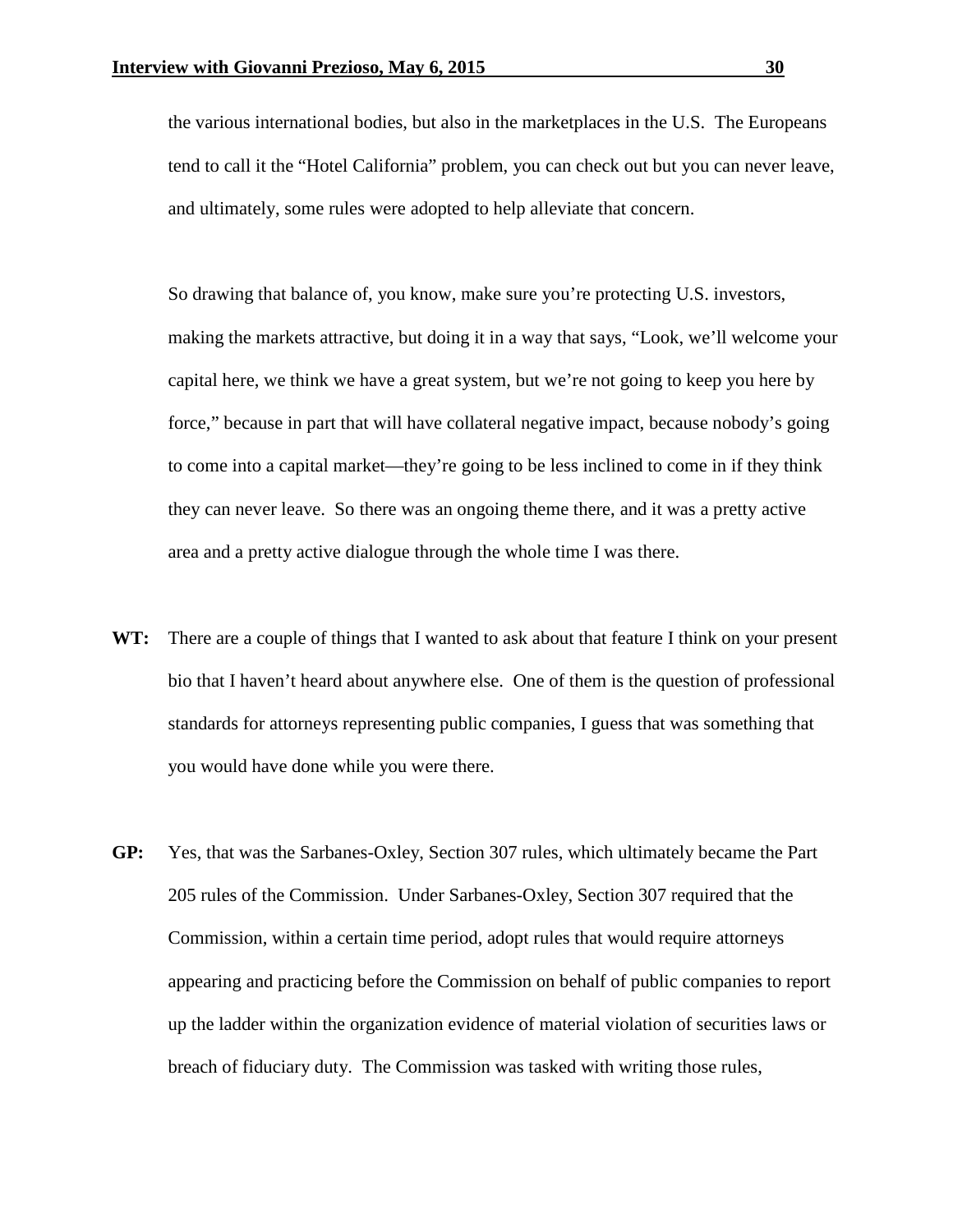proposing and ultimately adopting within 180 days.

So we went to work on that, and that rulemaking was interesting in a number of ways. First, there had been long a debate at the Commission about what the Commission should be doing in terms of oversight of attorneys, and it's a debate that went back decades. To some extent, the Commission was overseeing the conduct of attorneys by virtue of its Rule 102(e), before that, Rule 2(e), rules of practice that allowed the Commission to suspend or prevent lawyers from appearing before it when they engage in certain kinds of misconduct.

But then it became controversial. It became controversial because there's always a concern that in an agency that's an enforcement agency, among other things, that there might be some element of retaliation, which is why from the early '80s, in fact, the Commission had this policy about taking those cases to district court so a federal judge would oversee the issues. There was some controversy about some different cases.

In any event, we were told we had to write this rule on up-the-ladder reporting. In doing so, we put out a proposal that went—because it said you have to do this and establish other professional conduct standards—we proposed a rule that would also require, in certain instances, what was known as mandatory noisy withdrawal: an outside lawyer would have to, if they became aware of certain evidence and there wasn't an appropriate response by management and the board, that that lawyer would have to end the assignment, withdraw from the assignment, and do so noisily, meaning notify the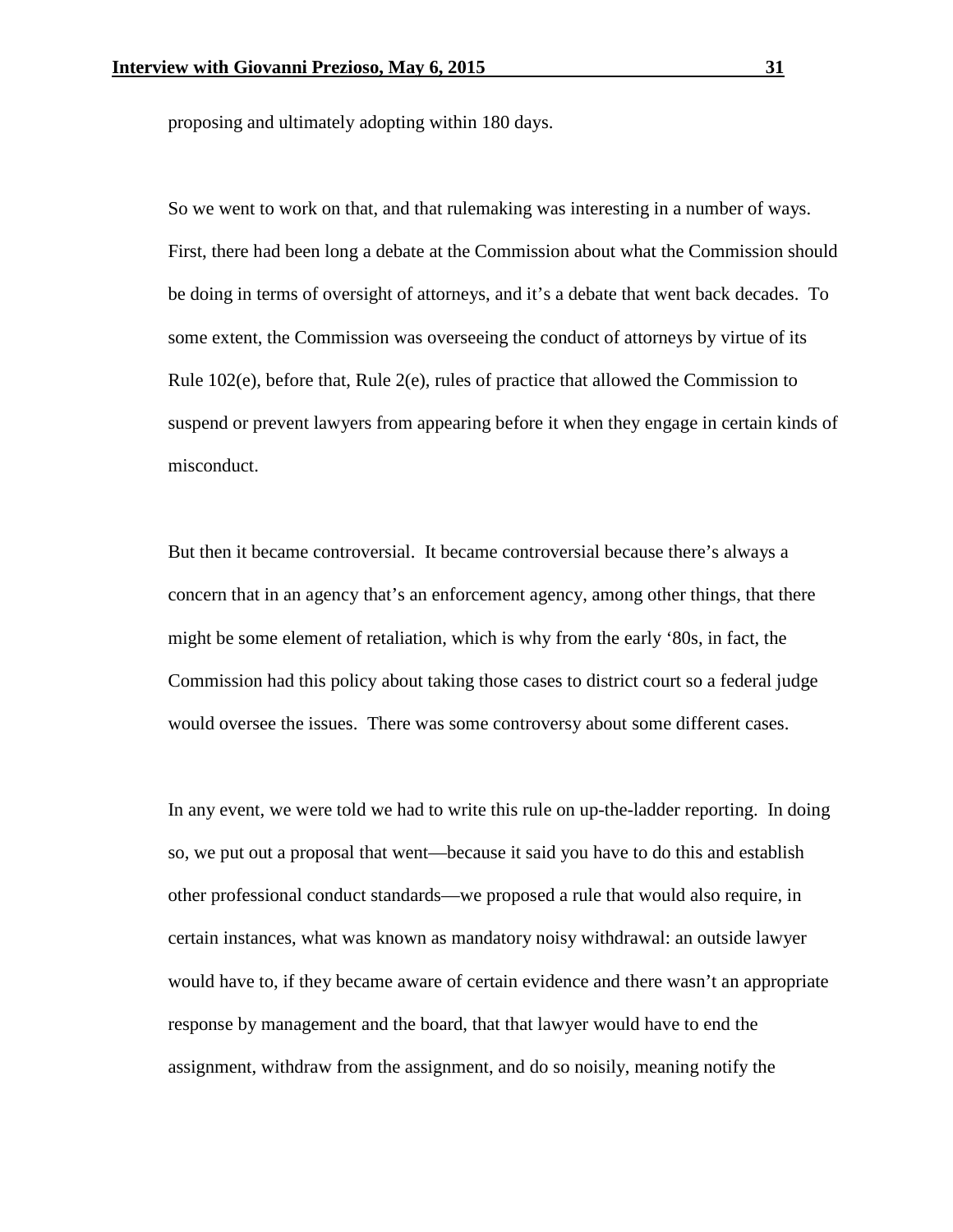Commission or the public of this potential ongoing harm from the legal violation.

Now, that has some resemblance to the traditional crime-fraud exception under most state bar rules, which says a lawyer can disclose where necessary to prevent a crime or fraud. What was distinct about it, of course, was it was mandatory, which had been done in very few states, and certainly not to the same extent. That generated an immense amount of controversy. We got a lot of adverse comments from the bar, but we also got some support from different people.

Ultimately, when we adopted the rules at the end of January 2003, the Commission determined only to adopt the up-the-ladder reporting part that was required under the statute to be done within that 180 days, and said, "We don't have to decide within 180 days whether to do this mandatory notice of withdrawal," so we proposed that for further comment, also with some alternative approaches to achieving a similar objective. It continued to be controversial. Ultimately, the Commission did not take further action after that.

But I would say that, as you look at the Commission historically, the Commission's authority to oversee lawyer conduct had not been completely clear until Sarbanes-Oxley. But the combination of 307 and another provision that made it clear that the Commission could have Rule 102(e) made it very clear that the Commission both could and should regulate lawyers. You can agree or disagree whether that's a good idea, but the authority question was really very clearly resolved about some oversight of lawyers. How much,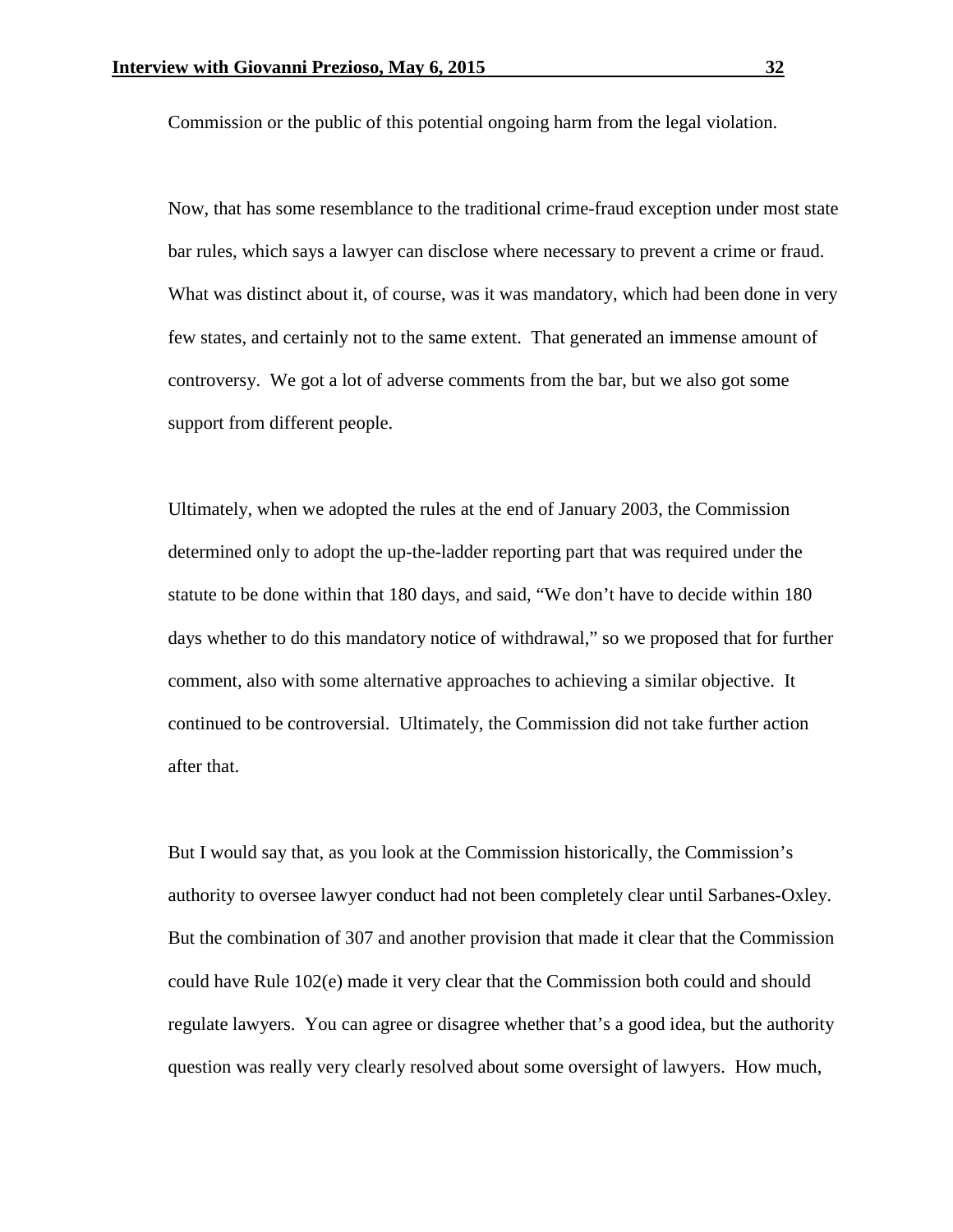that you can debate, right?

I think what that probably required—because remember, before then there was reluctance of the Commission to go too far in this space because it might lack the mandate and authority, but also because of an expertise issue. I think Sarbanes-Oxley made clear that not only did the Commission have the authority, but also had the responsibility, within certain limits, and that made, I think, it necessary for the Commission to develop more expertise in that area.

The Office of the General Counsel became a national repository for that, and there's a group within the Office of the General Counsel that's headed by one of the associate general counsels that has become quite knowledgeable in this area and has been involved in cases since that time period. It was an important part of the way the Commission's mission evolved a little bit as a result of Sarbanes-Oxley from where it had been traditionally. I think the approach the Commission has taken on lawyers since then has been actually much more aggressive, mostly on the side of bringing enforcement actions against them.

- **WT:** Is the situation with hedge fund registration analogous insofar as the authority of the Commission is concerned, or was that more clear-cut and just a question of whether or not it should be done?
- **GP:** I don't think it was clear cut as an authority question, and I don't think it was agreed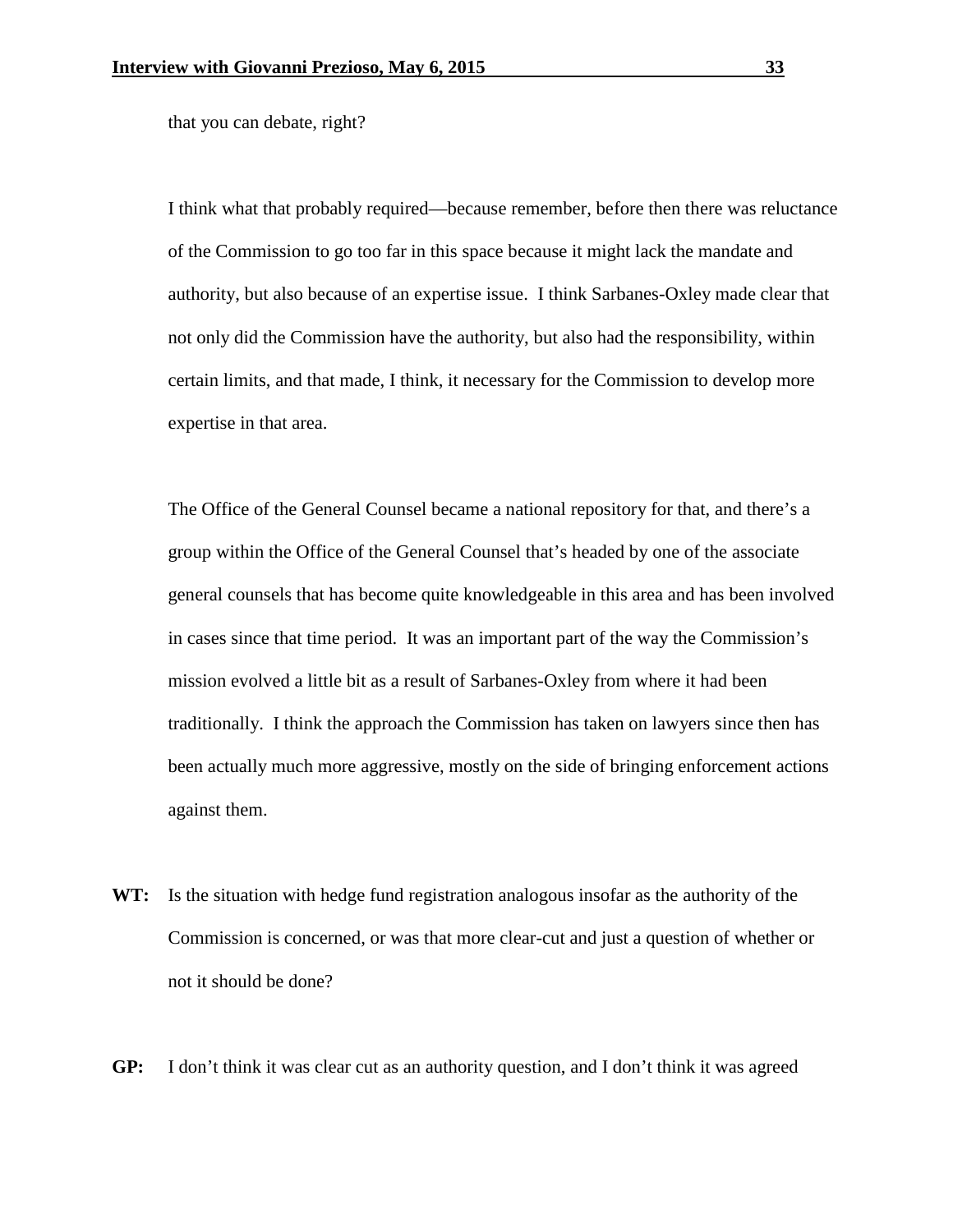upon as a policy question, either. The attorney up-the-ladder thing really came from Senator Edwards's office, and Senator Edwards proposed that particular language, is my understanding, and it wasn't nearly as broadly debated as the questions around hedge funds and their regulation.

- **WT:** The other thing on your bio is the revitalization of the Commission's amicus program. That I found very interesting, because I know that's a traditional role of the General Counsel's Office, and I'm wondering what the situation was when you got there, and specifically what you were doing in that area.
- **GP:** I think the effort there we had was driven by a bunch of things. First, when I arrived, Chairman Pitt, having been General Counsel before in the '70s, was very aware of the way in which the amicus program can contribute to the overall mission and mandate of the Commission in achieving its policy objectives, so I think he was both enthusiastic and active in getting people thinking about that.

I also think that—and this influenced my thinking about it—is that as we were being asked to submit amicus briefs on an ad hoc basis from time to time, either parties would come to us or courts would ask us for our views, I started to hear from people, "Well, we don't know anything about this. We don't know how do you get an amicus, what happens?" My own view was that it wasn't necessarily as well understood by the community as a whole what the program could do, and I thought it was very important, because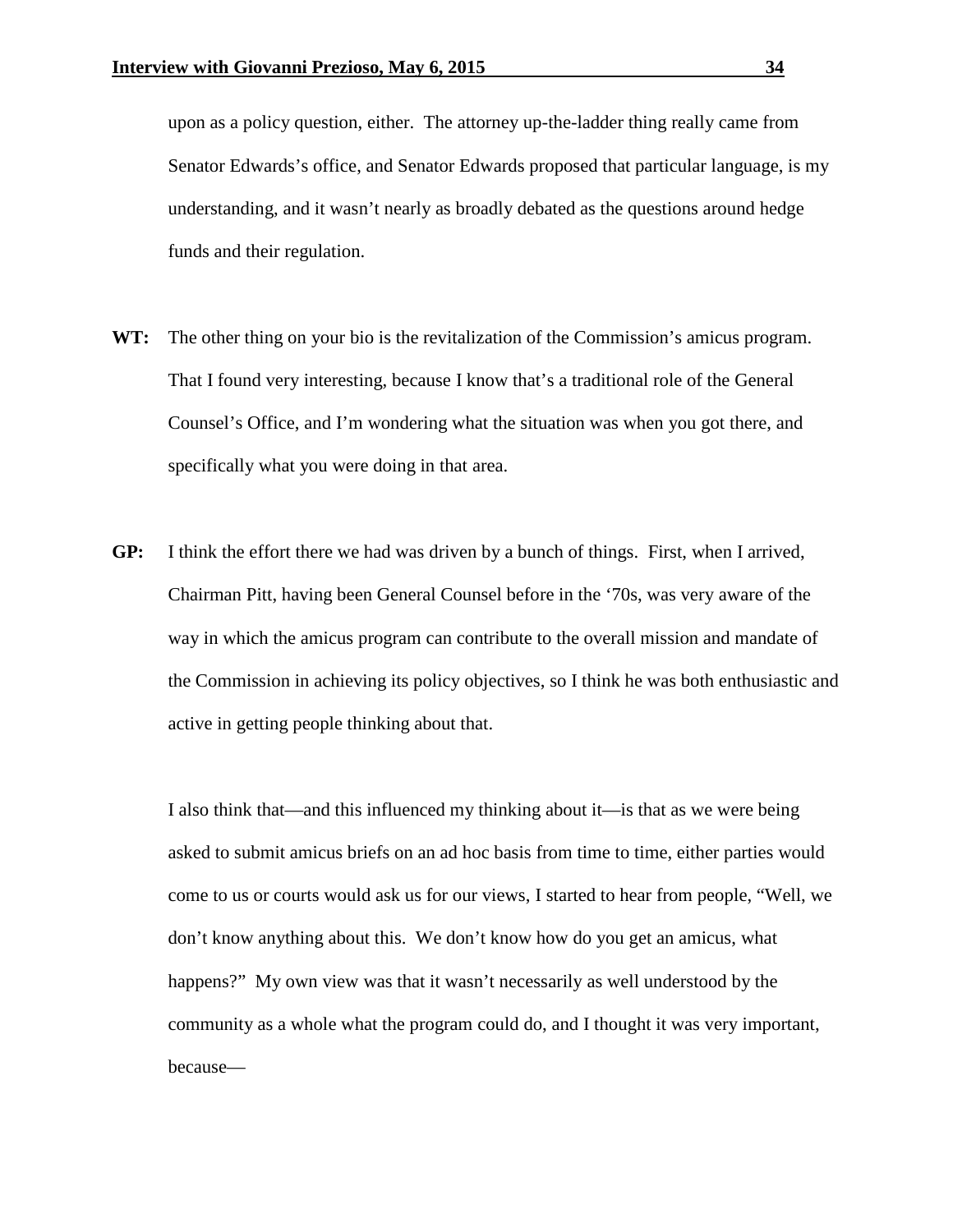**WT:** I'm sorry, when you refer to the community –

**GP:** I mean the financial community as a whole, the bar, but also affected firms, public companies, plaintiffs. A lot of the Commission's briefs are on the side of the plaintiffs in civil actions, class actions, et cetera, and I wanted to make sure that people understood what the program was about, first priority because I think, on policy issues, I'm a big believer in getting out to the world how you're coming at a problem. You may have particular cases to maintain closed meetings and all that, but getting the policy out I think is pretty important, and it became pretty clear to me that the bar, for example, didn't completely understand what the Commission was doing there.

Second, the thing about amicus briefs, there are a couple of elements to them that I think are important. I actually gave a speech about this when I was at the Commission. One, you're used to hearing SEC staff and Commissioners go out and speak, and they always start off by saying these are my views, they're not necessarily those of my fellow Commissioners or of those on the staff.

An amicus brief, that's the view of the Commission. The Commission votes on those briefs. Those briefs only get submitted after being approved by the Commission. There is no qualifier, there is no caveat. They're real policy statements of the Commission. And surprisingly few policy statements outside the rulemaking context actually come from the Commission. Moreover, they allow the Commission to speak to certain types of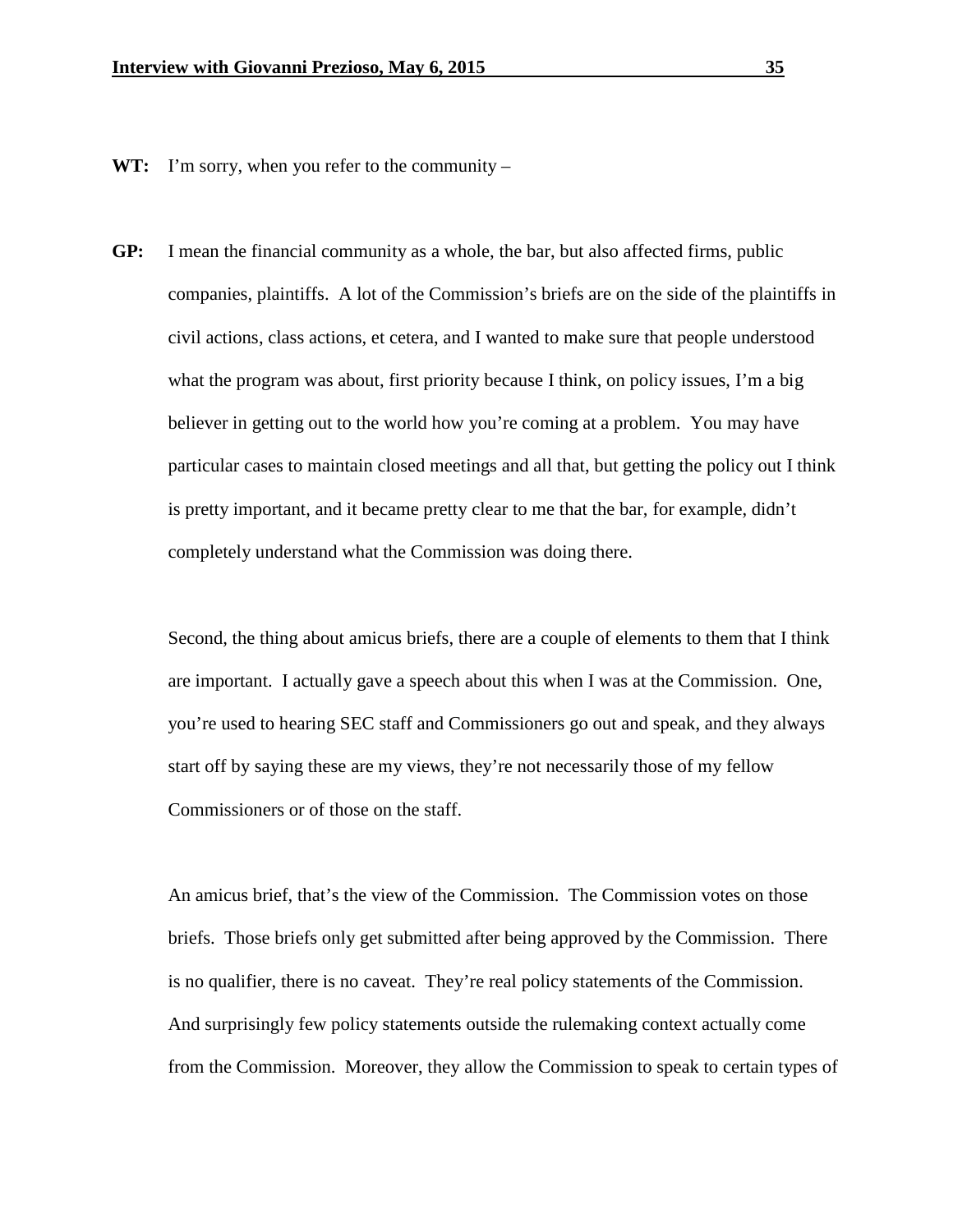issues where the Commission might not ordinarily be a litigant.

Obviously, that includes class actions, but it also includes, for example, a lot of 16(b) issues, short swing profit type considerations, a lot of briefs have been filed in that area over time. It's a way of getting out policy statements that have full Commission approval.

The other thing about that program—program is too strong a word—about the filing of amicus briefs I really believe—and I found that this was generally the case when I was there—I certainly tried not to bring issues to the Commission unless I thought there would be a consensus around the right position. It didn't necessarily have to be unanimous 5-0, but certainly I didn't want to bring to the Commission on a voluntary basis issues that were going to be split 3-2. And sometimes the courts ask you for views and you don't really have the same dynamic.

But the reason for that is not because I'm against controversy or voting. It's because case law, almost by definition, operates in its impact on a timeline that's much longer than any one particular cycle of political interest or the markets. The cases that were decided thirty years ago still have a lot of impact today. My own view has always been that one of the contributions of amicus, for instance, you can get Commissioners to step back, get the Commission to step back, and think about policy from that longer perspective, so that the views not only represent the views of the Commission, but they represent, you hope, views that will not be just of the moment but will reflect kind of a longer-term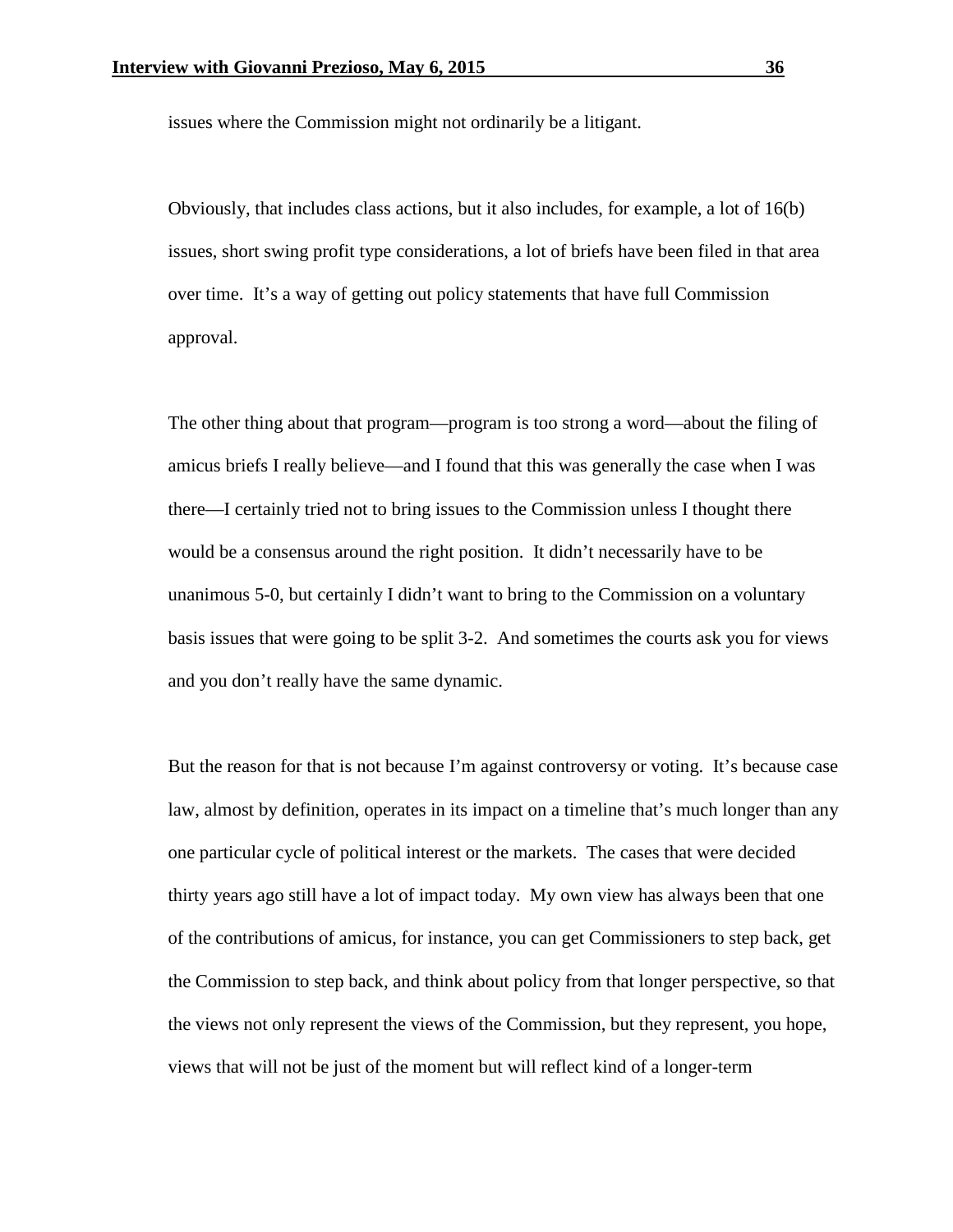perspective on the law and policy.

We spent a lot of time trying to get that message out to people, to try to identify the cases that were of interest to us and what we would want to have people talk to us about. I don't know where the raw numbers ended up, and when you compare them to today versus then, in part because not everything got posted on the website back in those days and so forth, but I think we did get increased interest. I think we were able to have a real role in informing the courts, in a number of cases, about aspects of the law that they might not have otherwise focused on.

From a GC's perspective, I will tell you it was one of the very interesting parts of the job. I still can remember one of the early times we were working on an amicus matter and our practice, generally—not always, but generally—was to try to have the parties from both sides come in and brief us. If we could, we'd even try to do it the same day so we would be as engaged as possible.

So you'd have the parties come in from one side and they'd speak to you and you asked a lot of questions, and then parties from the other side would speak to you. Then they would leave, and you'd sit there with the team that was working on it, and the question really before you was, what's the right answer? As a lawyer, to be in a situation where you've just been briefed by the best lawyers on the issue, heard all of the precedent, and to be thinking about it from just the perspective of what's the best, right, long-term answer, it's I think a uniquely satisfying element of practicing law at the Commission.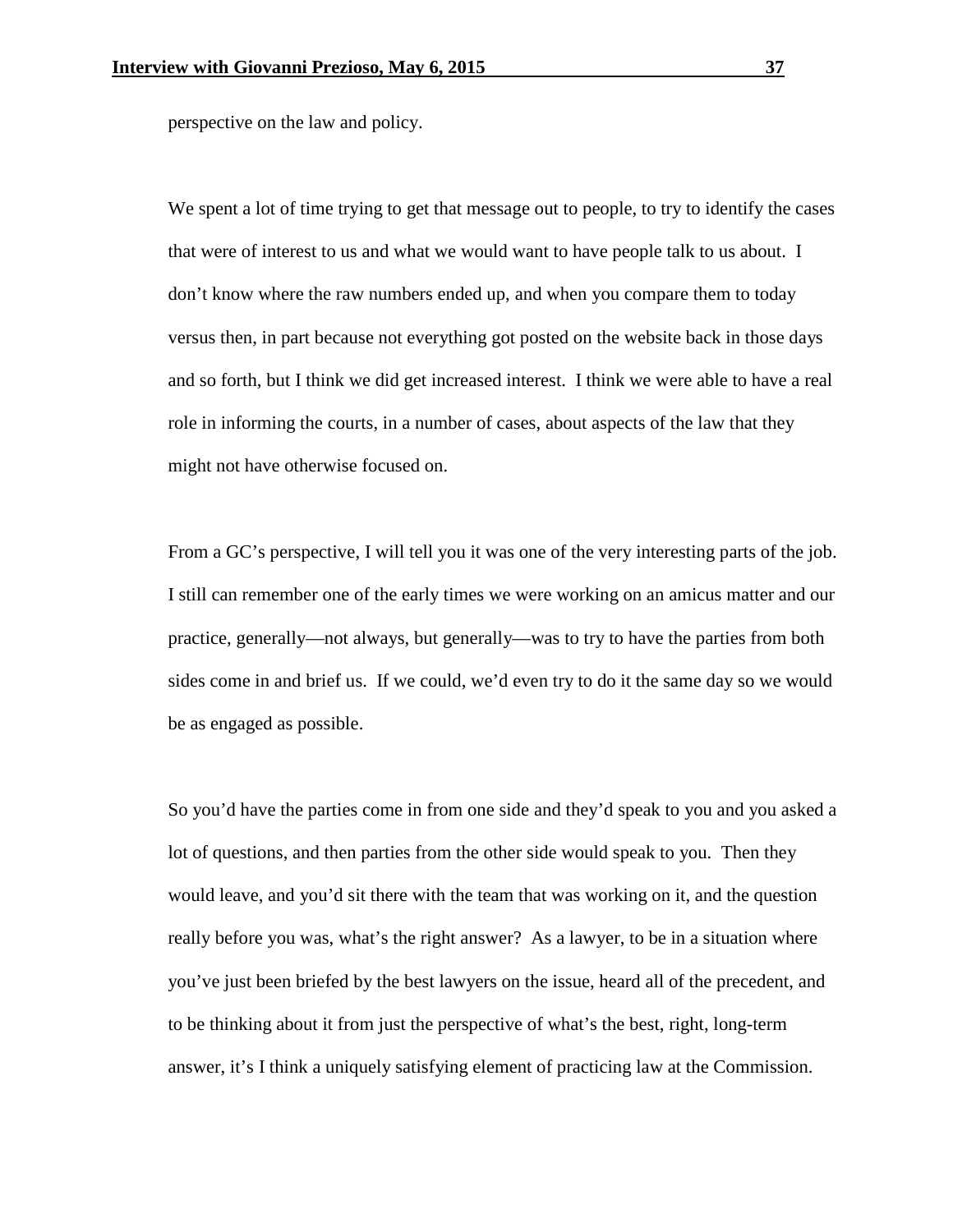- **WT:** Are there one or two examples of an amicus brief that you can use as an illustration as to how this can be an effective tool?
- **GP:** I'm trying to think what might be some of the better examples here, and nothing is immediately jumping to mind. I'm sure that the minute we stop talking I'll think of three, but right now nothing's popping into my head.
- **WT:** Okay, on this question of representing the views of the Commission, I know there was a little bit of a hubbub around, late in your tenure, of Commissioner Atkins criticizing you specifically for representing the views of the Commission in one way or another on issues that had been 3-2 votes. I'm wondering if you can comment on that at all.
- **GP:** Sure, I'll say this: the General Counsel works for the Commission, the General Counsel doesn't work for one Commissioner. Like everyone on the staff, the General Counsel reports to the Chairman in an operational sense, on a day-to-day basis, because that's the way—you'd be familiar with Reorganization Plan 10 of 1950. I don't know if you've ever looked at that, but it tells you what the Commission's responsibilities are versus the Chairman's, and the Chairman is responsible for the executive functions of the Commission, the Commission is responsible for the policy functions.

There's a mechanism by which the Commission expresses its views on policy matters, and that mechanism is by meeting and voting. When the Commission votes, whether it's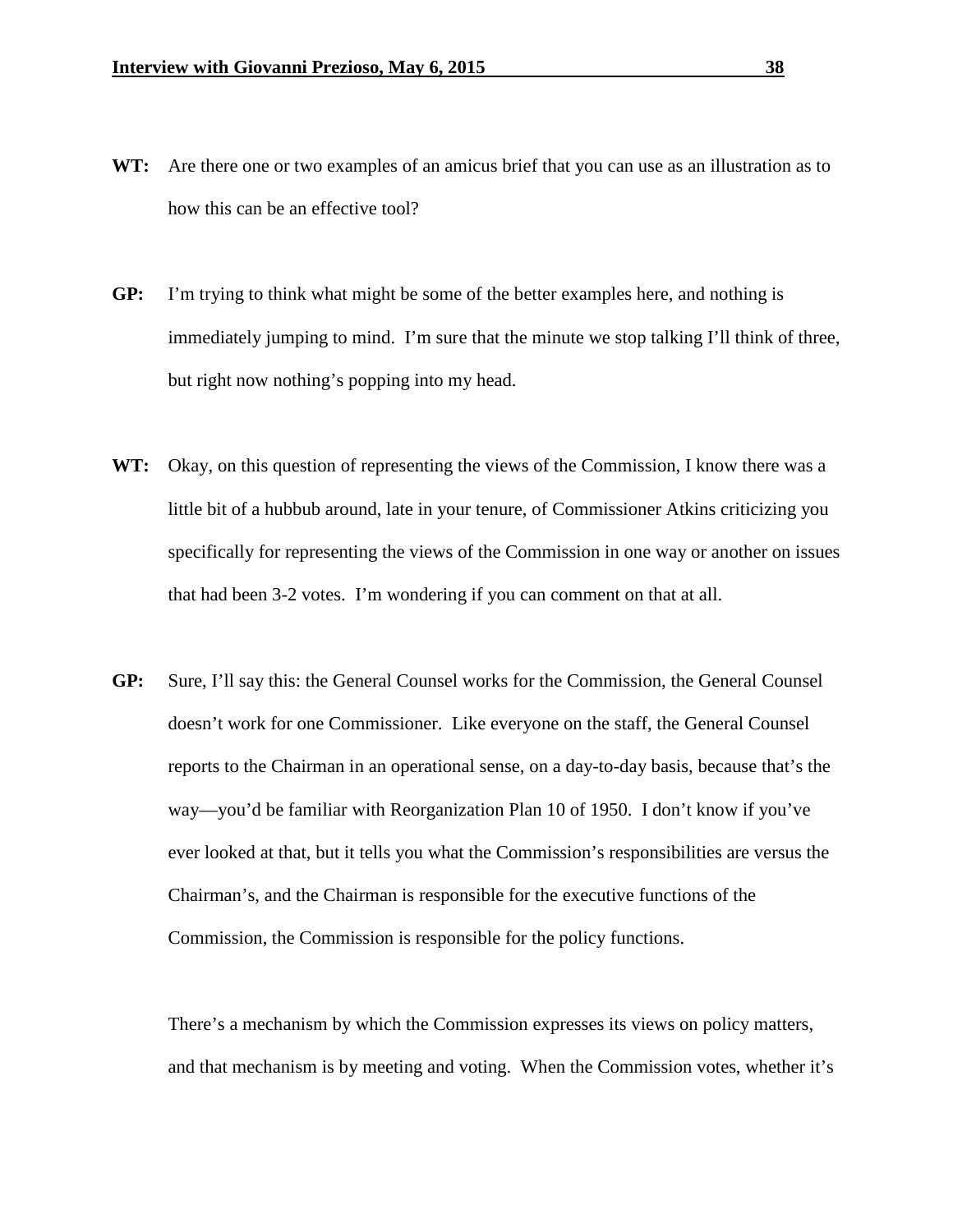five to none, four to one, three to two, the Commission has spoken, and the job of the staff is not to try to do three-fifths of the policy and not do the other two-fifths because two Commissioners voted against it, particularly when, as you can imagine, there's very little that you do as a General Counsel that's a secret to the Chairman. You might think that's not an element of being a good member of the Commission staff.

So while, obviously, individual Commissioners can and do view particular actions in ways where they don't agree with them, I don't really know what alternative any member of the staff has, General Counsel or otherwise, but to implement the will of the Commission as expressed by vote at a formal meeting taken in accordance with its rules.

- **WT:** There's no King Solomon, split-the-child-in-two option, right?
- **GP:** You can't go into court and say, "I'm going to devote the first twenty pages of my brief to this, and the next ten to that."
- **WT:** Right. I wanted to ask about some of the novel challenges to the Commission's authority. The specific one, the first instance I think came up in your time there of insufficiency of cost-benefit analyses. This was with the *Chamber of Commerce* case with the mutual fund governance rules.
- **GP:** There's been a fair amount written about that after the fact in recent years, and there's a lot that's remarkable about that case, in terms of the public statements, the macro issues,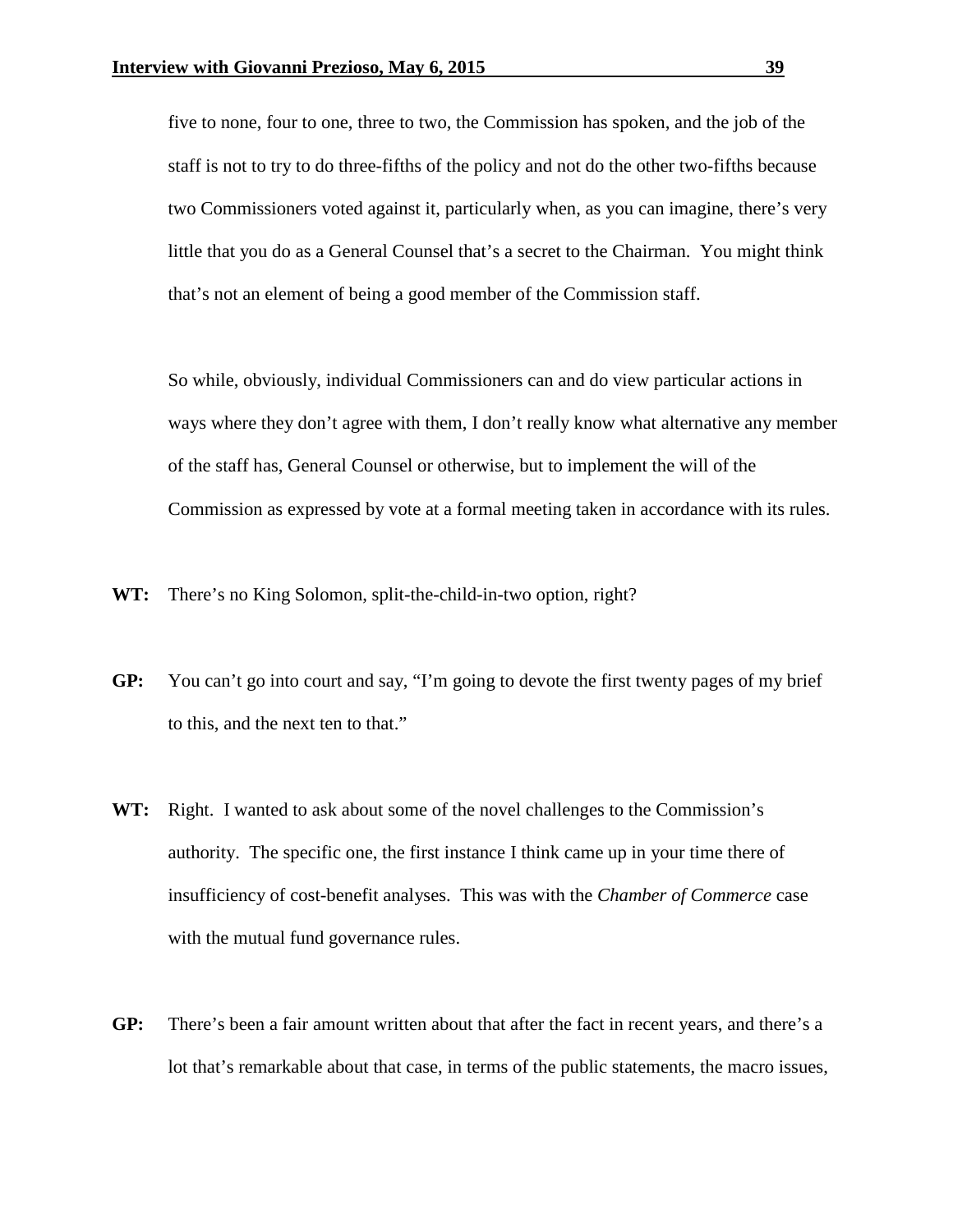or about whether the Commission had appropriately thought about certain broad economic questions.

But in reality the actual court decision there decided to send the rule back, because it concluded that the Commission hadn't adequately attempted to calculate an expense for certain staffing needs that people might have if they went in a certain direction, because the Commission had concluded that they couldn't predict which way they would go on the staff, whether they would increase it or decrease it, and that in any event it would be minimal.

The court held that the Commission had to do more to estimate those costs, a rule that was I would say a very massive rule. I think that the subsequent commentary has shown how novel that was, particularly because, keep in mind, the Commission at that time did not have—I'm not sure it does even today—a strict rule requiring cost-benefit analysis. It had a requirement to consider the impact of its rules on capital formation, et cetera, et cetera. So it was a very unusual holding, and indeed that argument, and I'm not going to remember the specifics, but I believe was at about page fifty-six in a paragraph of a sixtypage brief, most of which was devoted to issues on which the Commission prevailed.

**WT:** I'm wondering about the D.C. Circuit Court of Appeals in general. I forget if it was you or somebody else—I mentioned before we started recording that the gathering of General Counsels was held at the Commission about ten years ago, and somebody referred to it as a permanent home field or home court disadvantage.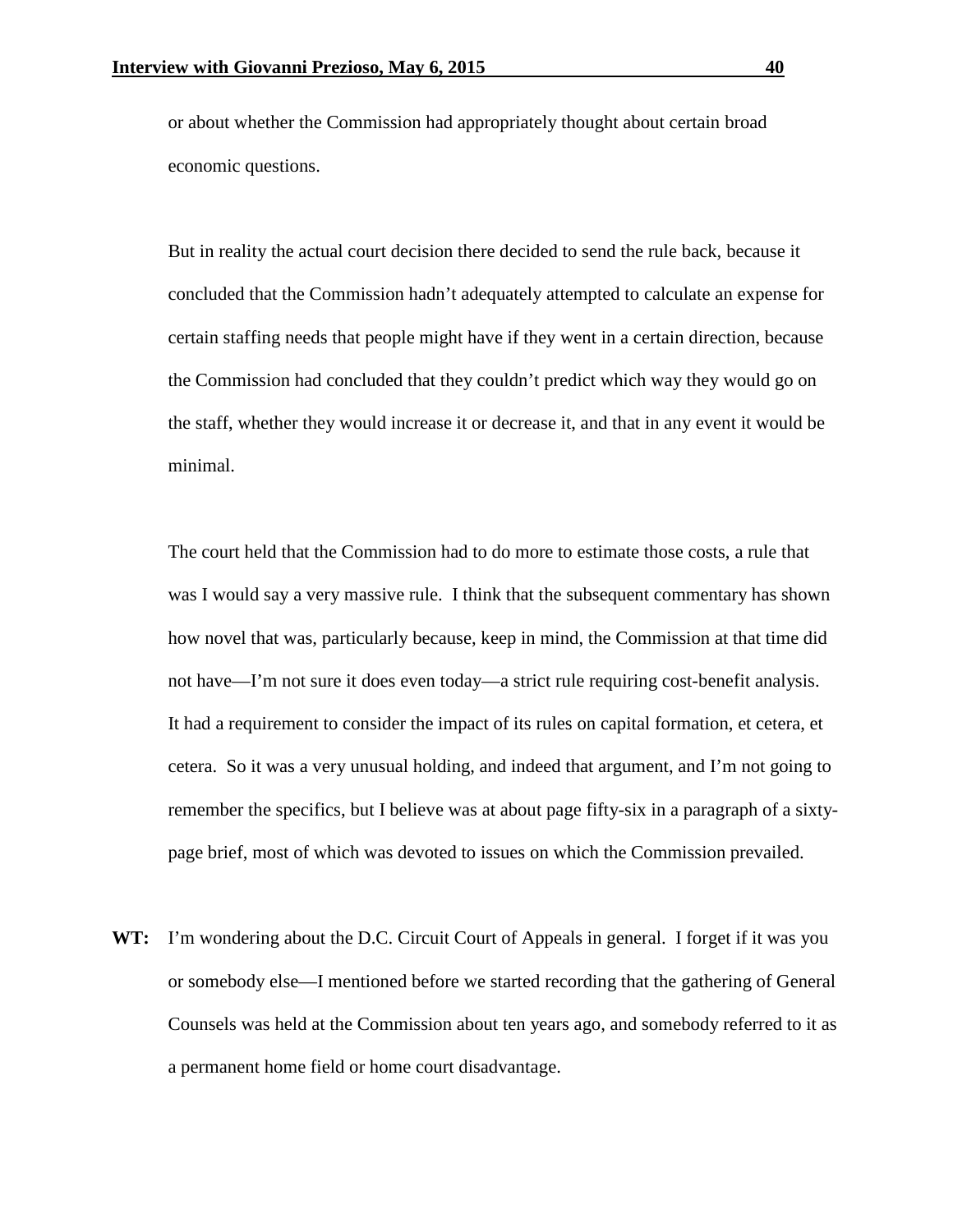**GP:** Well, I don't know exactly who said that or whether even I said it, but I would say this, D.C. Circuit, like every circuit that I've had the privilege of having cases before, consists of immensely talented judges who are incomparable in terms of the degree of preparedness they bring to cases. They're not exceeded is what I will say, they are always thoroughly familiar with the case, the law, and I think they're always trying to do the right thing. I think that they are an unusual court, because they have an ongoing relationship, in a sense, with the administrative agencies, since every litigant knows that they can, by and large, bring their appeals to the D.C. Circuit or challenge rules to the D.C. Circuit.

You can go to other circuits, sometimes people do, but the D.C. Circuit is there to be available to provide this forum, and so a lot of what one has to think about is that the D.C. Circuit, when it's considering cases—and this is true of courts like the Supreme Court to an even greater extent—they're thinking about the way a decision is going to affect not just that particular rule, but they have to think about the context of the laws, the administrative laws that they are responsible for overseeing generally.

How that plays out over time, it's been challenging for the Commission over this last tenplus—really longer than ten years, actually, this goes back into the late-'90s. And so how long it continues, everyone needs to be accountable to someone.

**WT:** Are there any other particular tactics that you saw, that were prevalent, used to challenge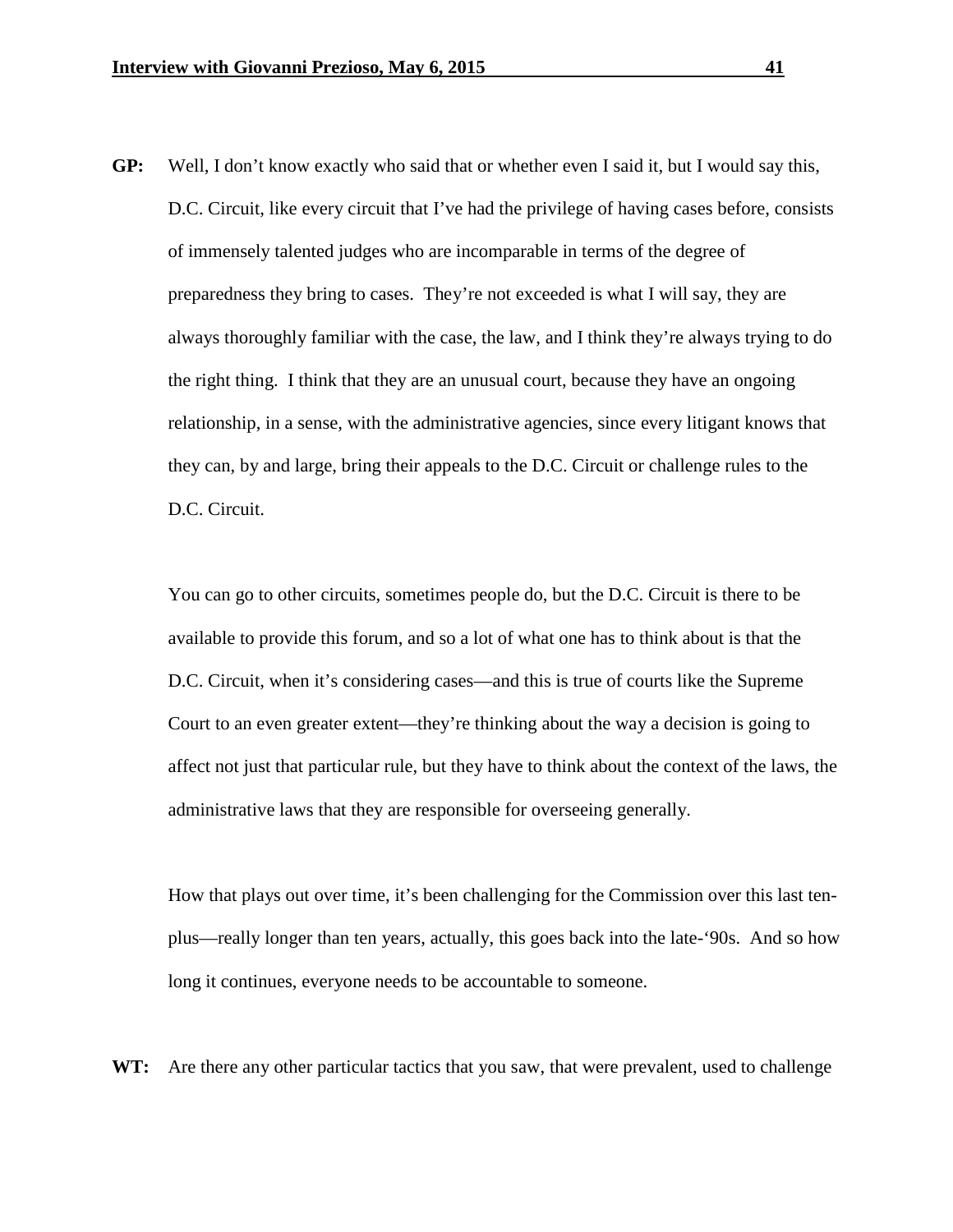the Commission, aside from the cost-benefit analysis, like state versus federal authority?

- **GP:** I don't think there's any one answer to that. I think that litigants are smart about looking at the case they have, and so in some cases they're going to focus on these cost-benefit type issues, in other cases they're going to look at questions like the statute and whether the statute was crafted in a form that was designed to pick up what's being discussed. I think the bar that tends to bring these cases is sufficiently sophisticated, they focus on what they think are the best arguments in the case, they have no problem. Those change from case to case.
- WT: The one specific issue that I wanted to get back to—that we haven't mentioned it at all, and there were no rules on it while you were there—was the shareholder access issue, which was another one of these controversial things. I'm wondering if you have any insight into the discussions that were had on that.
- **GP:** That issue, in the form that we think about it today, was being thought about a little bit differently at the time and hadn't probably been to the same extent. I think there was an ongoing sensitivity to making sure that the Commission looked at the perspective of shareholders, as the investors' advocate. I think we had an awful lot on our plate most of the time I was there, just like the current Commission has a lot on its plate, and I don't think those sets of issues achieved quite the same prominence then as they've achieved afterwards.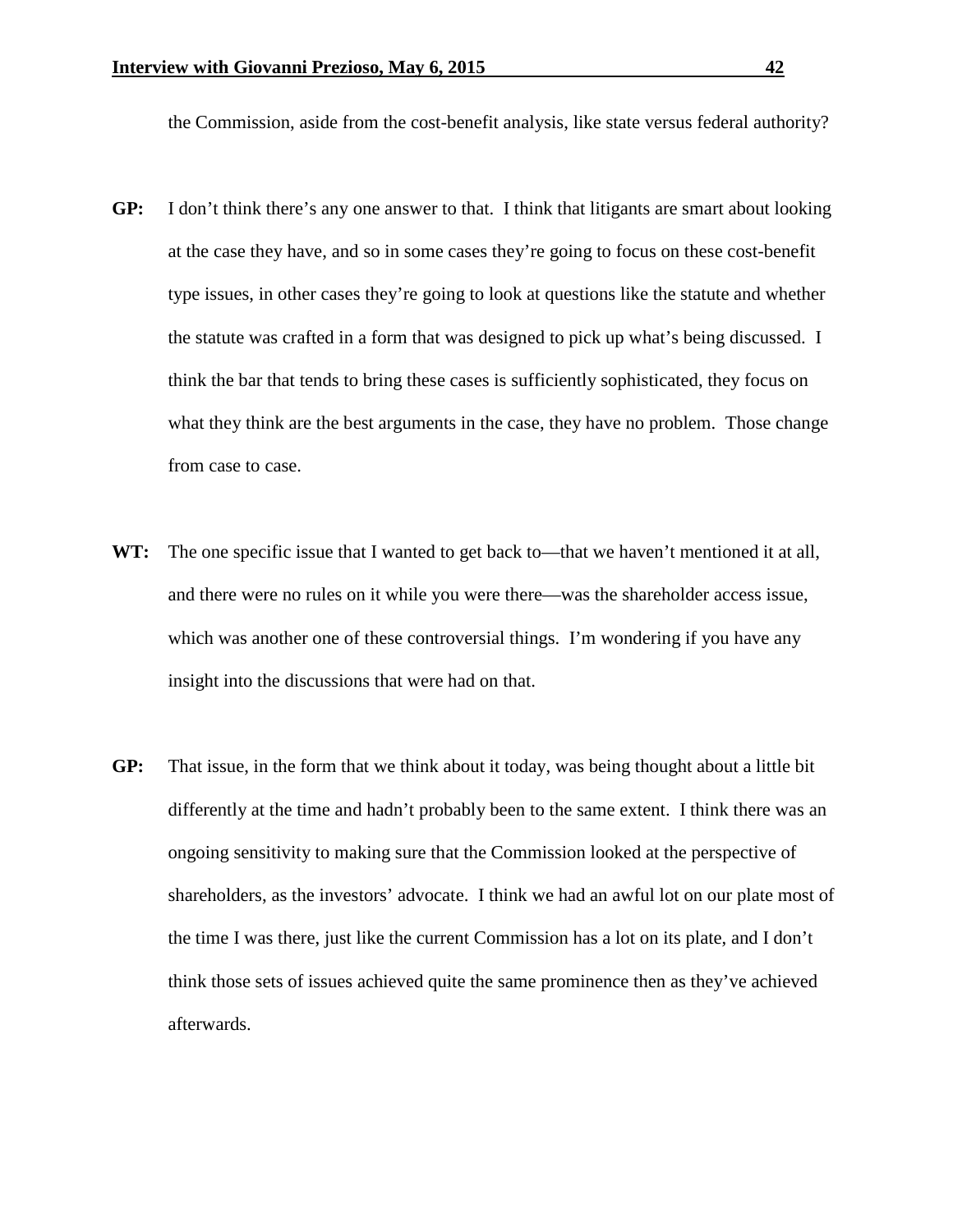- **WT:** Right. So, I wanted to ask you just in general, maybe in a stylistic respect: you served under three Chairmen, William Donaldson for the most part, but I'm wondering if you can comment on if there are different styles or different foci, if you will, that they had.
- **GP:** First, one of the things I certainly continue to see is that being Chairman of the SEC is a very difficult job in times of great public focus on the agency and what it does. You're tasked with bringing together a group of five people to reach conclusions on controversial topics in a fishbowl, where you often have very limited resources compared to the people you're overseeing.

The budget of the SEC when I was there—I haven't done the comparisons lately, but it was probably roughly the equivalent of the revenues of pick any one of the top twenty law firms in the United States, to give you sort of the sense of comparability. The entire agency's budget was around \$500 million when I was there. There were probably at least ten, maybe twenty law firms in the United States, individually, that had revenues at that level at the time. You can look at any American lawyer I think today, the big law firms, the biggest ones have a couple billion dollars in revenue in excess of the SEC's budget.

So I think the jobs are very challenging. I want to start with that, because I think then when you look at the individuals that I worked with, I will tell you I was very fortunate to work with each of them. And what I mostly would say, and this is a very vanilla observation, which is, people come to the job with the experiences they have. Chairman Pitt had been a lawyer at the Commission, had been a lawyer in private practice, and he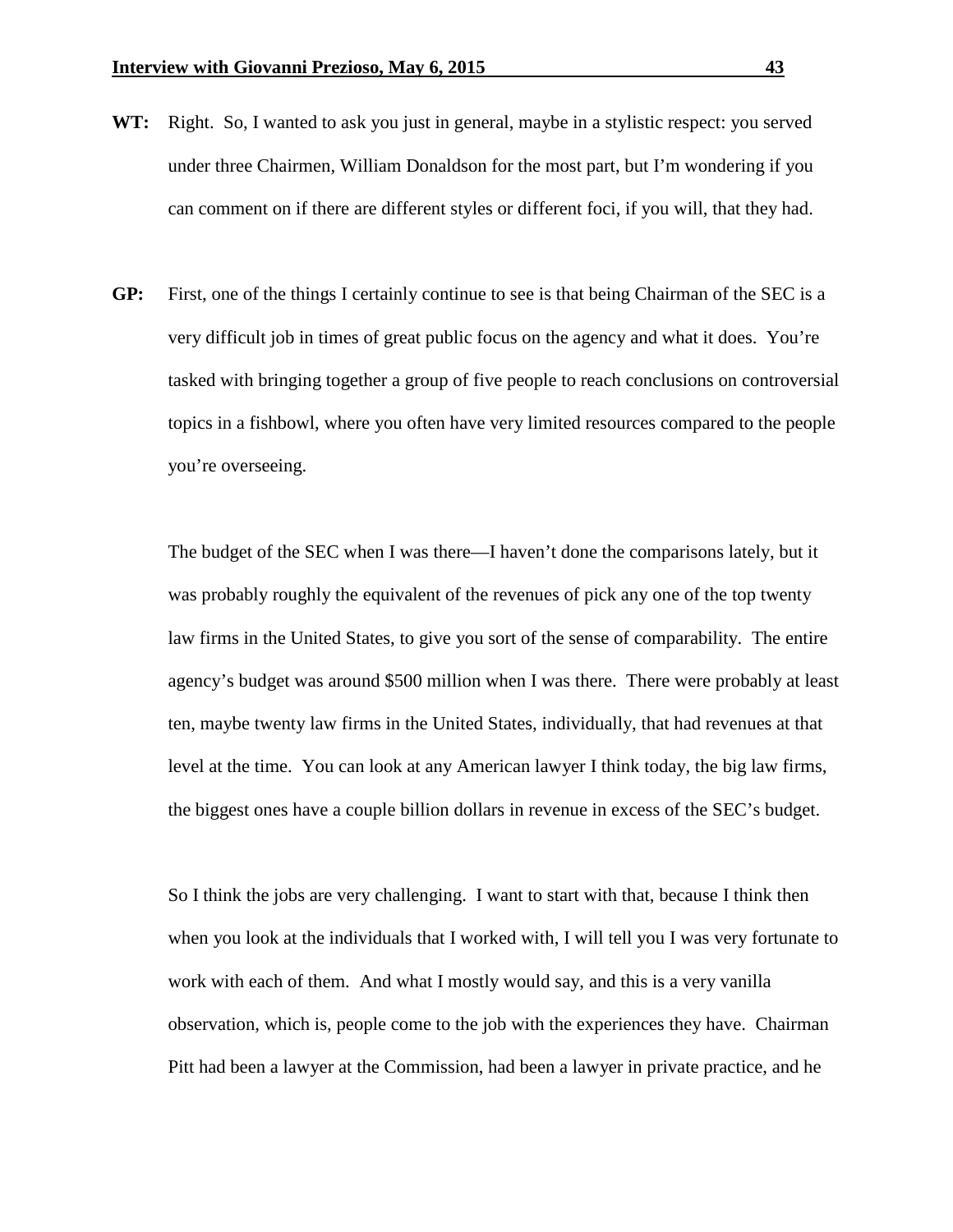continued to be an immensely creative lawyer, in addition to other things, and had a particular style of thinking and focus and skills that went with that.

Chairman Donaldson had spent his career on the business side, but began as an analyst and was someone who was able, because of that, to be particularly able to pull together the information he wanted, be a good listener, try to absorb, in an active way, the information before taking a decision, and it was thoughtful and that he would be able to live with over time.

Chairman Cox had spent a very substantial part of his career on Capitol Hill, and was thus particularly skilled at trying to maintain relations among Commissioners and the outside world. That's why he tried to have that policy that came into effect on penalties, where there had been a lot of ongoing disagreement within the Commission. I'm not sure that ended the disagreement, but I think he brought the perspective of someone who had that particular background.

I don't think that you can ever do something for twenty, thirty, forty years and not have that affect the way you come at that job or any other job, so that would be the very straightforward observation I would have about, as I say, three very immensely talented and dedicated people who, to this day, I feel a real debt of gratitude to each of them.

**WT:** It's of course, a very politically divisive time. Would you say that each was pretty effective in insulating the Commission from the various pressures that come from the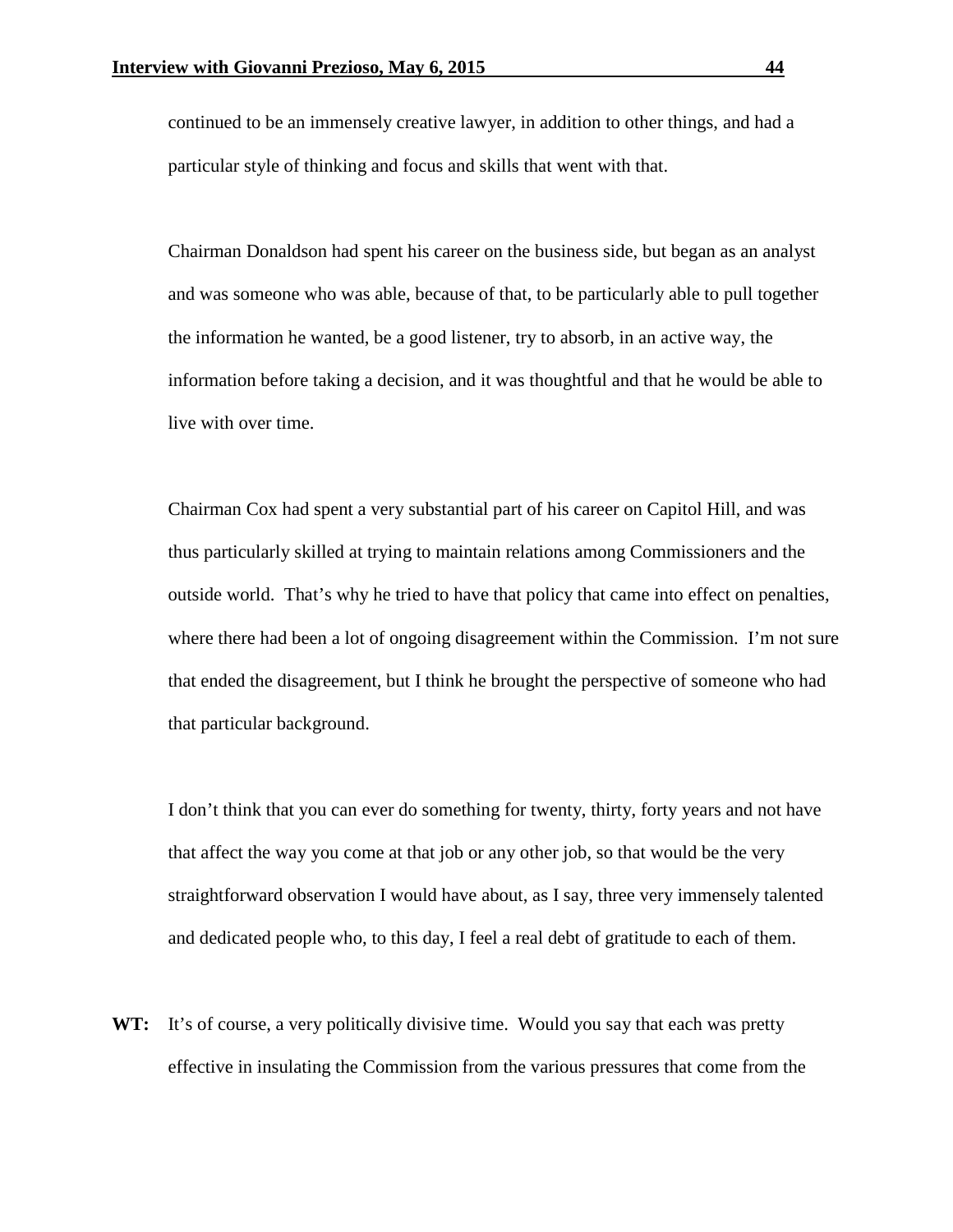different interest groups, or was that something that filtered through?

**GP:** I think that the Commission always should be politically accountable at one level, and always has been. But I also believe it's really important to maintain a certain independence, and I think each of those three, during my time there, did a good job with that. I think there's a strength that you need to have as an agency that has been challenged a bit by what happened in the financial crisis, by the way Dodd-Frank played out, that may be making it harder today than it was when we were there.

But I can tell you, because part of my job was to help protect that independence, that there were many times when people on Capitol Hill or in the administration—and I think a lot of people will be surprised about this—about how independent the agency was, were essentially told, "Look, we're an independent agency. We want to be transparent. We want a certain public interest. We understand the various oversight rules that people have, but there are some things that we need to do ourselves, and that we need to be accountable to the mechanism that we have in place, and the oversight, whether that's the courts or Congress, we deal with the administration's appointments." But there is a professional function that the agency had, and I think that all of the Chairmen were supportive of that. I actually think, while there are occasionally lines that emerged that appeared to be partisan, I don't think they were actually really partisan, by and large. I mean, it's a democracy and it should be.

I think there were some really principled divisions on matters of policy, and occasionally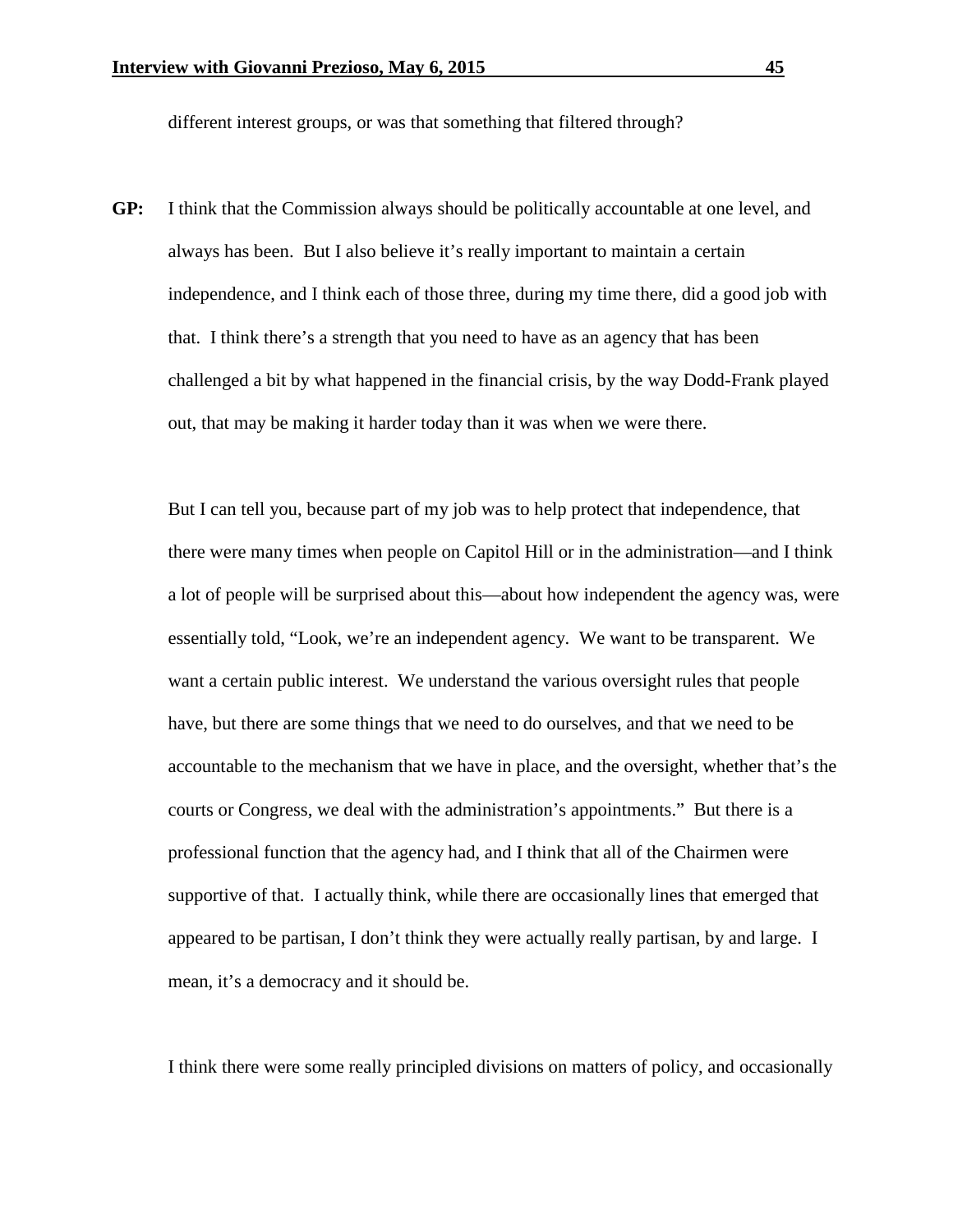that spilled over into the human dimension, which is inevitable. But no, I thought all three Chairmen during my time very much tried to maintain the agency's independence, consistent with the statute and consistent with appropriate accountability.

- **WT:** Do you have any general notions that you'd like to share about the role of the General Counsel's Office, or how it may have changed or how it should, anything to that effect?
- **GP:** Everyone says it's the second-best job at the Commission, and it undoubtedly is at least that. Sometimes I think it may be the best job in the Commission. There are different ways that people talk about it. What I guess I would say is it's a role where you try very hard to be a moderating force in every direction. You don't usually succeed as much as you would like, but you do try and you succeed some of the time. There are times when the Commission is too aggressive. There are other times when the Commission maybe isn't aggressive enough. And there are times when the Commissioners or others can need some help in working things out among themselves, or other times when you need to let them have their differences and have a vote and disagree.

Trying to maintain all of that while you're also maintaining this balance with the rest of the government is part of the job and never going to be achieved perfectly, but it's a critical part of what the General Counsel's role is. I think that you have to put it in a perspective of the traditional saw about, we are the investor's advocate. Sometimes, the General Counsel is going to want to have to pull people back and not be crazy.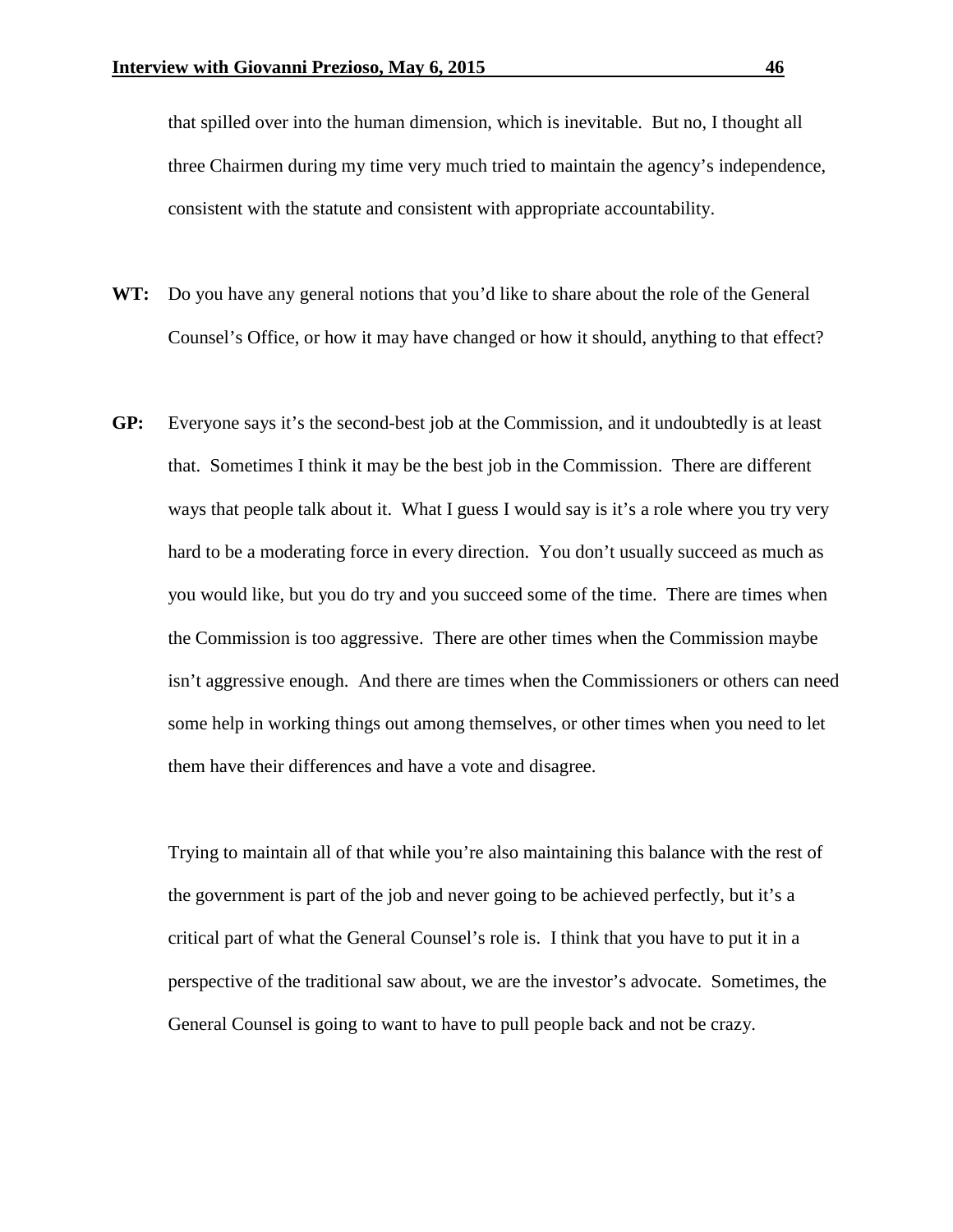But in the end you have to remember that—and I really think this is an important part of the Commission's mission and the GC's view of how things go has to take this into account is—you want the agency to be credible, but you also want the public to perceive the agency as willing to fight for it. Sometimes that's going to mean you're going to take on battles that you won't prevail on. But I think there are a lot of times when it's important for the agency to go out and try to do things.

I think it was not a mistake for the agency to adopt the rules it did regarding hedge fund advisors. I think there was a real basis in the statute for what was done. The agency lost, but I think the message to the public was a good one, which is we were willing to try to do this. We thought it was the right thing, we thought we had enough authority to do it. Ultimately the courts said no, but that then enabled Congress to take the steps.

There are other times when there are other ways to come at this. I'll give you another example where the Commission came at it from the opposite side, which is there was a lot of discussion when I was there about regulating rating agencies. Rating agencies have been recognized under a no action letter process since the '70s, more or less. And ultimately, and this was public at the time, it was discussed at open meetings, we reached the conclusion that the Commission's authority in that space was so limited that to provide for meaningful regulation of credit rating agencies was going to require legislation. Once that became clear, by the way, to the Hill and the public, there was in fact legislation that authorized the Commission to do more.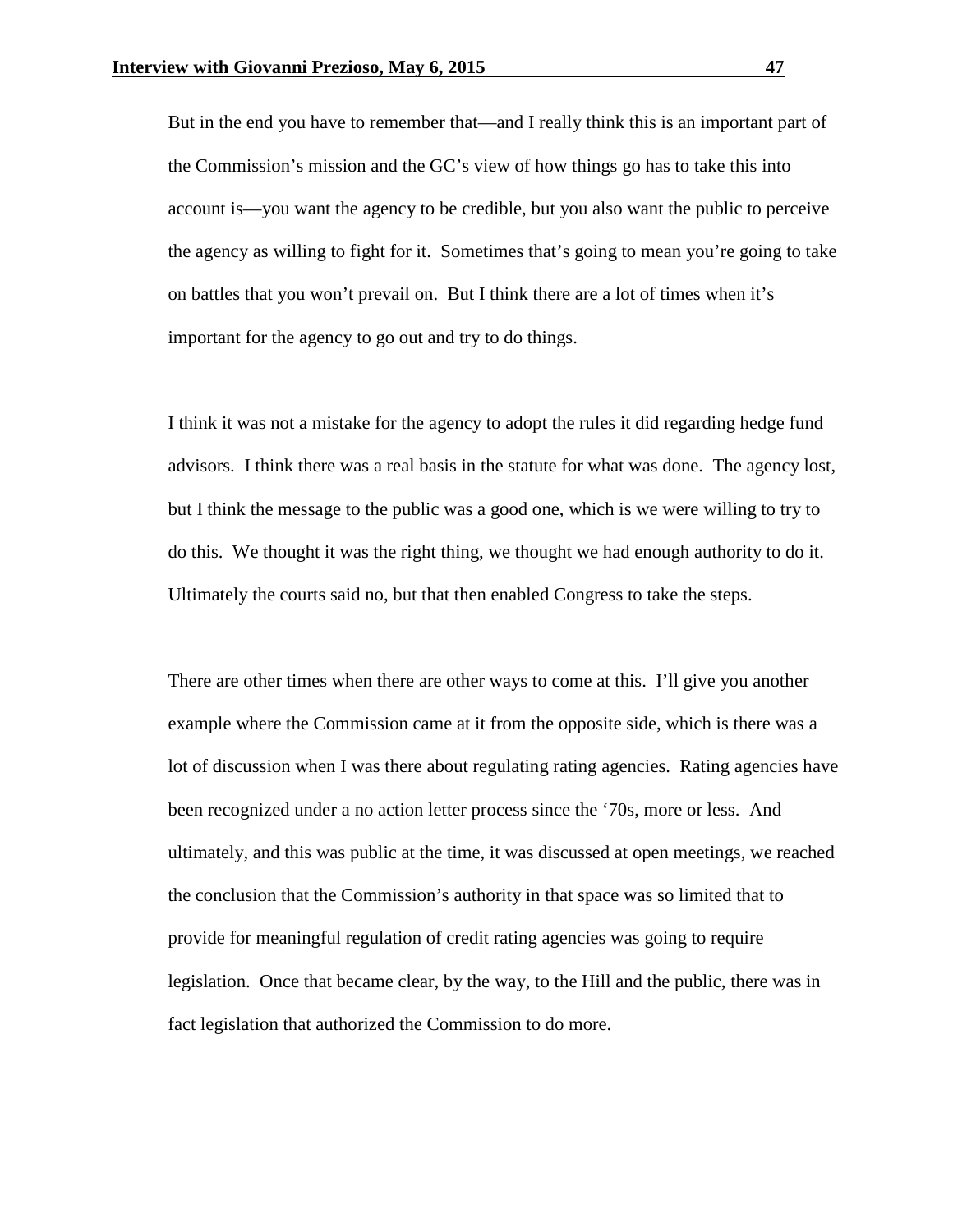So that's part of the role of the General Counsel, trying to find that balance of where to push and where to step back, how you balance the credibility of winning versus being an advocate, because the public does need to believe that the Commission is fighting for it. I really think that.

I've known some folks who have been around the agency a long time, well before my time, some who started there before I was born, and I don't think you can ever forget that, and I don't think that's changed. I think people believe the Commission fights for them to this day. I think it's important. I think if the public doesn't believe that, it hurts the agency.

- **WT:** When you left, did you generally think that you would be coming back here to Cleary Gottlieb?
- **GP:** When I first left, I didn't know what I was going to do. I knew that it was very difficult for any senior person at the Commission to think about their next steps until they actually left the agency. The potential conflicts and issues were such that most of the senior people would wait until they left and then, I was pretty confident I would be able to find work somewhere.

And so I left, I took a little break, I spoke at a couple conferences, I talked to a lot of people. I talked to people who were just people that I wanted to talk to because they were knowledgeable, and I talked to people about possible jobs in-house at companies. I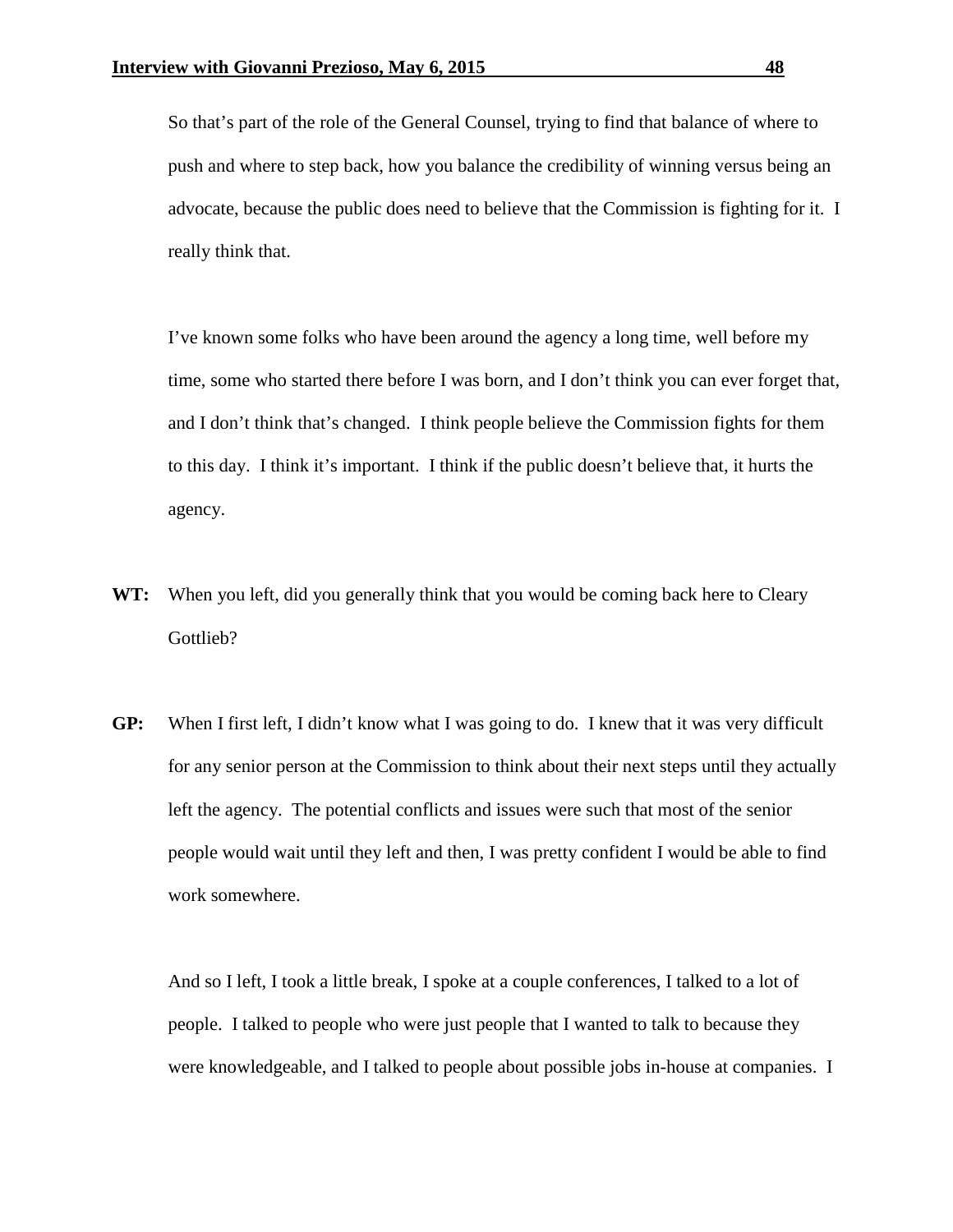talked to some law firms, because people who I knew called me and asked will you sit down with us. I thought about other kinds of opportunities that might be out there.

After a lot of listening and asking questions, I decided that this firm, which I didn't leave because I didn't like it, I left only because I had this great opportunity, was a really wonderful place for me, that I could count on people here telling me when I was full of it, and I would be able to tell whether they were probably right or not because I'd known them for a long, long time. In a great firm like this, with people I knew, I would be able to do a lot of interesting things, and knew that this was the best opportunity for me. I took the summer off and traveled around the world with my kids and came back to work filled with fire and vinegar.

- **WT:** So you spent twenty years as a lawyer here before going to the Commission. Now it's been about ten years since then. Has your experience or outlook changed based upon your time at the Commission?
- **GP:** Sure it has, but partly that's because the world has changed. That's probably the biggest reason for that. Because at the Commission—and we did talk about this a bit—I spent such a lot of time on enforcement matters, the outside, I don't think people see how much of your focus is on it, but if you think about it, every time the Commission meets, the General Counsel is basically there. If it's important enough for the Chairman and Commissioners to get there, it's usually important enough for the GC to be there.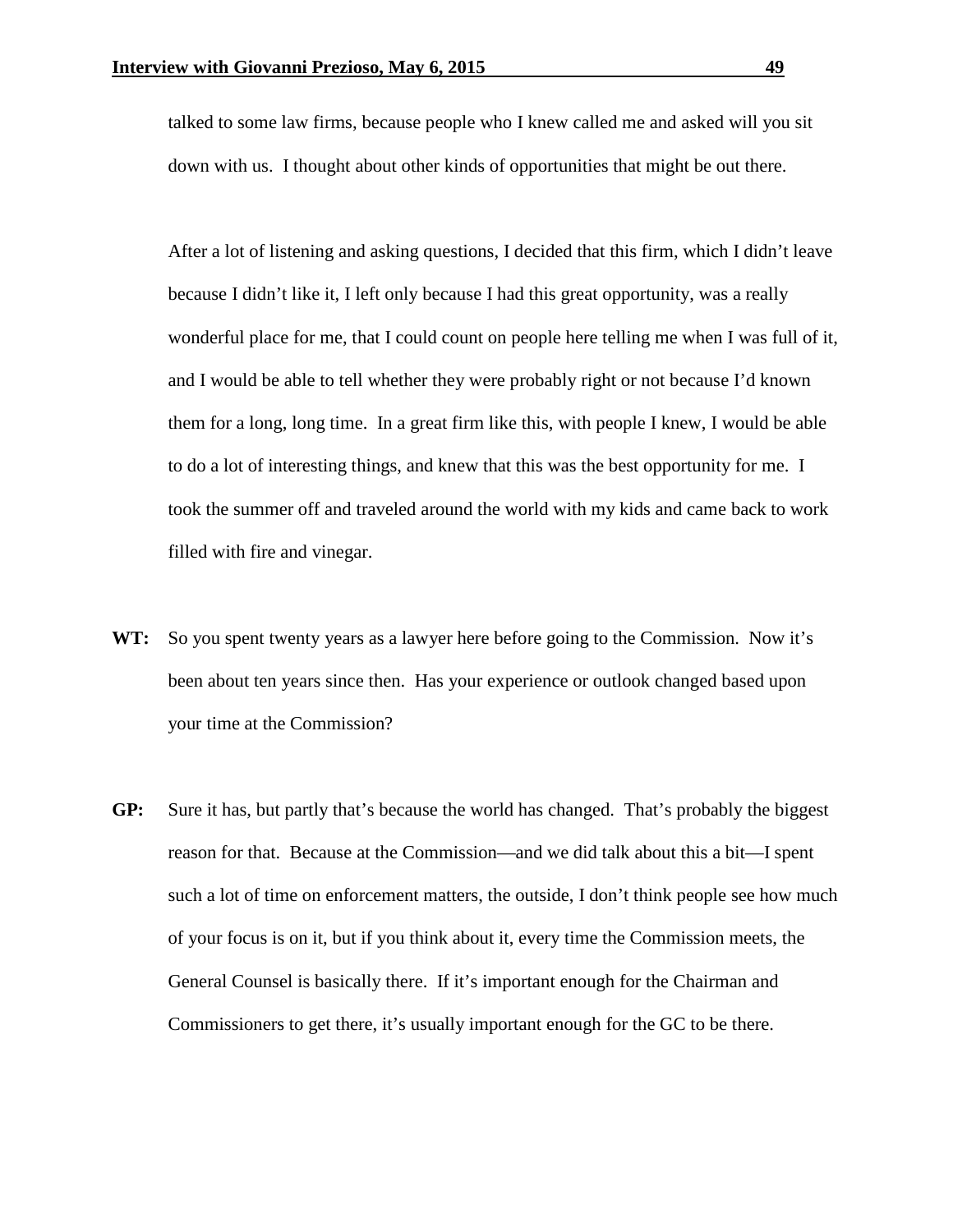And a lot of what they do is enforcement, because even during my time it was a very high percentage of my time. When I came back to practice, I found this increasing call for me to help out on enforcement matters, do internal investigations, and spend also more time, because of all the governance issues we had done there on internal governance, that kind of thing; and less on what I would call more just regular counseling. Also less on transactions, because I had been able and fortunate, because of the flexibility of this firm, to do a lot of transactional work as well, before I went to the Commission.

So since I've been back, that's been a much higher percentage of the things I do, and that's been what I'll call heightened by the fact that over the last, particularly since the financial crisis in 2007, 2008, the amount of work in that space has just gone off the wall for everybody, and so there's just more to do. So that has shifted my practice.

In terms of my perspective, I was fortunate to always have worked a lot with folks at the SEC, so I knew a lot of people on the staff, I had some sense of how the agency works, but there's nothing quite like having been in there to understand the dynamic and the decision-making process. So it helps you understand the way people think about their problems.

Sometimes, when you're not in the agency you have some clients, well, why don't they just do X, Y, or Z, because that would be so sensible, but you know that to do X, or Y, or Z in that agency would require various things to happen, that there are legal constraints that people have to work within, there are administrative constraints, and that's not a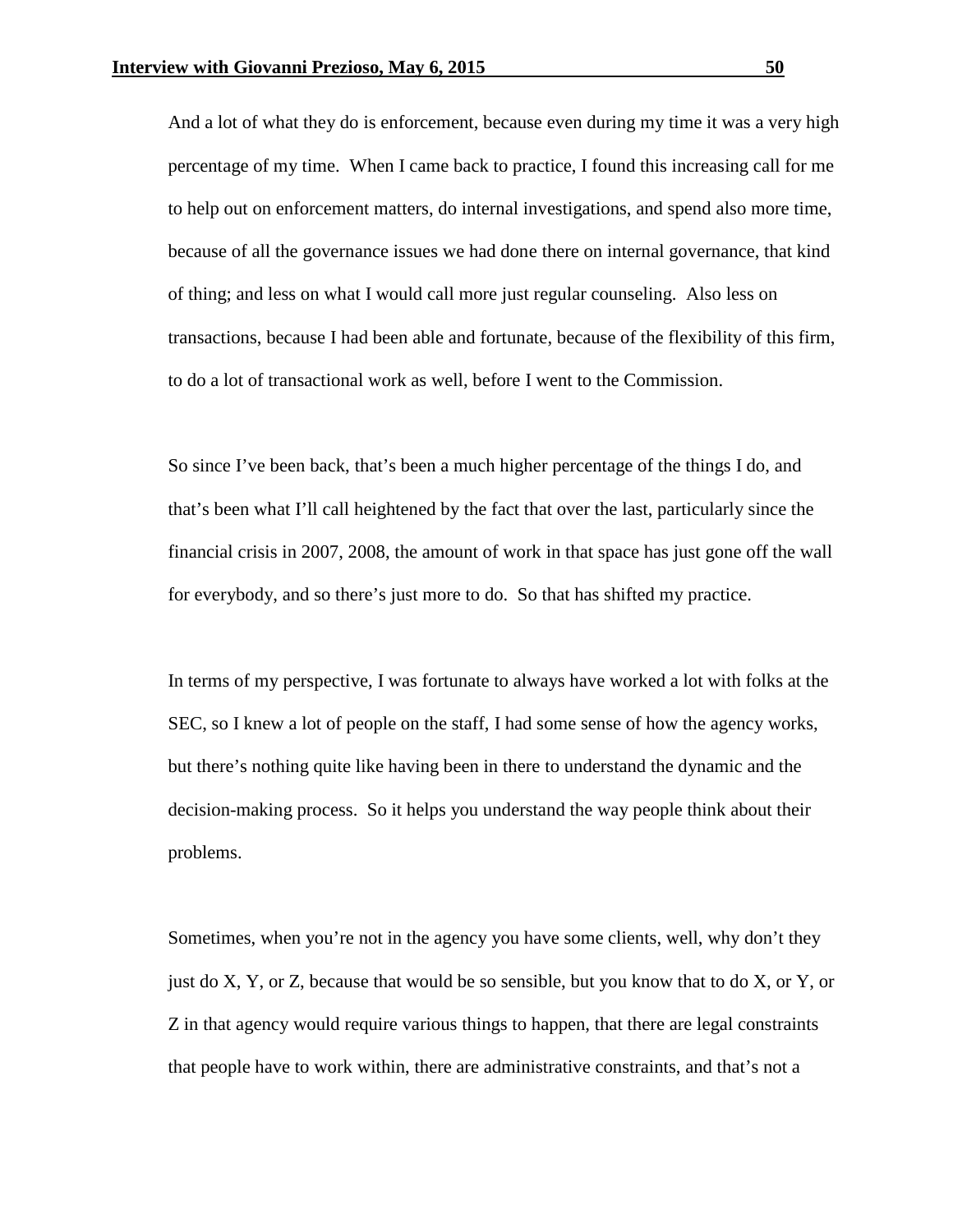viable option. Not because it's maybe not a good answer, but because we work in a due process system and you have to follow the due process system.

I think maybe it's heightened my awareness a little bit of how you have to balance—what I already knew was the case—a world which operates on modern Internet business, financial market time, with an agency, which, rightly, operates on traditional legal dueprocess time.

- **WT:** You were the chair of the executive council, the Federal Bar Association Securities Law Committee, and I'm wondering if you could just tell me a little bit about what that position is, what activities there were.
- **GP:** That committee really was formed many, many years ago. I don't know the full history, but it was originally apparently designed as part of—the whole Federal Bar Association, as I understand it, grew out of a time when government lawyers couldn't participate in the American Bar Association, and the Federal Bar Association was designed in a way that they could participate, so it goes back quite a bit of time.

I had been asked to participate in this executive council, and not long after I was at the Commission I was asked to take over as the chair. And it's a fantastic group. It does a number of things, but its principal thing it does is meet once a month and have speakers who come and talk to the group about topics of interest. But it's a group of people who largely have worked at the Commission at some point in their career, not 100 percent, but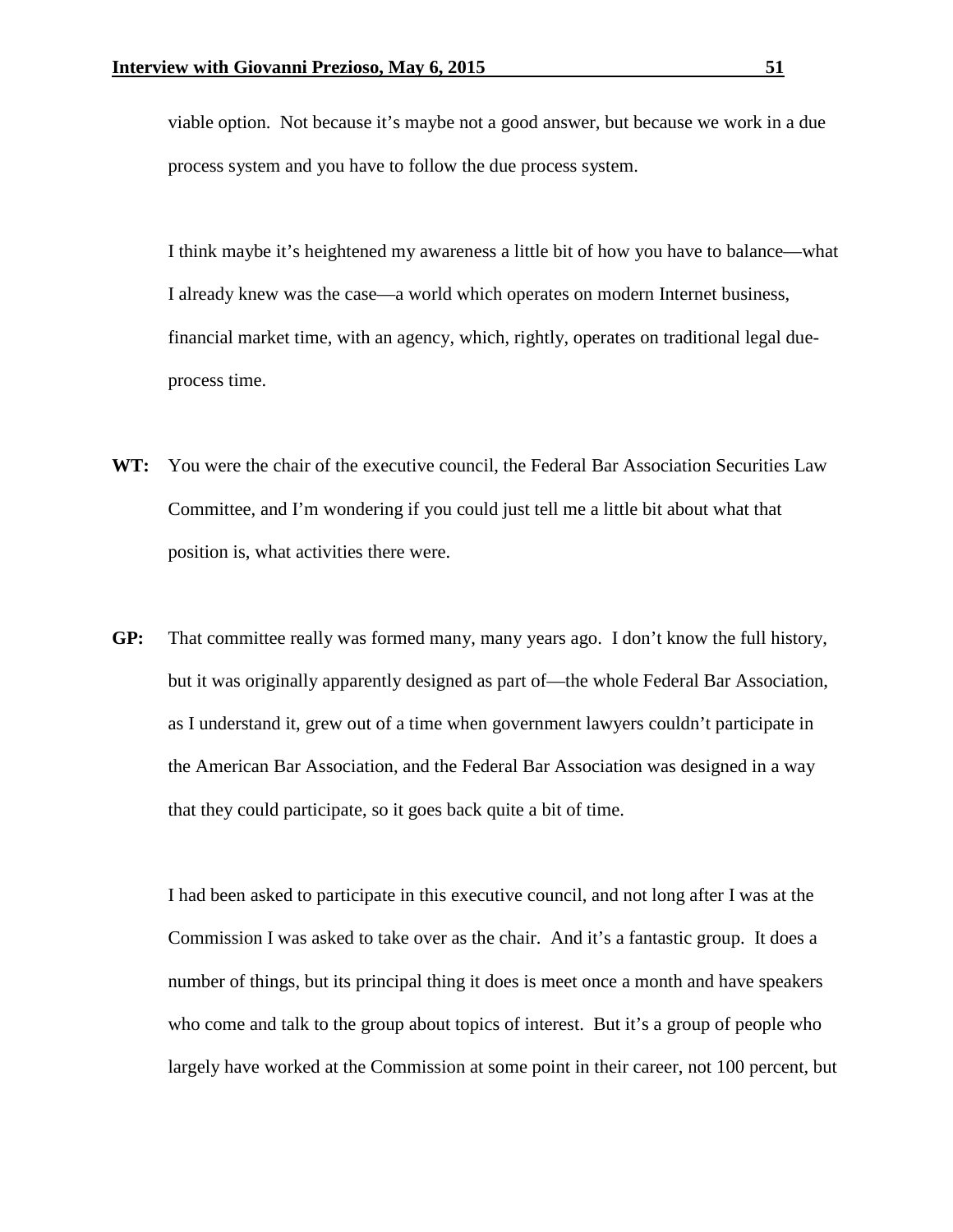who have a really broader interest in the Commission and its success, is what I would say.

And it's a chance for people who have that perspective to sit down and think about issues, not just from a "what do my clients want today" perspective, but "what's sort of the public interest?" I have to say that for me, the best part of that is it's enabled me to meet—some people I already met—but to get to know better some senior people who are former SEC Commissioners and staff people who are just wonderful windows into the history of the SEC.

You probably know former Commissioner Pollack, Irv Pollack, Judge Sporkin, these are people who are regular attendees, and being able to hear their commentary on the issues of the day, get their insights, talk to them about these things, is just a fantastic thing for me, and it's one of the few places where I get to feel like I'm very young.

- **WT:** Okay, terrific. Is there anything that we've neglected to bring up that you feel might be pressing?
- **GP:** No, I don't have anything that I think needs to be brought up, other than I would say that the job of the General Counsel probably is as challenging today as it's ever been, and my hat's off to the incumbent and future people in that role.
- WT: All right. Well, thank you very much. I feel we've been efficient and substantive, which